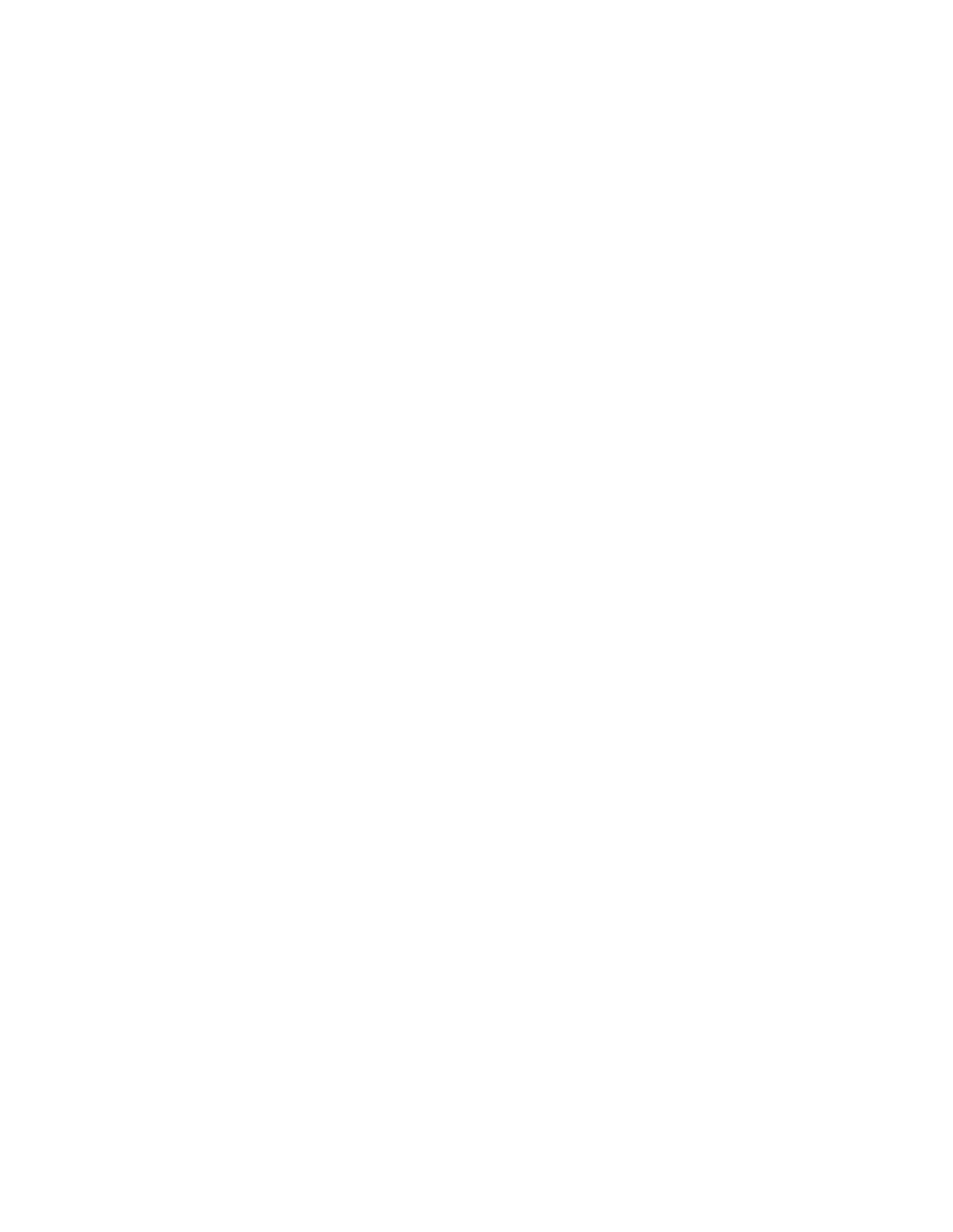# TABLE OF CONTENTS

| 1. |                                                                                                               |                                                                                                                                   |  |  |  |                            |
|----|---------------------------------------------------------------------------------------------------------------|-----------------------------------------------------------------------------------------------------------------------------------|--|--|--|----------------------------|
| 2. |                                                                                                               |                                                                                                                                   |  |  |  |                            |
| 3. |                                                                                                               |                                                                                                                                   |  |  |  |                            |
|    | 3.1.<br>3.2.<br>3.3.<br>3.4.<br>3.5.<br>3.6.<br>3.7.<br>3.8.                                                  |                                                                                                                                   |  |  |  |                            |
| 4. |                                                                                                               |                                                                                                                                   |  |  |  |                            |
|    | 4.1.<br>$4.1.1$ .<br>4.1.2.<br>4.2.<br>4.2.1.<br>4.2.2.<br>4.3.<br>4.4.<br>4.5.<br>4.5.1.<br>4.5.2.<br>4.5.3. | Reply Codes by Function Group  35<br>Reply Codes in Numeric Order<br>Sequencing of Commands and Replies<br>Minimum Implementation |  |  |  | 36<br>37<br>39<br>41<br>41 |
|    | APPENDIX A:<br>APPENDIX B:<br>APPENDIX C:<br>APPENDIX D:<br>APPENDIX E:<br>APPENDIX F:                        | Theory of Reply Codes  48                                                                                                         |  |  |  | 44                         |
|    |                                                                                                               |                                                                                                                                   |  |  |  |                            |
|    |                                                                                                               |                                                                                                                                   |  |  |  |                            |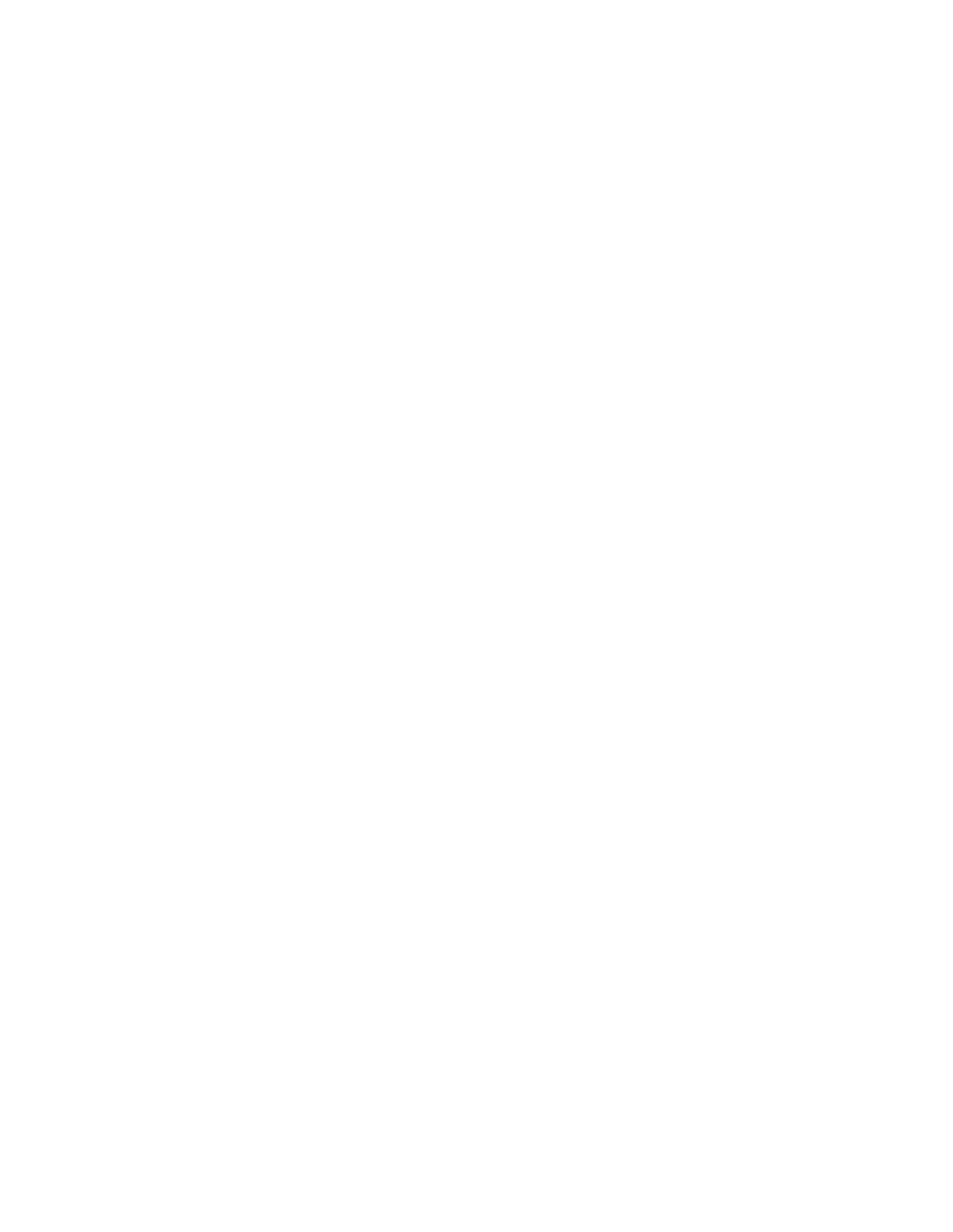Network Working Group 3. The Second Second Second Second Second Second Second Second Second Second Second Second Second Second Second Second Second Second Second Second Second Second Second Second Second Second Second Seco Request for Comments: DRAFT ISI Replaces: RFC 788, 780, 772 August 1982

#### SIMPLE MAIL TRANSFER PROTOCOL

### 1. INTRODUCTION

 The objective of Simple Mail Transfer Protocol (SMTP) is to transfer mail reliably and efficiently.

 SMTP is independent of the particular transmission subsystem and requires only a reliable ordered data stream channel. Appendices A, B, C, and D describe the use of SMTP with various transport services. A Glossary provides the definitions of terms as used in this document.

 An important feature of SMTP is its capability to relay mail across transport service environments. A transport service provides an interprocess communication environment (IPCE). An IPCE may cover one network, several networks, or a subset of a network. It is important to realize that transport systems (or IPCEs) are not one-to-one with networks. A process can communicate directly with another process through any mutually known IPCE. Mail is an application or use of interprocess communication. Mail can be communicated between processes in different IPCEs by relaying through a process connected to two (or more) IPCEs. More specifically, mail can be relayed between hosts on different transport systems by a host on both transport systems.

Postel [Page 1] [Page 1]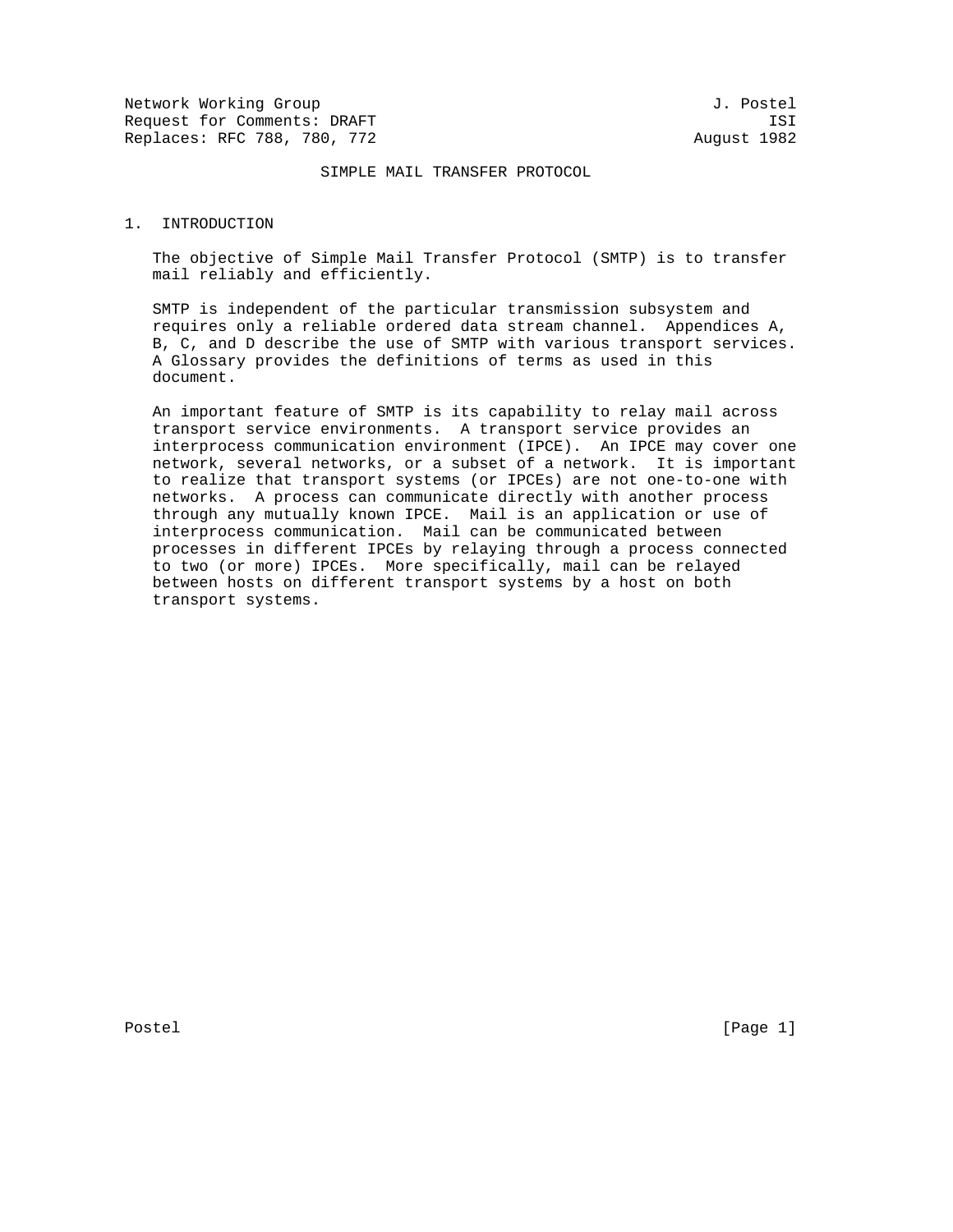August 1982 RFC 821 Simple Mail Transfer Protocol

# 2. THE SMTP MODEL

 The SMTP design is based on the following model of communication: as the result of a user mail request, the sender-SMTP establishes a two-way transmission channel to a receiver-SMTP. The receiver-SMTP may be either the ultimate destination or an intermediate. SMTP commands are generated by the sender-SMTP and sent to the receiver-SMTP. SMTP replies are sent from the receiver-SMTP to the sender-SMTP in response to the commands.

 Once the transmission channel is established, the SMTP-sender sends a MAIL command indicating the sender of the mail. If the SMTP-receiver can accept mail it responds with an OK reply. The SMTP-sender then sends a RCPT command identifying a recipient of the mail. If the SMTP-receiver can accept mail for that recipient it responds with an OK reply; if not, it responds with a reply rejecting that recipient (but not the whole mail transaction). The SMTP-sender and SMTP-receiver may negotiate several recipients. When the recipients have been negotiated the SMTP-sender sends the mail data, terminating with a special sequence. If the SMTP-receiver successfully processes the mail data it responds with an OK reply. The dialog is purposely lock-step, one-at-a-time.

-------------------------------------------------------------

| User<br>$ --->$   |         | SMTP             |           |                       |
|-------------------|---------|------------------|-----------|-----------------------|
|                   | Sender- | Commands/Replies | Receiver- |                       |
|                   | SMTP    |                  | SMTP      |                       |
| File<br>  < – – > |         | and Mail         |           | File<br>$\lt$ – – $>$ |
| System            |         |                  |           | System                |
|                   |         |                  |           |                       |

Sender-SMTP Receiver-SMTP

Model for SMTP Use

Figure 1

-------------------------------------------------------------

 The SMTP provides mechanisms for the transmission of mail; directly from the sending user's host to the receiving user's host when the

[Page 2] Postel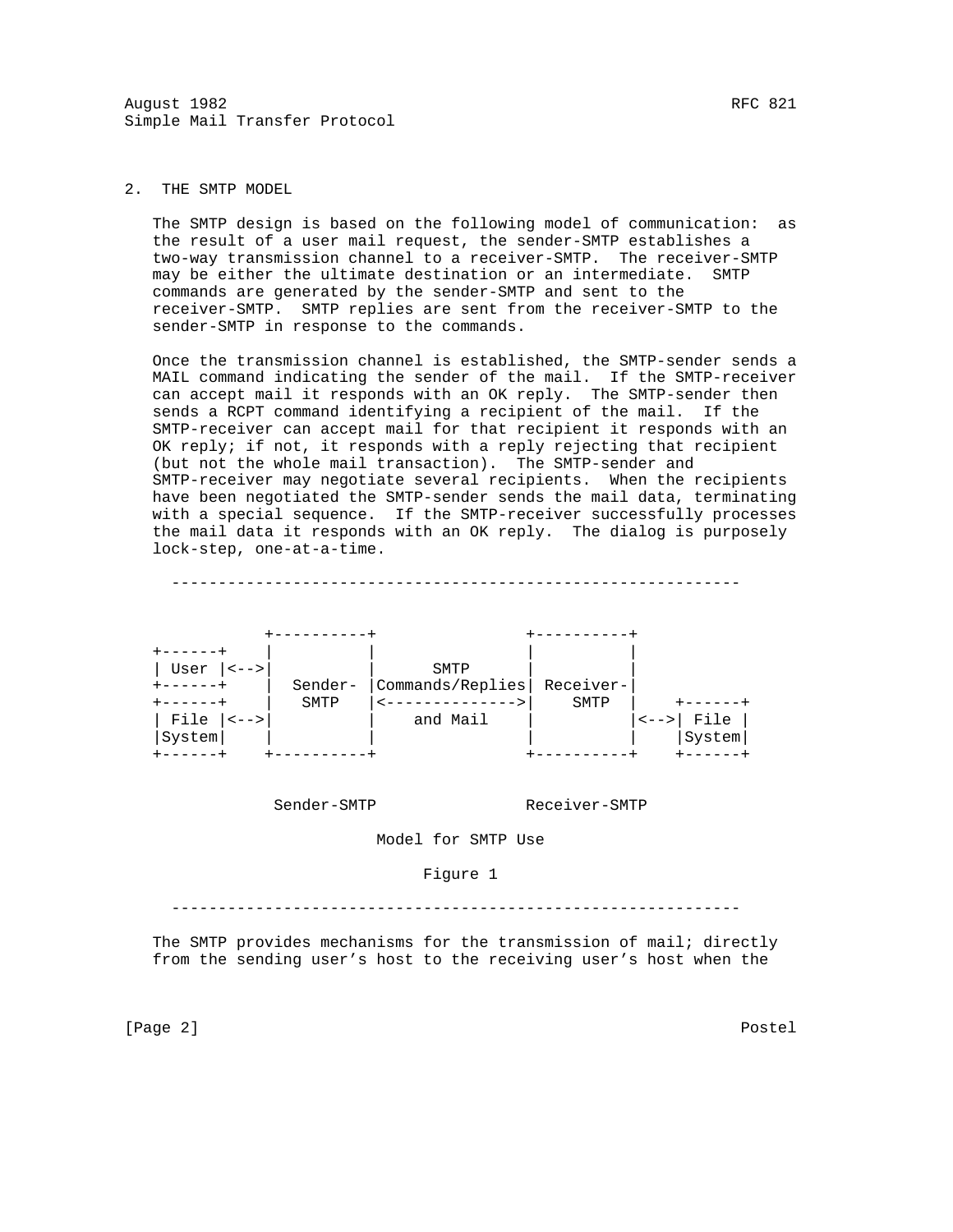two host are connected to the same transport service, or via one or more relay SMTP-servers when the source and destination hosts are not connected to the same transport service.

 To be able to provide the relay capability the SMTP-server must be supplied with the name of the ultimate destination host as well as the destination mailbox name.

 The argument to the MAIL command is a reverse-path, which specifies who the mail is from. The argument to the RCPT command is a forward-path, which specifies who the mail is to. The forward-path is a source route, while the reverse-path is a return route (which may be used to return a message to the sender when an error occurs with a relayed message).

 When the same message is sent to multiple recipients the SMTP encourages the transmission of only one copy of the data for all the recipients at the same destination host.

 The mail commands and replies have a rigid syntax. Replies also have a numeric code. In the following, examples appear which use actual commands and replies. The complete lists of commands and replies appears in Section 4 on specifications.

 Commands and replies are not case sensitive. That is, a command or reply word may be upper case, lower case, or any mixture of upper and lower case. Note that this is not true of mailbox user names. For some hosts the user name is case sensitive, and SMTP implementations must take case to preserve the case of user names as they appear in mailbox arguments. Host names are not case sensitive.

 Commands and replies are composed of characters from the ASCII character set [1]. When the transport service provides an 8-bit byte (octet) transmission channel, each 7-bit character is transmitted right justified in an octet with the high order bit cleared to zero.

 When specifying the general form of a command or reply, an argument (or special symbol) will be denoted by a meta-linguistic variable (or constant), for example, "<string>" or "<reverse-path>". Here the angle brackets indicate these are meta-linguistic variables. However, some arguments use the angle brackets literally. For example, an actual reverse-path is enclosed in angle brackets, i.e., "<John.Smith@USC-ISI.ARPA>" is an instance of <reverse-path> (the angle brackets are actually transmitted in the command or reply).

Postel [Page 3]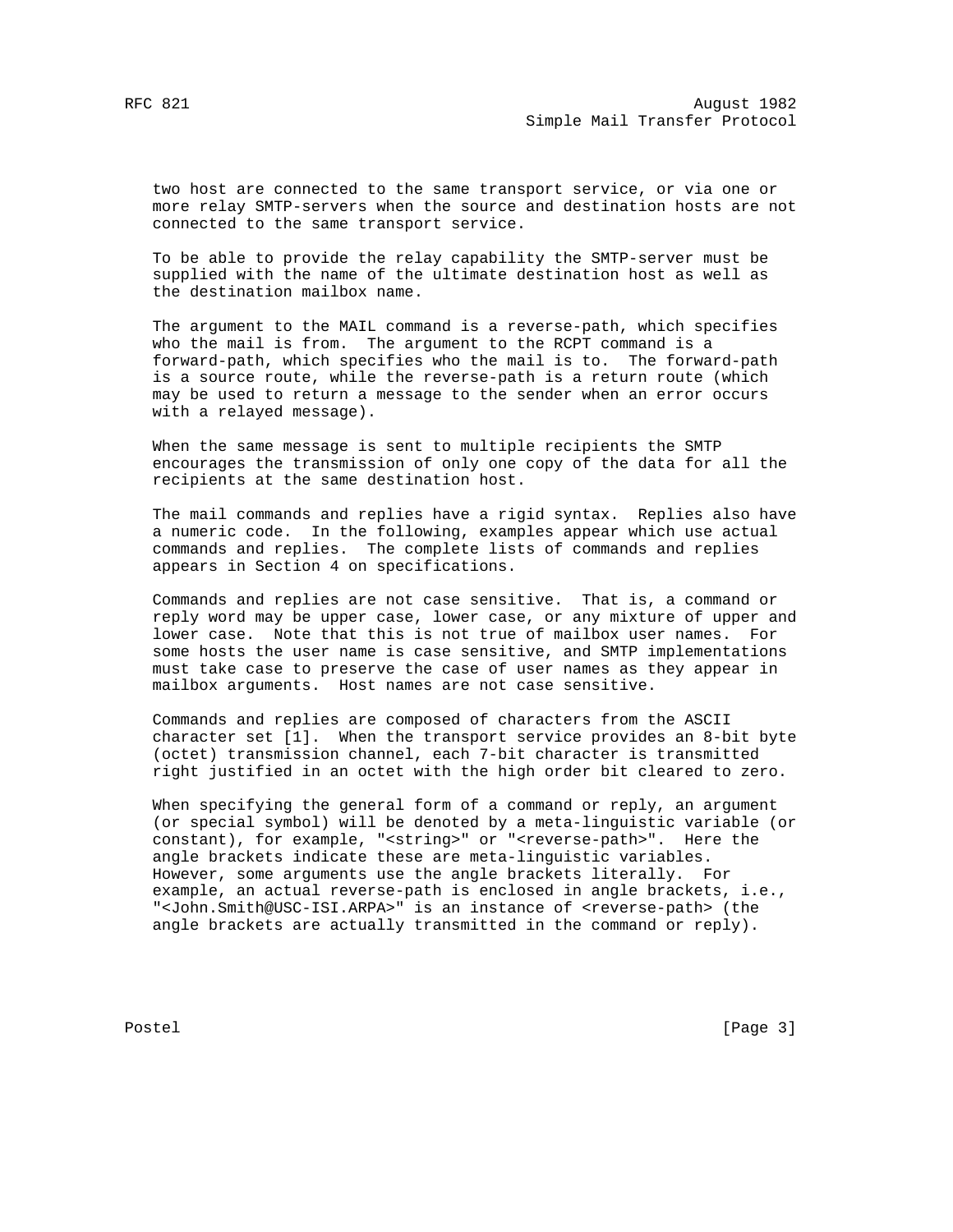August 1982 RFC 821 Simple Mail Transfer Protocol

### 3. THE SMTP PROCEDURES

 This section presents the procedures used in SMTP in several parts. First comes the basic mail procedure defined as a mail transaction. Following this are descriptions of forwarding mail, verifying mailbox names and expanding mailing lists, sending to terminals instead of or in combination with mailboxes, and the opening and closing exchanges. At the end of this section are comments on relaying, a note on mail domains, and a discussion of changing roles. Throughout this section are examples of partial command and reply sequences, several complete scenarios are presented in Appendix F.

3.1. MAIL

 There are three steps to SMTP mail transactions. The transaction is started with a MAIL command which gives the sender identification. A series of one or more RCPT commands follows giving the receiver information. Then a DATA command gives the mail data. And finally, the end of mail data indicator confirms the transaction.

 The first step in the procedure is the MAIL command. The <reverse-path> contains the source mailbox.

MAIL <SP> FROM:<reverse-path> <CRLF>

 This command tells the SMTP-receiver that a new mail transaction is starting and to reset all its state tables and buffers, including any recipients or mail data. It gives the reverse-path which can be used to report errors. If accepted, the receiver-SMTP returns a 250 OK reply.

The <reverse-path> can contain more than just a mailbox. The <reverse-path> is a reverse source routing list of hosts and source mailbox. The first host in the <reverse-path> should be the host sending this command.

The second step in the procedure is the RCPT command.

RCPT <SP> TO:<forward-path> <CRLF>

 This command gives a forward-path identifying one recipient. If accepted, the receiver-SMTP returns a 250 OK reply, and stores the forward-path. If the recipient is unknown the receiver-SMTP returns a 550 Failure reply. This second step of the procedure can be repeated any number of times.

[Page 4] Postel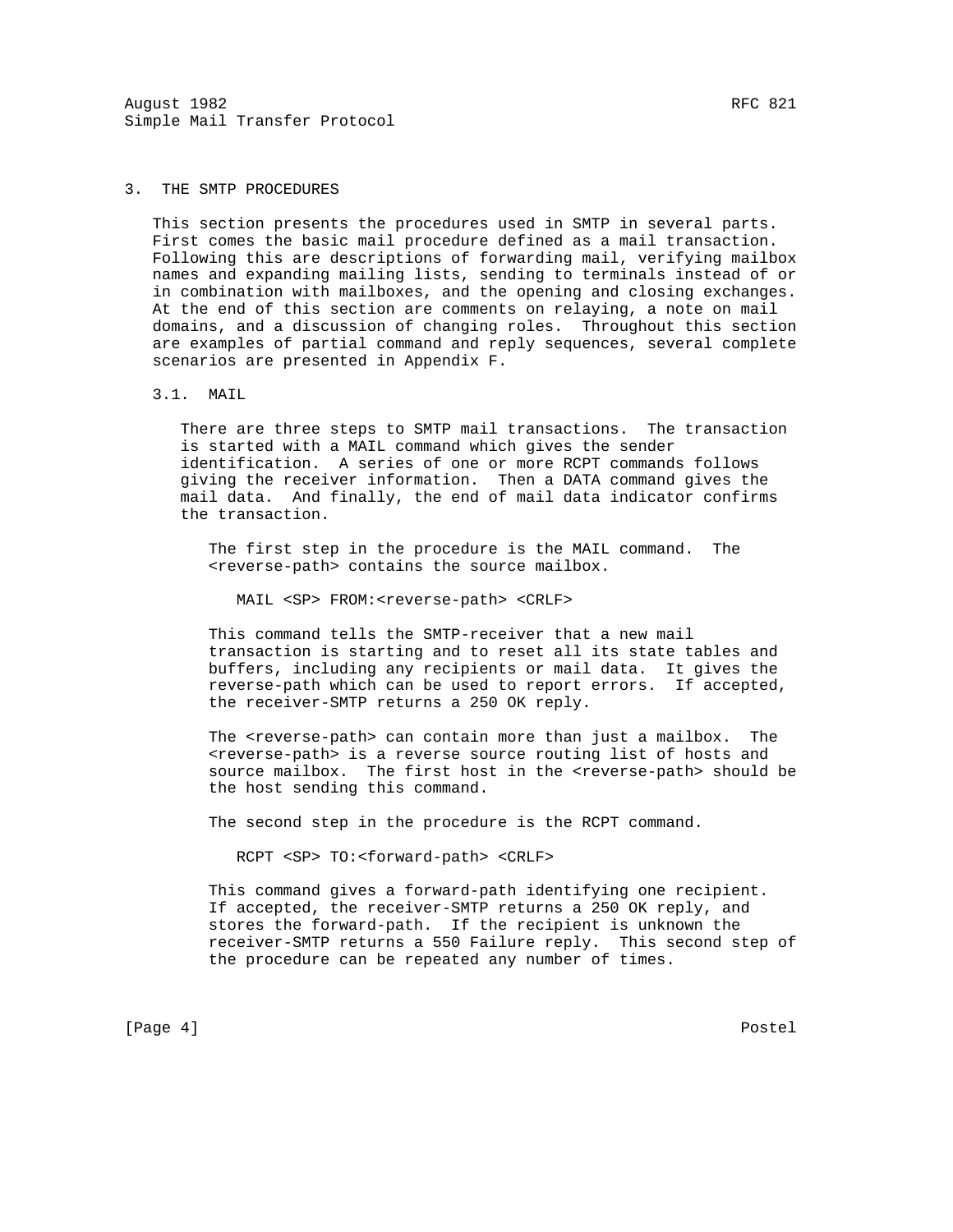The <forward-path> can contain more than just a mailbox. The <forward-path> is a source routing list of hosts and the destination mailbox. The first host in the <forward-path> should be the host receiving this command.

The third step in the procedure is the DATA command.

DATA <CRLF>

 If accepted, the receiver-SMTP returns a 354 Intermediate reply and considers all succeeding lines to be the message text. When the end of text is received and stored the SMTP-receiver sends a 250 OK reply.

 Since the mail data is sent on the transmission channel the end of the mail data must be indicated so that the command and reply dialog can be resumed. SMTP indicates the end of the mail data by sending a line containing only a period. A transparency procedure is used to prevent this from interfering with the user's text (see Section 4.5.2).

 Please note that the mail data includes the memo header items such as Date, Subject, To, Cc, From [2].

 The end of mail data indicator also confirms the mail transaction and tells the receiver-SMTP to now process the stored recipients and mail data. If accepted, the receiver-SMTP returns a 250 OK reply. The DATA command should fail only if the mail transaction was incomplete (for example, no recipients), or if resources are not available.

 The above procedure is an example of a mail transaction. These commands must be used only in the order discussed above. Example 1 (below) illustrates the use of these commands in a mail transaction.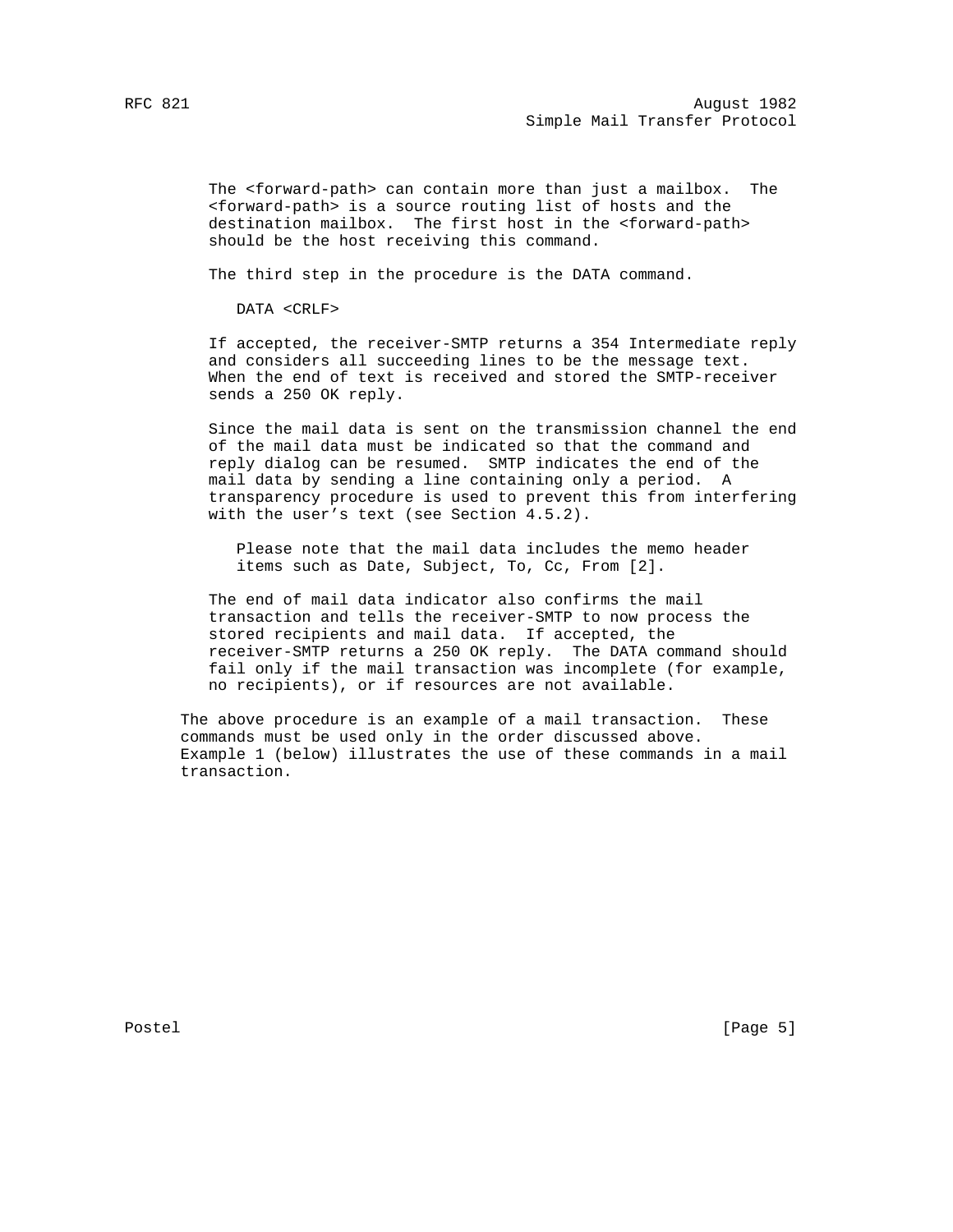-------------------------------------------------------------

### Example of the SMTP Procedure

 This SMTP example shows mail sent by Smith at host Alpha.ARPA, to Jones, Green, and Brown at host Beta.ARPA. Here we assume that host Alpha contacts host Beta directly.

- S: MAIL FROM:<Smith@Alpha.ARPA> R: 250 OK
- S: RCPT TO:<Jones@Beta.ARPA> R: 250 OK
- S: RCPT TO:<Green@Beta.ARPA> R: 550 No such user here
- 
- S: RCPT TO:<Brown@Beta.ARPA> R: 250 OK
- S: DATA R: 354 Start mail input; end with <CRLF>.<CRLF> S: Blah blah blah... S: ...etc. etc. etc. S: <CRLF>.<CRLF> R: 250 OK

 The mail has now been accepted for Jones and Brown. Green did not have a mailbox at host Beta.

Example 1

-------------------------------------------------------------

[Page 6] Postel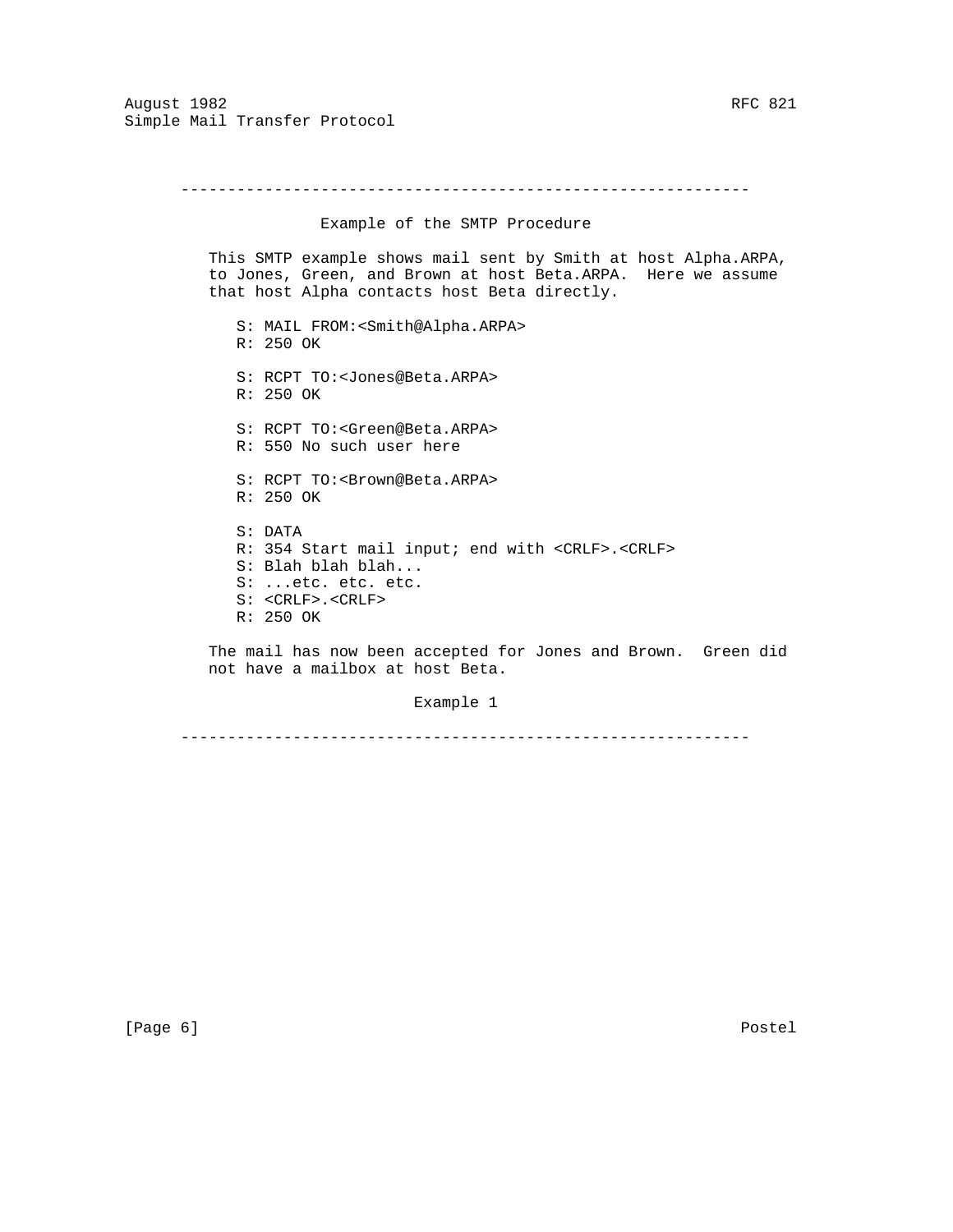# 3.2. FORWARDING

 There are some cases where the destination information in the <forward-path> is incorrect, but the receiver-SMTP knows the correct destination. In such cases, one of the following replies should be used to allow the sender to contact the correct destination.

251 User not local; will forward to <forward-path>

 This reply indicates that the receiver-SMTP knows the user's mailbox is on another host and indicates the correct forward-path to use in the future. Note that either the host or user or both may be different. The receiver takes responsibility for delivering the message.

551 User not local; please try <forward-path>

 This reply indicates that the receiver-SMTP knows the user's mailbox is on another host and indicates the correct forward-path to use. Note that either the host or user or both may be different. The receiver refuses to accept mail for this user, and the sender must either redirect the mail according to the information provided or return an error response to the originating user.

Example 2 illustrates the use of these responses.

-------------------------------------------------------------

#### Example of Forwarding

Either

 S: RCPT TO:<Postel@USC-ISI.ARPA> R: 251 User not local; will forward to <Postel@USC-ISIF.ARPA>

Or

 S: RCPT TO:<Paul@USC-ISIB.ARPA> R: 551 User not local; please try <Mockapetris@USC-ISIF.ARPA>

Example 2

-------------------------------------------------------------

Postel [Page 7]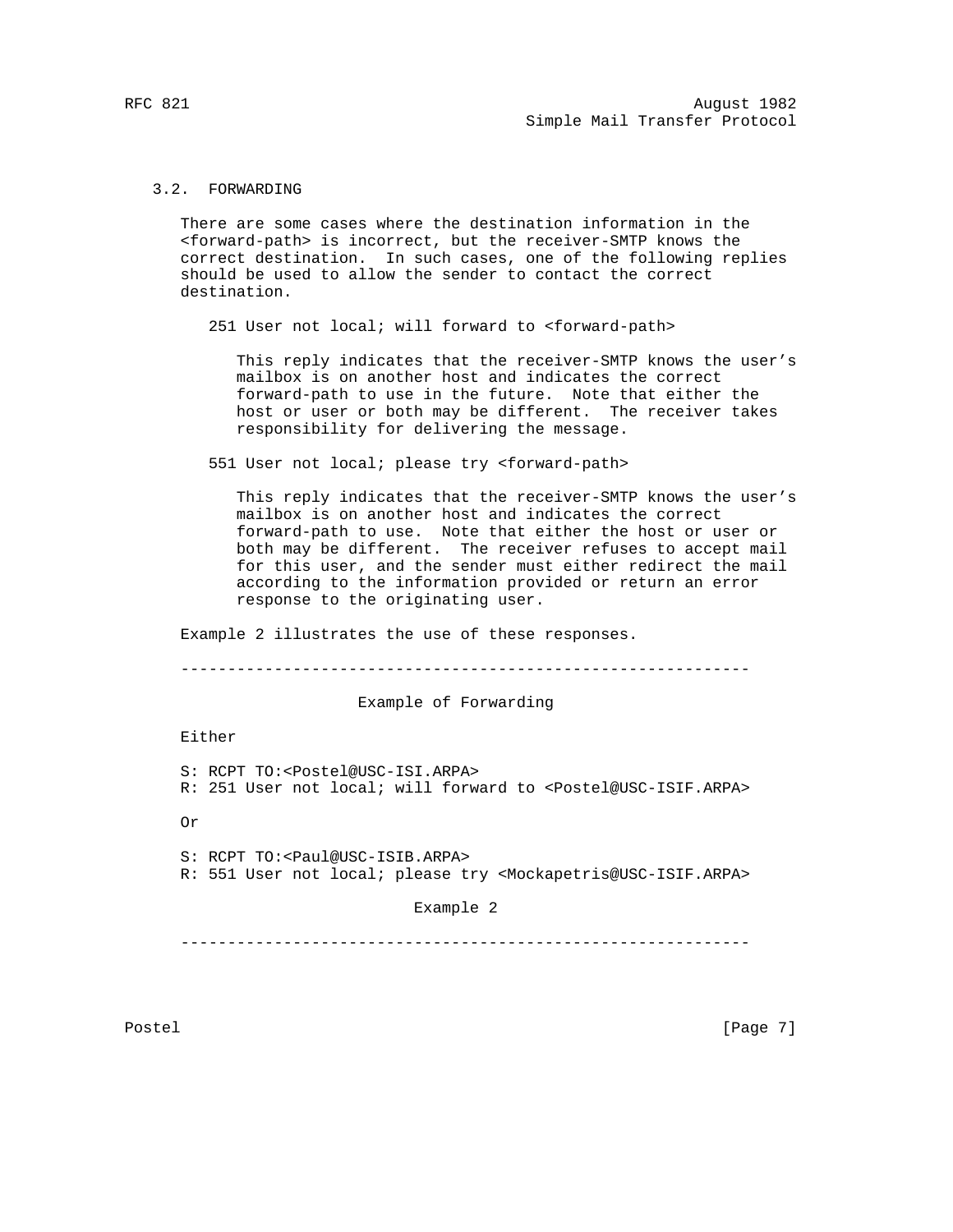### 3.3. VERIFYING AND EXPANDING

 SMTP provides as additional features, commands to verify a user name or expand a mailing list. This is done with the VRFY and EXPN commands, which have character string arguments. For the VRFY command, the string is a user name, and the response may include the full name of the user and must include the mailbox of the user. For the EXPN command, the string identifies a mailing list, and the multiline response may include the full name of the users and must give the mailboxes on the mailing list.

 "User name" is a fuzzy term and used purposely. If a host implements the VRFY or EXPN commands then at least local mailboxes must be recognized as "user names". If a host chooses to recognize other strings as "user names" that is allowed.

 In some hosts the distinction between a mailing list and an alias for a single mailbox is a bit fuzzy, since a common data structure may hold both types of entries, and it is possible to have mailing lists of one mailbox. If a request is made to verify a mailing list a positive response can be given if on receipt of a message so addressed it will be delivered to everyone on the list, otherwise an error should be reported (e.g., "550 That is a mailing list, not a user"). If a request is made to expand a user name a positive response can be formed by returning a list containing one name, or an error can be reported (e.g., "550 That is a user name, not a mailing list").

 In the case of a multiline reply (normal for EXPN) exactly one mailbox is to be specified on each line of the reply. In the case of an ambiguous request, for example, "VRFY Smith", where there are two Smith's the response must be "553 User ambiguous".

 The case of verifying a user name is straightforward as shown in example 3.

[Page 8] Postel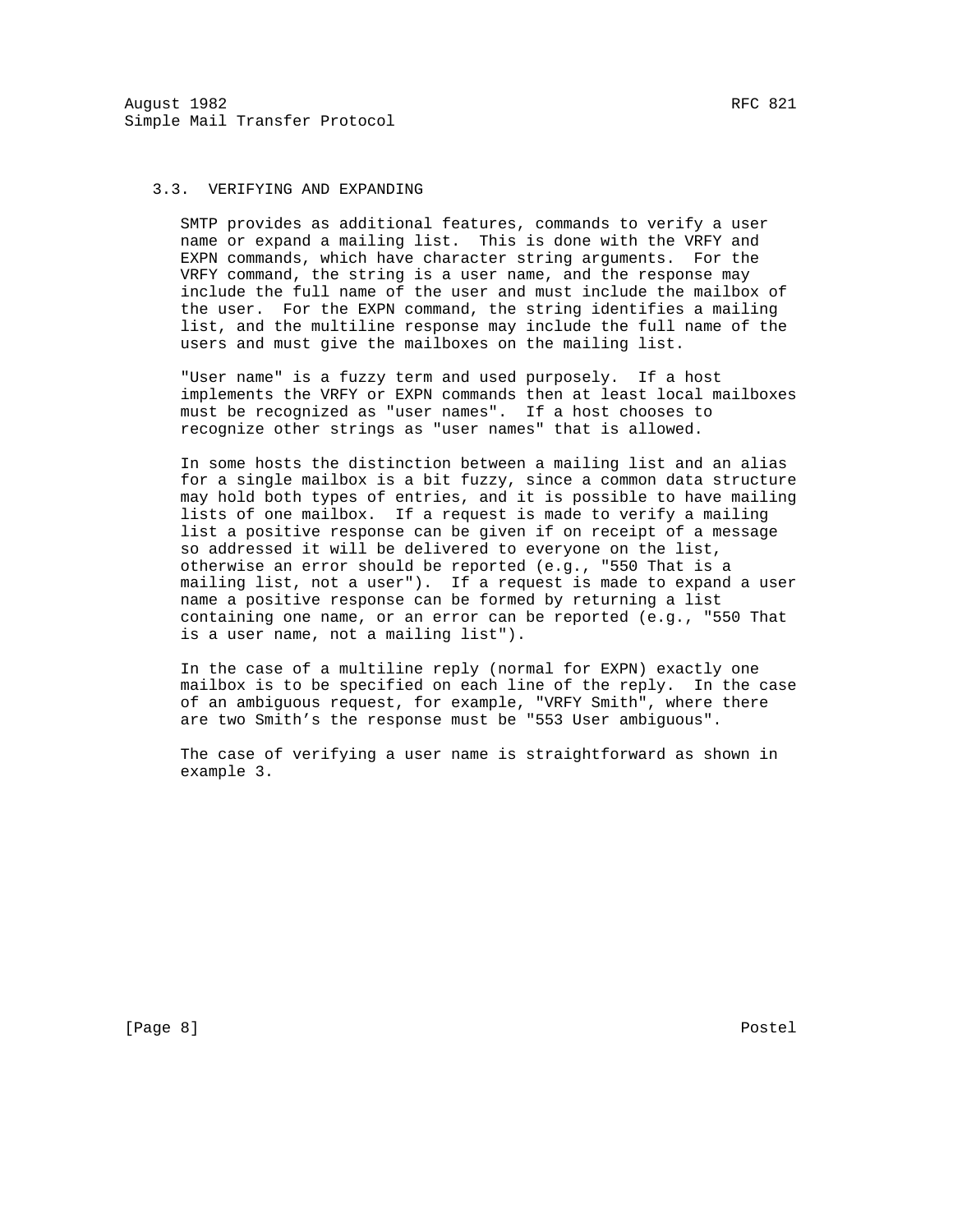------------------------------------------------------------- Example of Verifying a User Name Either S: VRFY Smith R: 250 Fred Smith <Smith@USC-ISIF.ARPA> Or S: VRFY Smith R: 251 User not local; will forward to <Smith@USC-ISIQ.ARPA> Or S: VRFY Jones R: 550 String does not match anything. Or S: VRFY Jones R: 551 User not local; please try <Jones@USC-ISIQ.ARPA> Or S: VRFY Gourzenkyinplatz R: 553 User ambiguous. Example 3 -------------------------------------------------------------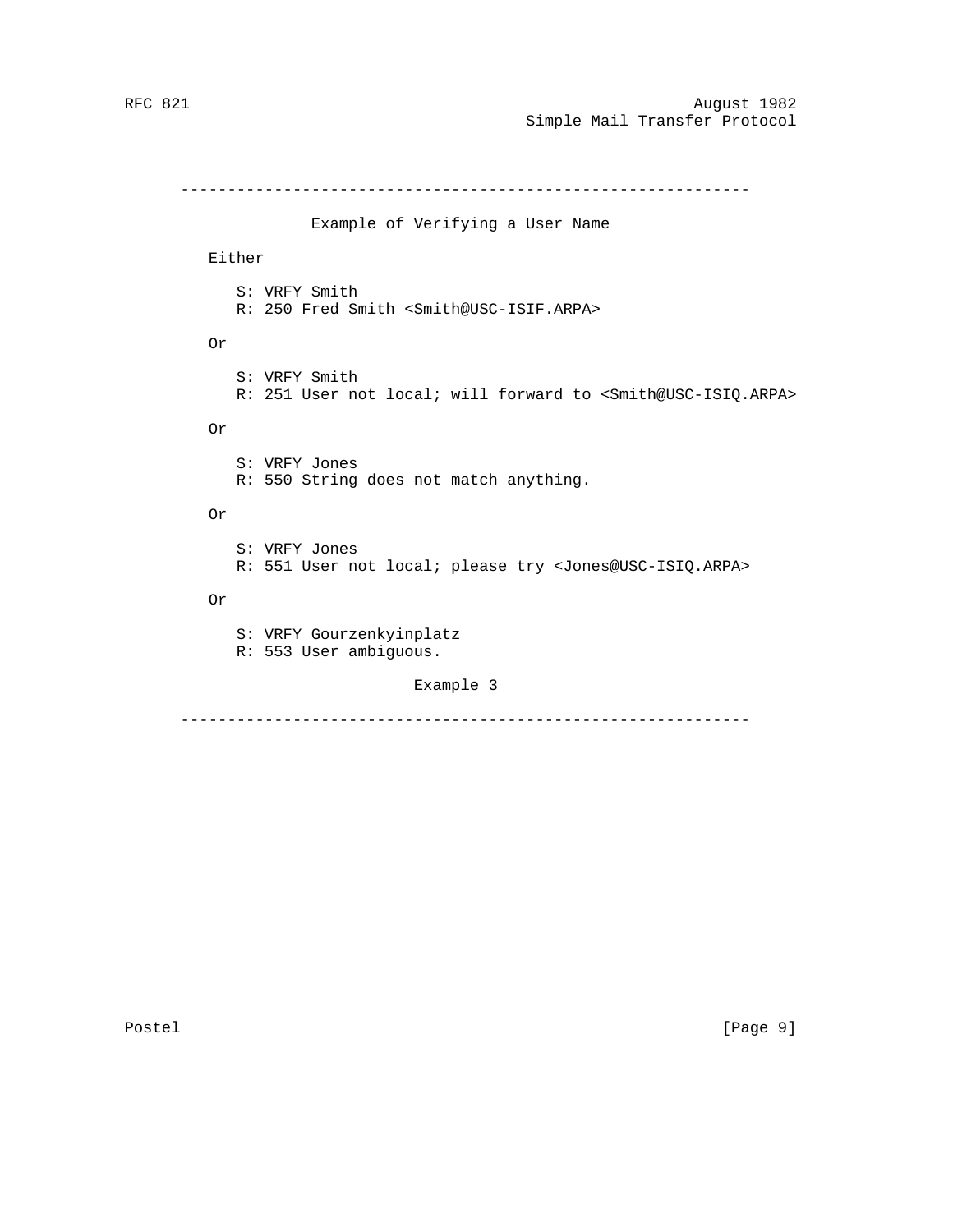August 1982 RFC 821 Simple Mail Transfer Protocol

 The case of expanding a mailbox list requires a multiline reply as shown in example 4.

-------------------------------------------------------------

Example of Expanding a Mailing List

Either

 S: EXPN Example-People R: 250-Jon Postel <Postel@USC-ISIF.ARPA> R: 250-Fred Fonebone <Fonebone@USC-ISIQ.ARPA> R: 250-Sam Q. Smith <SQSmith@USC-ISIQ.ARPA> R: 250-Quincy Smith <@USC-ISIF.ARPA:Q-Smith@ISI-VAXA.ARPA> R: 250-<joe@foo-unix.ARPA> R: 250 <xyz@bar-unix.ARPA>

Or

 S: EXPN Executive-Washroom-List R: 550 Access Denied to You.

Example 4

-------------------------------------------------------------

 The character string arguments of the VRFY and EXPN commands cannot be further restricted due to the variety of implementations of the user name and mailbox list concepts. On some systems it may be appropriate for the argument of the EXPN command to be a file name for a file containing a mailing list, but again there is a variety of file naming conventions in the Internet.

 The VRFY and EXPN commands are not included in the minimum implementation (Section 4.5.1), and are not required to work across relays when they are implemented.

[Page 10] Postel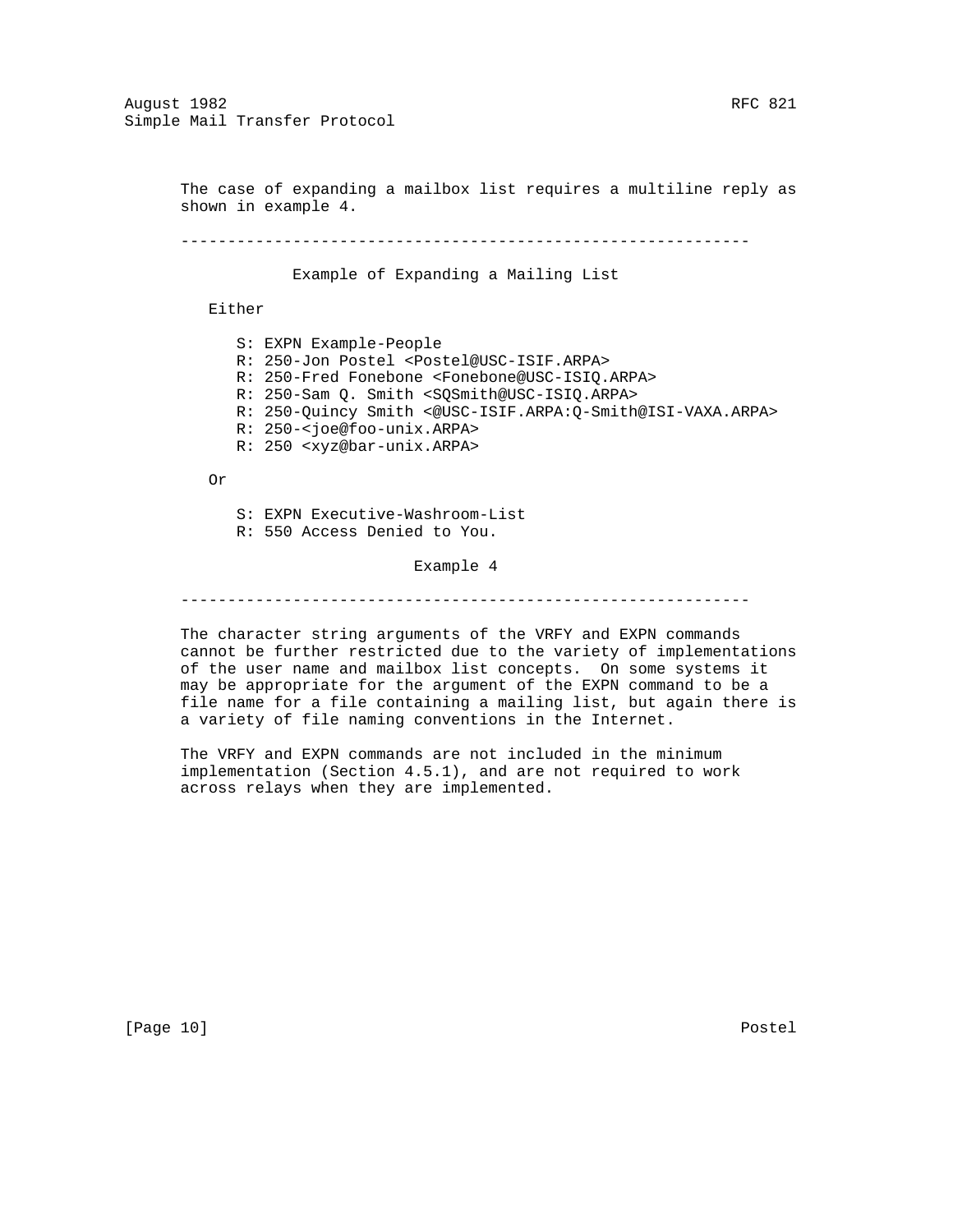#### 3.4. SENDING AND MAILING

 The main purpose of SMTP is to deliver messages to user's mailboxes. A very similar service provided by some hosts is to deliver messages to user's terminals (provided the user is active on the host). The delivery to the user's mailbox is called "mailing", the delivery to the user's terminal is called "sending". Because in many hosts the implementation of sending is nearly identical to the implementation of mailing these two functions are combined in SMTP. However the sending commands are not included in the required minimum implementation (Section 4.5.1). Users should have the ability to control the writing of messages on their terminals. Most hosts permit the users to accept or refuse such messages.

 The following three command are defined to support the sending options. These are used in the mail transaction instead of the MAIL command and inform the receiver-SMTP of the special semantics of this transaction:

SEND <SP> FROM:<reverse-path> <CRLF>

 The SEND command requires that the mail data be delivered to the user's terminal. If the user is not active (or not accepting terminal messages) on the host a 450 reply may returned to a RCPT command. The mail transaction is successful if the message is delivered the terminal.

SOML <SP> FROM:<reverse-path> <CRLF>

 The Send Or MaiL command requires that the mail data be delivered to the user's terminal if the user is active (and accepting terminal messages) on the host. If the user is not active (or not accepting terminal messages) then the mail data is entered into the user's mailbox. The mail transaction is successful if the message is delivered either to the terminal or the mailbox.

SAML <SP> FROM:<reverse-path> <CRLF>

 The Send And MaiL command requires that the mail data be delivered to the user's terminal if the user is active (and accepting terminal messages) on the host. In any case the mail data is entered into the user's mailbox. The mail transaction is successful if the message is delivered the mailbox.

Postel [Page 11]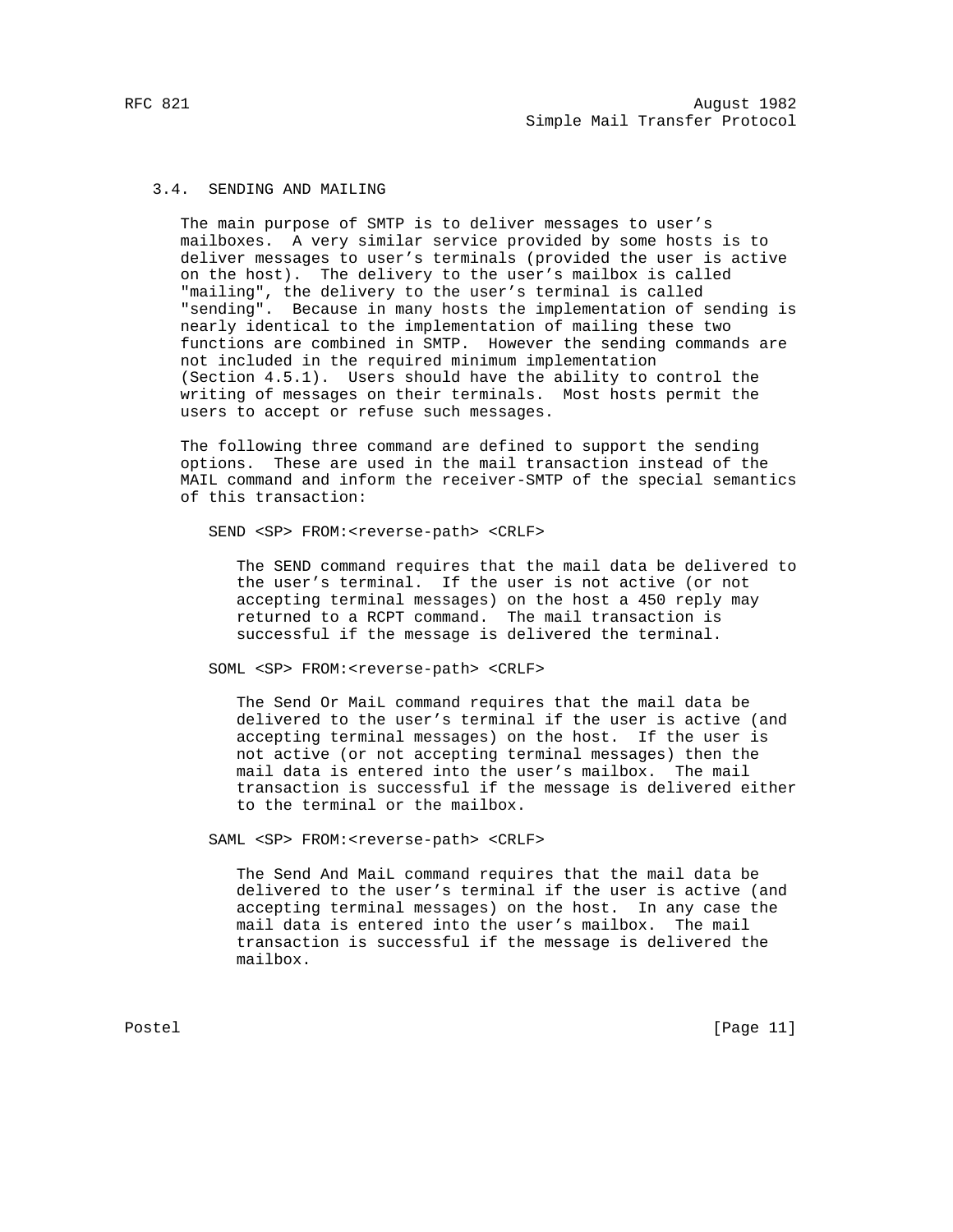August 1982 **RFC 821** Simple Mail Transfer Protocol

 The same reply codes that are used for the MAIL commands are used for these commands.

[Page 12] Postel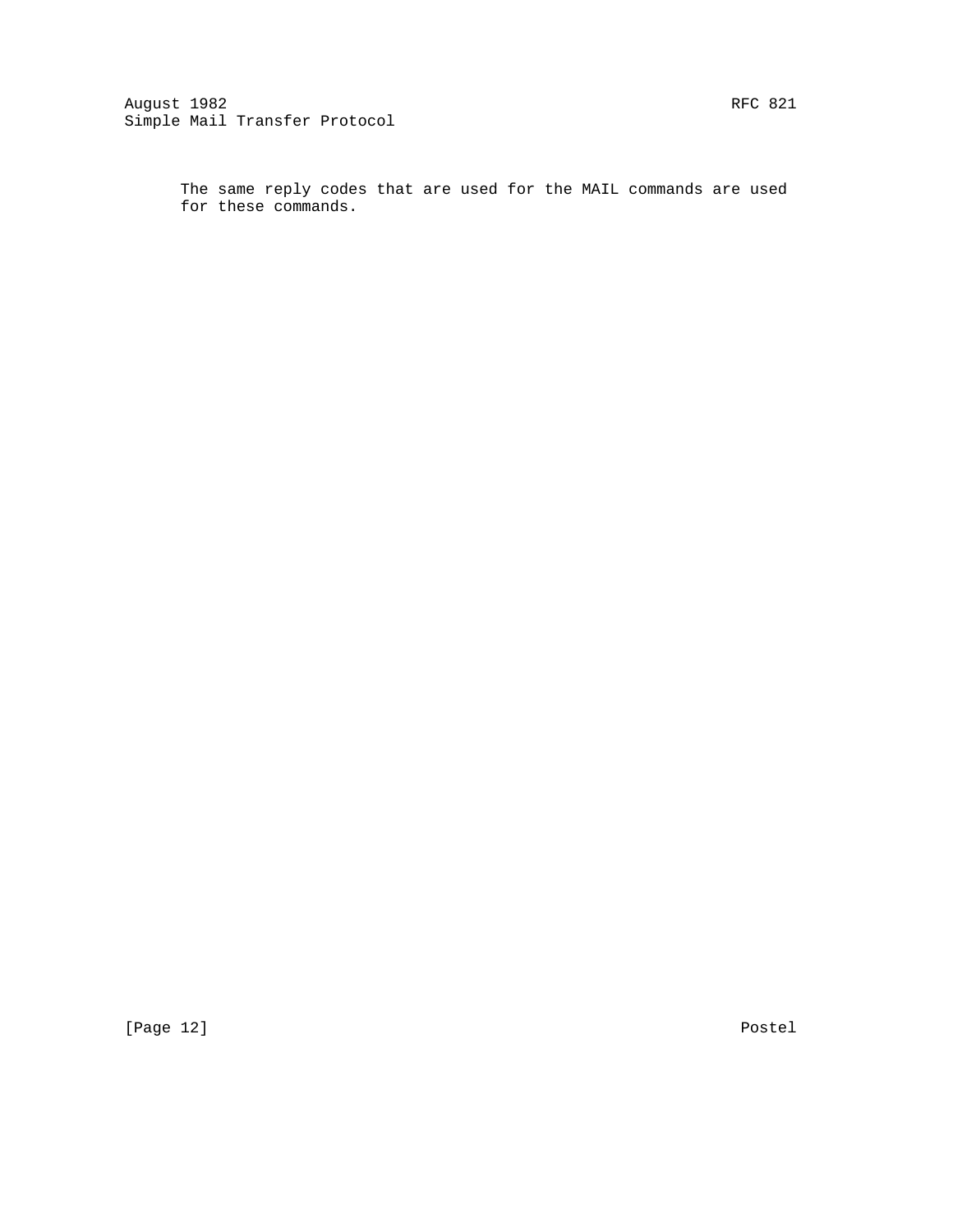### 3.5. OPENING AND CLOSING

 At the time the transmission channel is opened there is an exchange to ensure that the hosts are communicating with the hosts they think they are.

 The following two commands are used in transmission channel opening and closing:

HELO <SP> <domain> <CRLF>

QUIT <CRLF>

 In the HELO command the host sending the command identifies itself; the command may be interpreted as saying "Hello, I am <domain>".

#### -------------------------------------------------------------

#### Example of Connection Opening

 R: 220 BBN-UNIX.ARPA Simple Mail Transfer Service Ready S: HELO USC-ISIF.ARPA

R: 250 BBN-UNIX.ARPA

#### Example 5

-------------------------------------------------------------

-------------------------------------------------------------

### Example of Connection Closing

S: QUIT

R: 221 BBN-UNIX.ARPA Service closing transmission channel

Example 6

-------------------------------------------------------------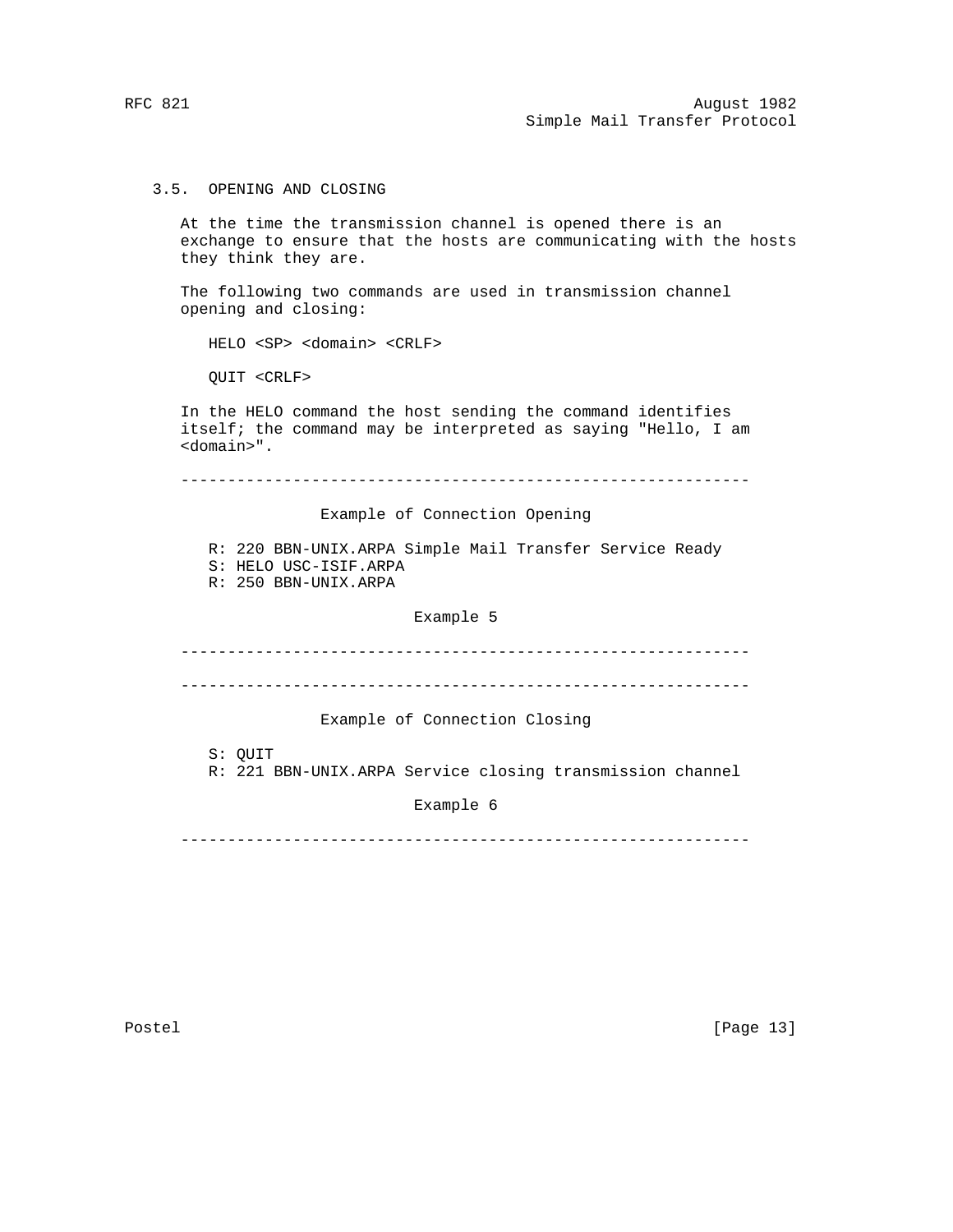# 3.6. RELAYING

 The forward-path may be a source route of the form "@ONE,@TWO:JOE@THREE", where ONE, TWO, and THREE are hosts. This form is used to emphasize the distinction between an address and a route. The mailbox is an absolute address, and the route is information about how to get there. The two concepts should not be confused.

 Conceptually the elements of the forward-path are moved to the reverse-path as the message is relayed from one server-SMTP to another. The reverse-path is a reverse source route, (i.e., a source route from the current location of the message to the originator of the message). When a server-SMTP deletes its identifier from the forward-path and inserts it into the reverse-path, it must use the name it is known by in the environment it is sending into, not the environment the mail came from, in case the server-SMTP is known by different names in different environments.

 If when the message arrives at an SMTP the first element of the forward-path is not the identifier of that SMTP the element is not deleted from the forward-path and is used to determine the next SMTP to send the message to. In any case, the SMTP adds its own identifier to the reverse-path.

 Using source routing the receiver-SMTP receives mail to be relayed to another server-SMTP The receiver-SMTP may accept or reject the task of relaying the mail in the same way it accepts or rejects mail for a local user. The receiver-SMTP transforms the command arguments by moving its own identifier from the forward-path to the beginning of the reverse-path. The receiver-SMTP then becomes a sender-SMTP, establishes a transmission channel to the next SMTP in the forward-path, and sends it the mail.

 The first host in the reverse-path should be the host sending the SMTP commands, and the first host in the forward-path should be the host receiving the SMTP commands.

 Notice that the forward-path and reverse-path appear in the SMTP commands and replies, but not necessarily in the message. That is, there is no need for these paths and especially this syntax to appear in the "To:" , "From:", "CC:", etc. fields of the message header.

If a server-SMTP has accepted the task of relaying the mail and

[Page 14] Postel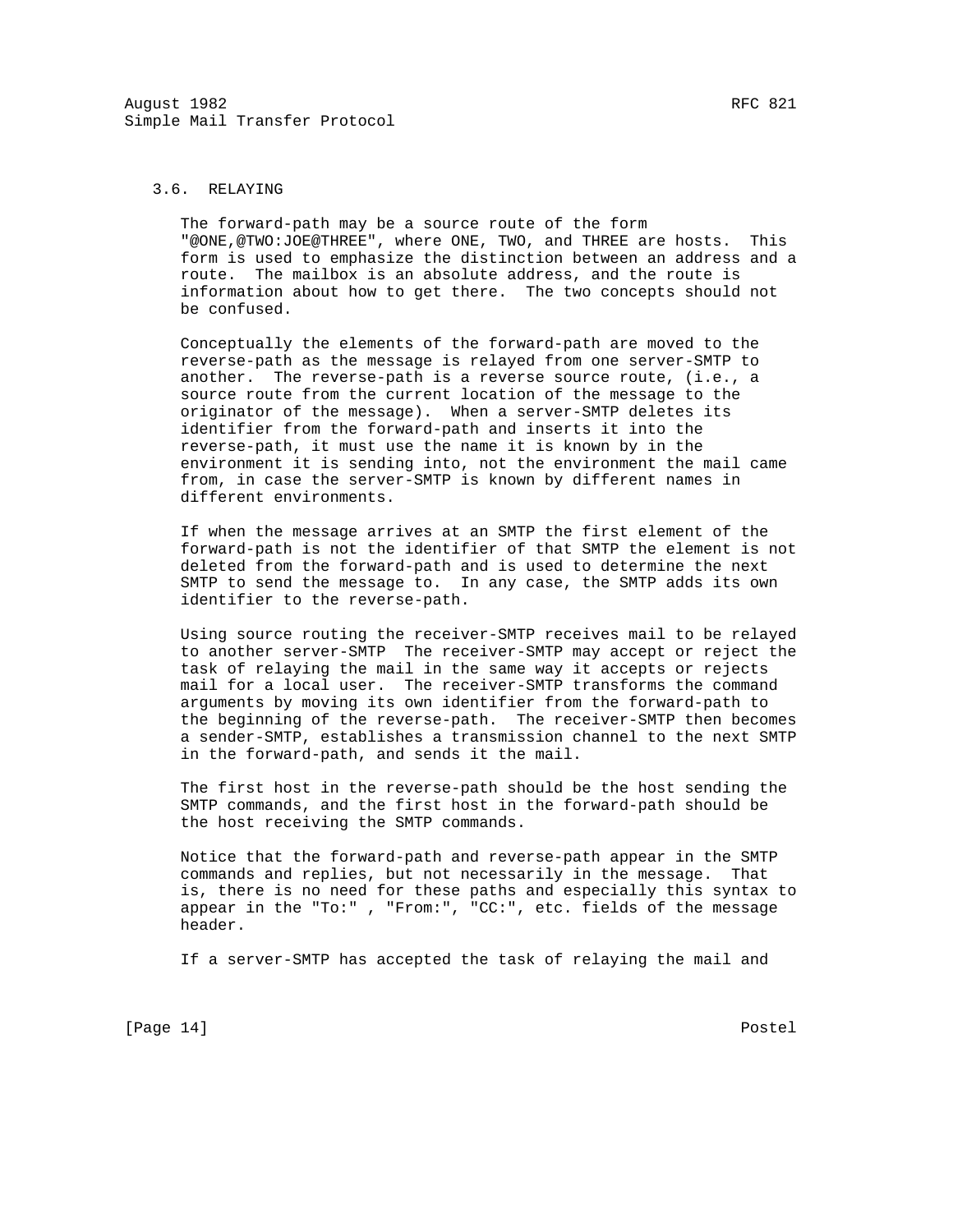later finds that the forward-path is incorrect or that the mail cannot be delivered for whatever reason, then it must construct an "undeliverable mail" notification message and send it to the originator of the undeliverable mail (as indicated by the reverse-path).

 This notification message must be from the server-SMTP at this host. Of course, server-SMTPs should not send notification messages about problems with notification messages. One way to prevent loops in error reporting is to specify a null reverse-path in the MAIL command of a notification message. When such a message is relayed it is permissible to leave the reverse-path null. A MAIL command with a null reverse-path appears as follows:

MAIL FROM:<>

 An undeliverable mail notification message is shown in example 7. This notification is in response to a message originated by JOE at HOSTW and sent via HOSTX to HOSTY with instructions to relay it on to HOSTZ. What we see in the example is the transaction between HOSTY and HOSTX, which is the first step in the return of the notification message.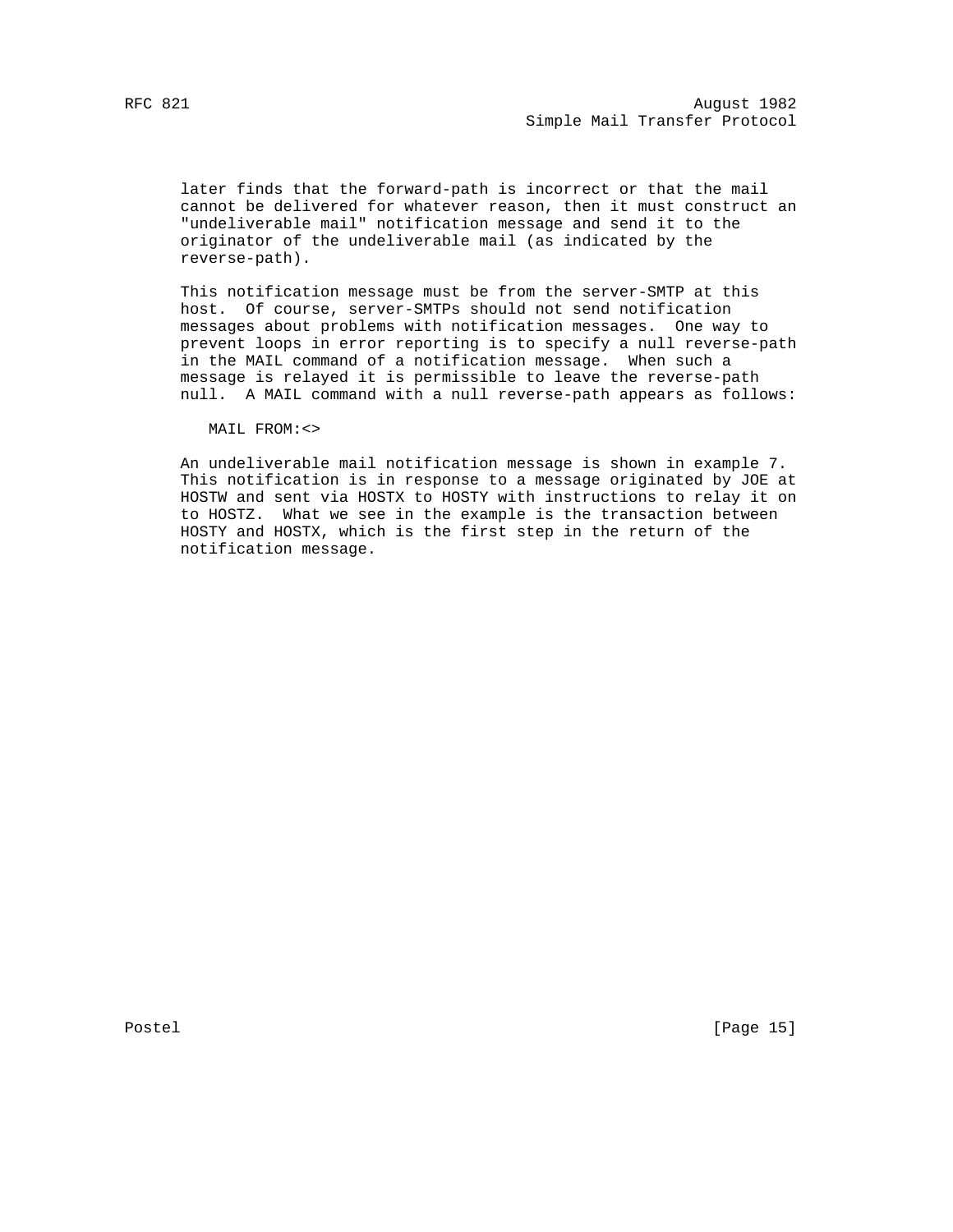```
 -------------------------------------------------------------
     Example Undeliverable Mail Notification Message
  S: MAIL FROM:<>
  R: 250 ok
  S: RCPT TO:<@HOSTX.ARPA:JOE@HOSTW.ARPA>
  R: 250 ok
  S: DATA
  R: 354 send the mail data, end with .
  S: Date: 23 Oct 81 11:22:33
  S: From: SMTP@HOSTY.ARPA
  S: To: JOE@HOSTW.ARPA
  S: Subject: Mail System Problem
  S:
  S: Sorry JOE, your message to SAM@HOSTZ.ARPA lost.
  S: HOSTZ.ARPA said this:
  S: "550 No Such User"
 S: .
  R: 250 ok
```
#### Example 7

-------------------------------------------------------------

[Page 16] Postel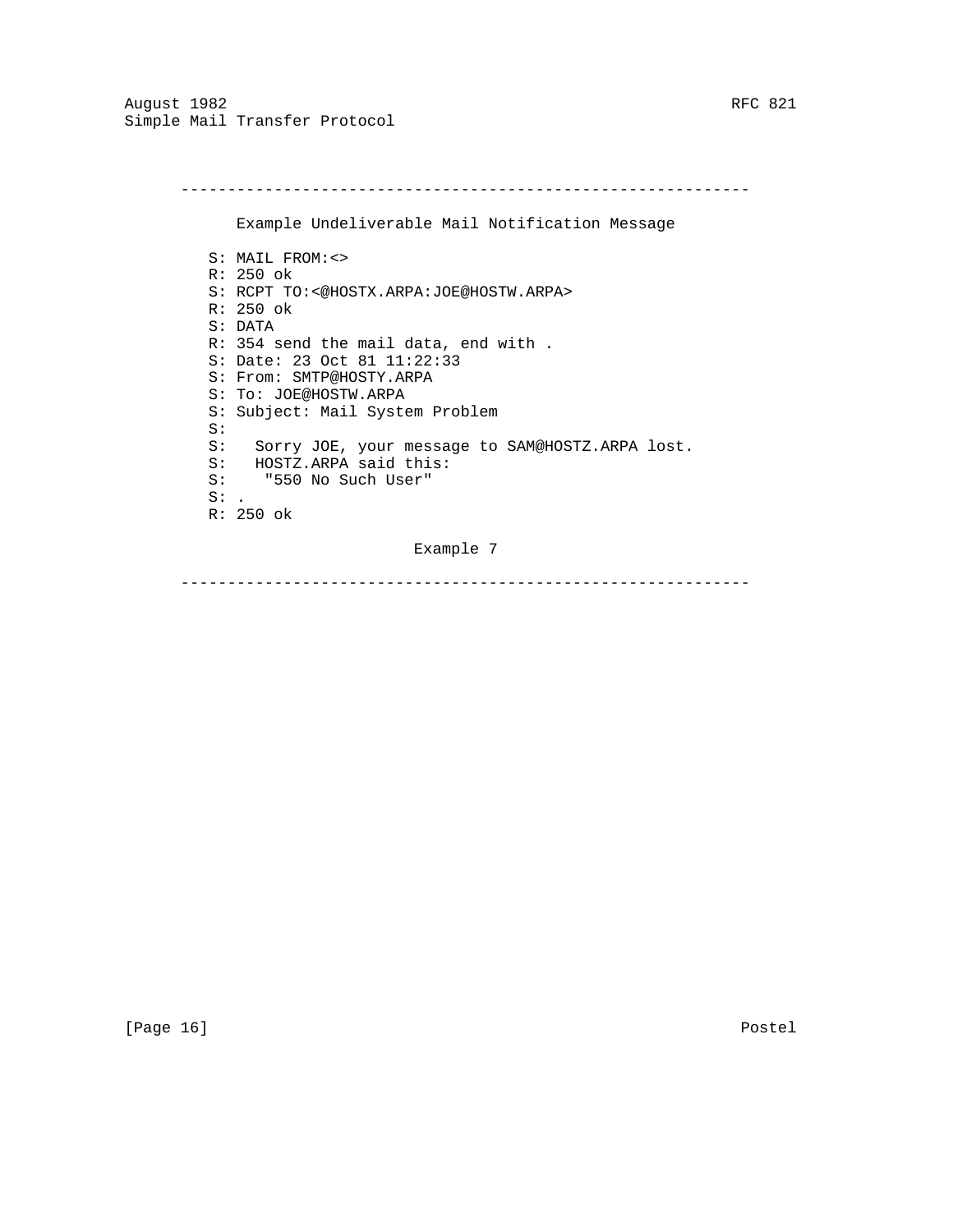# 3.7. DOMAINS

 Domains are a recently introduced concept in the ARPA Internet mail system. The use of domains changes the address space from a flat global space of simple character string host names to a hierarchically structured rooted tree of global addresses. The host name is replaced by a domain and host designator which is a sequence of domain element strings separated by periods with the understanding that the domain elements are ordered from the most specific to the most general.

 For example, "USC-ISIF.ARPA", "Fred.Cambridge.UK", and "PC7.LCS.MIT.ARPA" might be host-and-domain identifiers.

 Whenever domain names are used in SMTP only the official names are used, the use of nicknames or aliases is not allowed.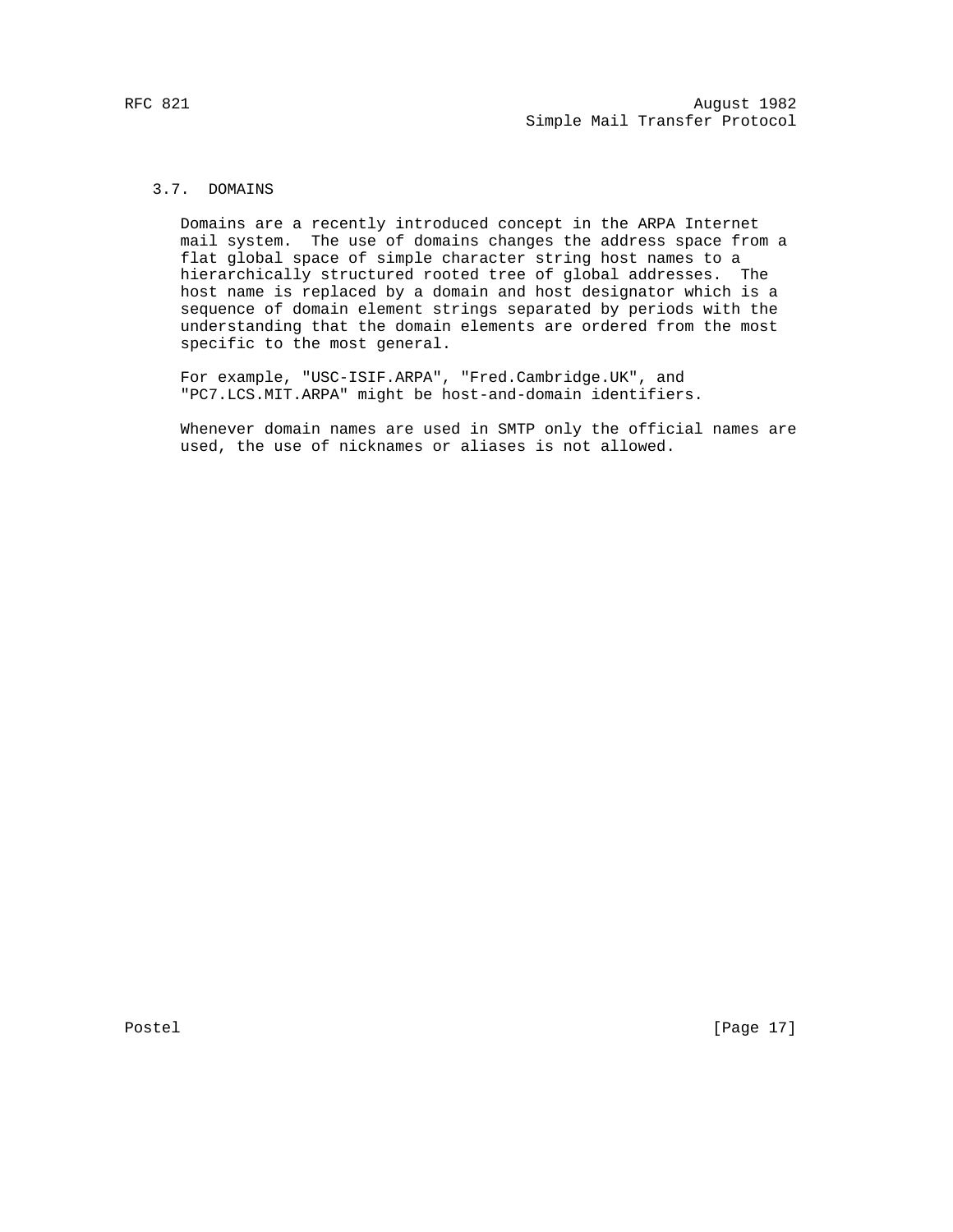# 3.8. CHANGING ROLES

 The TURN command may be used to reverse the roles of the two programs communicating over the transmission channel.

 If program-A is currently the sender-SMTP and it sends the TURN command and receives an ok reply (250) then program-A becomes the receiver-SMTP.

 If program-B is currently the receiver-SMTP and it receives the TURN command and sends an ok reply (250) then program-B becomes the sender-SMTP.

To refuse to change roles the receiver sends the 502 reply.

 Please note that this command is optional. It would not normally be used in situations where the transmission channel is TCP. However, when the cost of establishing the transmission channel is high, this command may be quite useful. For example, this command may be useful in supporting be mail exchange using the public switched telephone system as a transmission channel, especially if some hosts poll other hosts for mail exchanges.

[Page 18] Postel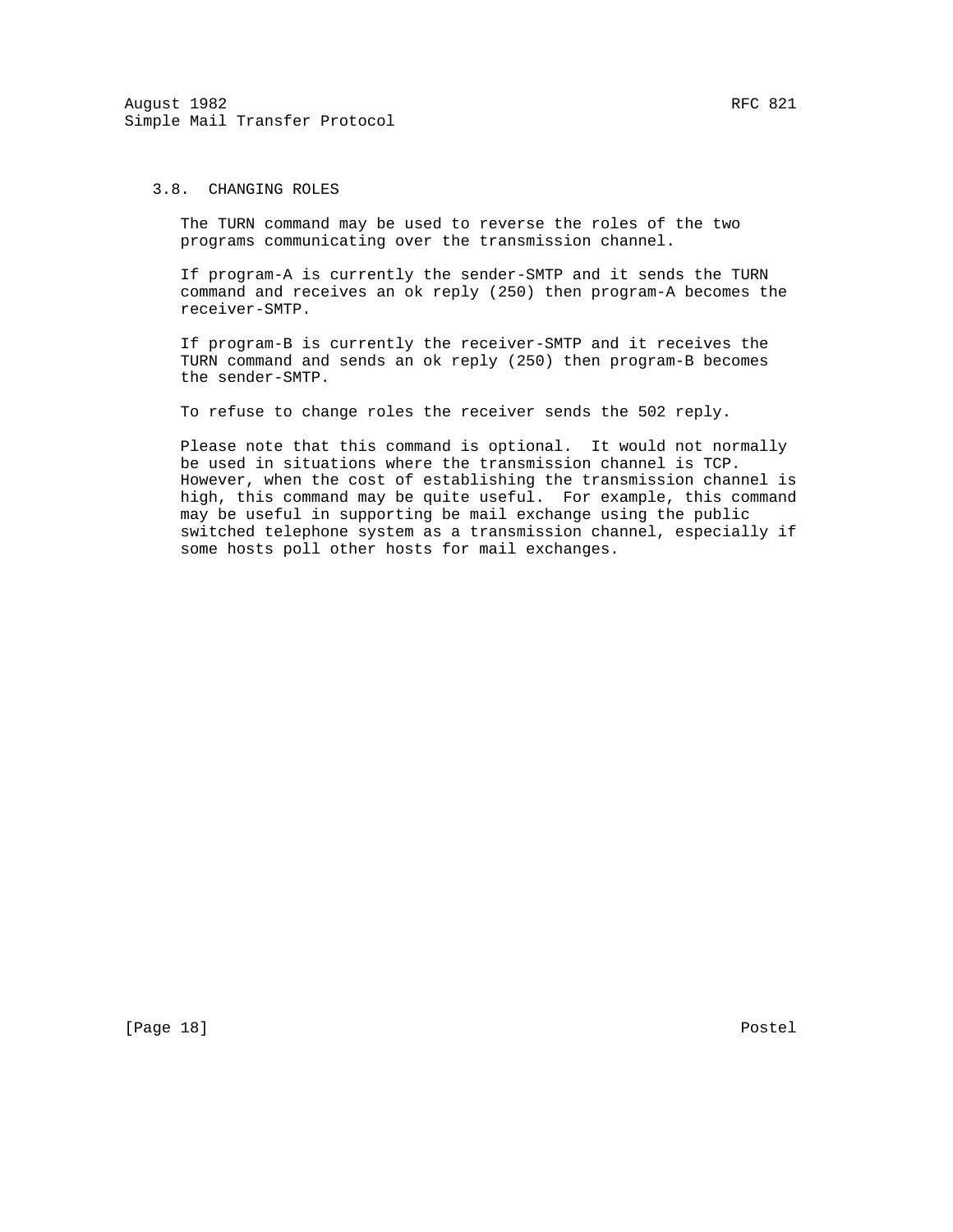### 4. THE SMTP SPECIFICATIONS

#### 4.1. SMTP COMMANDS

#### 4.1.1. COMMAND SEMANTICS

 The SMTP commands define the mail transfer or the mail system function requested by the user. SMTP commands are character strings terminated by <CRLF>. The command codes themselves are alphabetic characters terminated by <SP> if parameters follow and <CRLF> otherwise. The syntax of mailboxes must conform to receiver site conventions. The SMTP commands are discussed below. The SMTP replies are discussed in the Section 4.2.

 A mail transaction involves several data objects which are communicated as arguments to different commands. The reverse-path is the argument of the MAIL command, the forward-path is the argument of the RCPT command, and the mail data is the argument of the DATA command. These arguments or data objects must be transmitted and held pending the confirmation communicated by the end of mail data indication which finalizes the transaction. The model for this is that distinct buffers are provided to hold the types of data objects, that is, there is a reverse-path buffer, a forward-path buffer, and a mail data buffer. Specific commands cause information to be appended to a specific buffer, or cause one or more buffers to be cleared.

HELLO (HELO)

 This command is used to identify the sender-SMTP to the receiver-SMTP. The argument field contains the host name of the sender-SMTP.

 The receiver-SMTP identifies itself to the sender-SMTP in the connection greeting reply, and in the response to this command.

 This command and an OK reply to it confirm that both the sender-SMTP and the receiver-SMTP are in the initial state, that is, there is no transaction in progress and all state tables and buffers are cleared.

Postel [Page 19]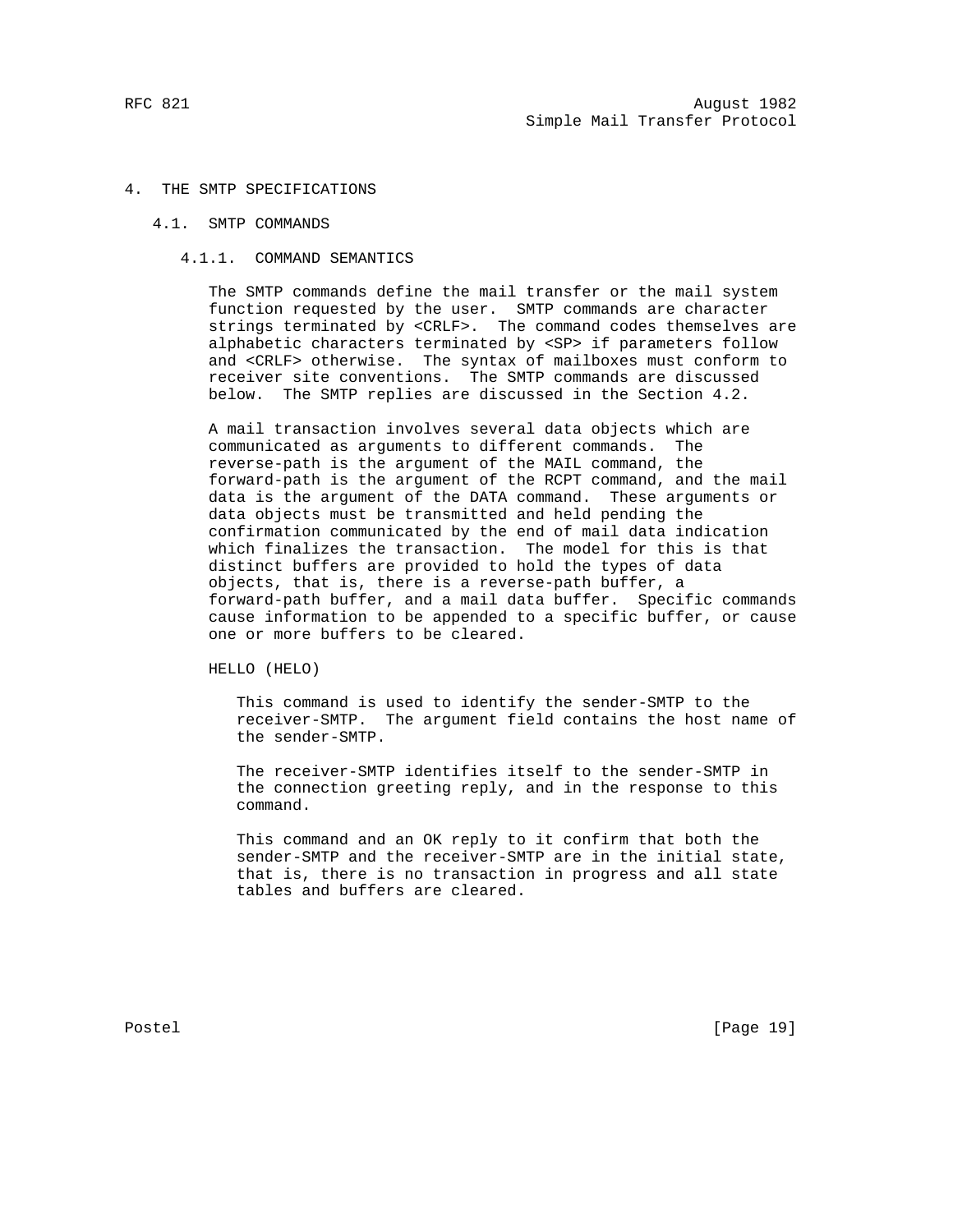### MAIL (MAIL)

 This command is used to initiate a mail transaction in which the mail data is delivered to one or more mailboxes. The argument field contains a reverse-path.

 The reverse-path consists of an optional list of hosts and the sender mailbox. When the list of hosts is present, it is a "reverse" source route and indicates that the mail was relayed through each host on the list (the first host in the list was the most recent relay). This list is used as a source route to return non-delivery notices to the sender. As each relay host adds itself to the beginning of the list, it must use its name as known in the IPCE to which it is relaying the mail rather than the IPCE from which the mail came (if they are different). In some types of error reporting messages (for example, undeliverable mail notifications) the reverse-path may be null (see Example 7).

 This command clears the reverse-path buffer, the forward-path buffer, and the mail data buffer; and inserts the reverse-path information from this command into the reverse-path buffer.

RECIPIENT (RCPT)

 This command is used to identify an individual recipient of the mail data; multiple recipients are specified by multiple use of this command.

 The forward-path consists of an optional list of hosts and a required destination mailbox. When the list of hosts is present, it is a source route and indicates that the mail must be relayed to the next host on the list. If the receiver-SMTP does not implement the relay function it may user the same reply it would for an unknown local user (550).

 When mail is relayed, the relay host must remove itself from the beginning forward-path and put itself at the beginning of the reverse-path. When mail reaches its ultimate destination (the forward-path contains only a destination mailbox), the receiver-SMTP inserts it into the destination mailbox in accordance with its host mail conventions.

[Page 20] Postel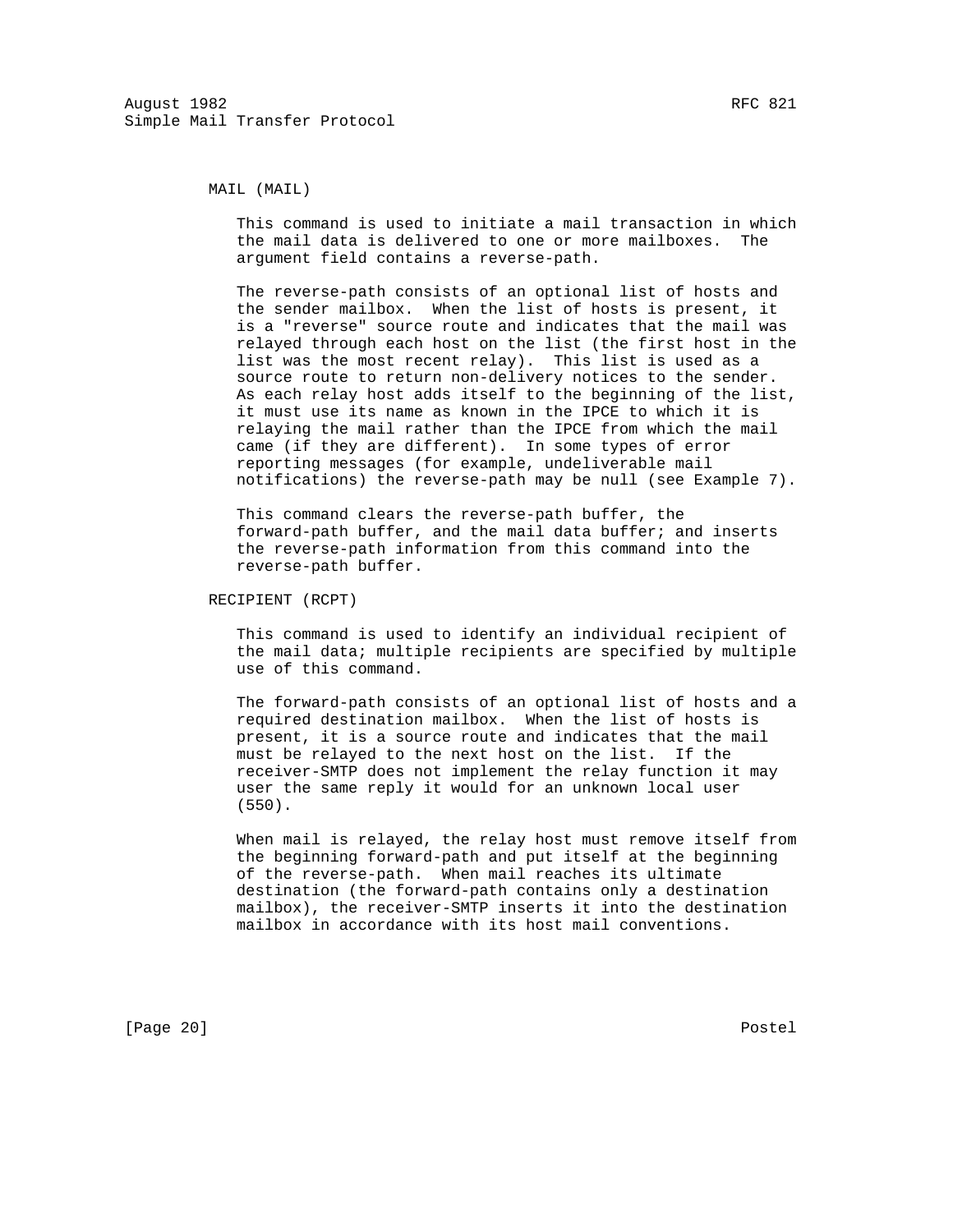For example, mail received at relay host A with arguments

 FROM:<USERX@HOSTY.ARPA> TO:<@HOSTA.ARPA,@HOSTB.ARPA:USERC@HOSTD.ARPA>

will be relayed on to host B with arguments

 FROM:<@HOSTA.ARPA:USERX@HOSTY.ARPA> TO:<@HOSTB.ARPA:USERC@HOSTD.ARPA>.

 This command causes its forward-path argument to be appended to the forward-path buffer.

DATA (DATA)

 The receiver treats the lines following the command as mail data from the sender. This command causes the mail data from this command to be appended to the mail data buffer. The mail data may contain any of the 128 ASCII character codes.

 The mail data is terminated by a line containing only a period, that is the character sequence "<CRLF>.<CRLF>" (see Section 4.5.2 on Transparency). This is the end of mail data indication.

 The end of mail data indication requires that the receiver must now process the stored mail transaction information. This processing consumes the information in the reverse-path buffer, the forward-path buffer, and the mail data buffer, and on the completion of this command these buffers are cleared. If the processing is successful the receiver must send an OK reply. If the processing fails completely the receiver must send a failure reply.

 When the receiver-SMTP accepts a message either for relaying or for final delivery it inserts at the beginning of the mail data a time stamp line. The time stamp line indicates the identity of the host that sent the message, and the identity of the host that received the message (and is inserting this time stamp), and the date and time the message was received. Relayed messages will have multiple time stamp lines.

 When the receiver-SMTP makes the "final delivery" of a message it inserts at the beginning of the mail data a

Postel [Page 21]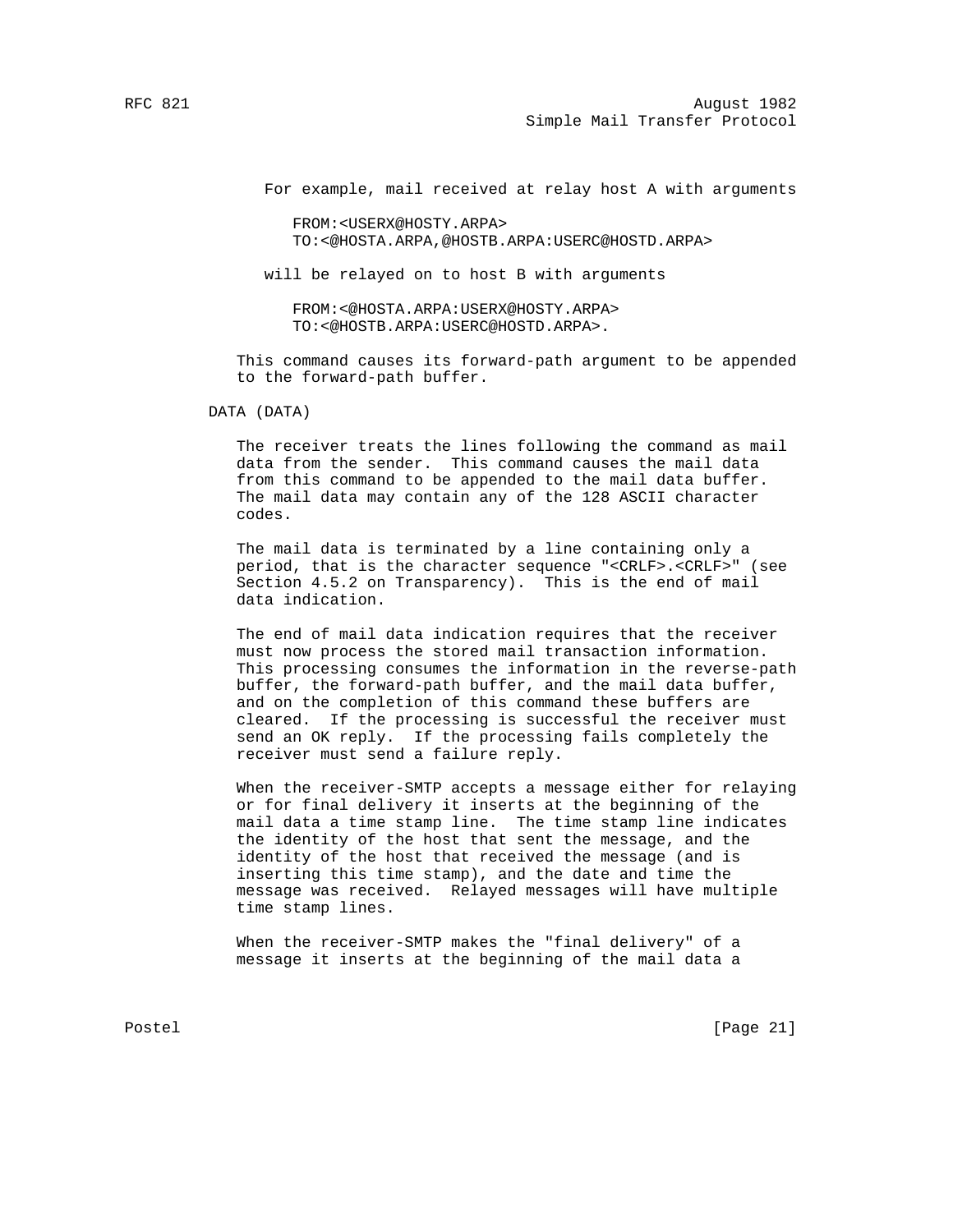return path line. The return path line preserves the information in the <reverse-path> from the MAIL command. Here, final delivery means the message leaves the SMTP world. Normally, this would mean it has been delivered to the destination user, but in some cases it may be further processed and transmitted by another mail system.

 It is possible for the mailbox in the return path be different from the actual sender's mailbox, for example, if error responses are to be delivered a special error handling mailbox rather than the message senders.

 The preceding two paragraphs imply that the final mail data will begin with a return path line, followed by one or more time stamp lines. These lines will be followed by the mail data header and body [2]. See Example 8.

 Special mention is needed of the response and further action required when the processing following the end of mail data indication is partially successful. This could arise if after accepting several recipients and the mail data, the receiver-SMTP finds that the mail data can be successfully delivered to some of the recipients, but it cannot be to others (for example, due to mailbox space allocation problems). In such a situation, the response to the DATA command must be an OK reply. But, the receiver-SMTP must compose and send an "undeliverable mail" notification message to the originator of the message. Either a single notification which lists all of the recipients that failed to get the message, or separate notification messages must be sent for each failed recipient (see Example 7). All undeliverable mail notification messages are sent using the MAIL command (even if they result from processing a SEND, SOML, or SAML command).

[Page 22] Postel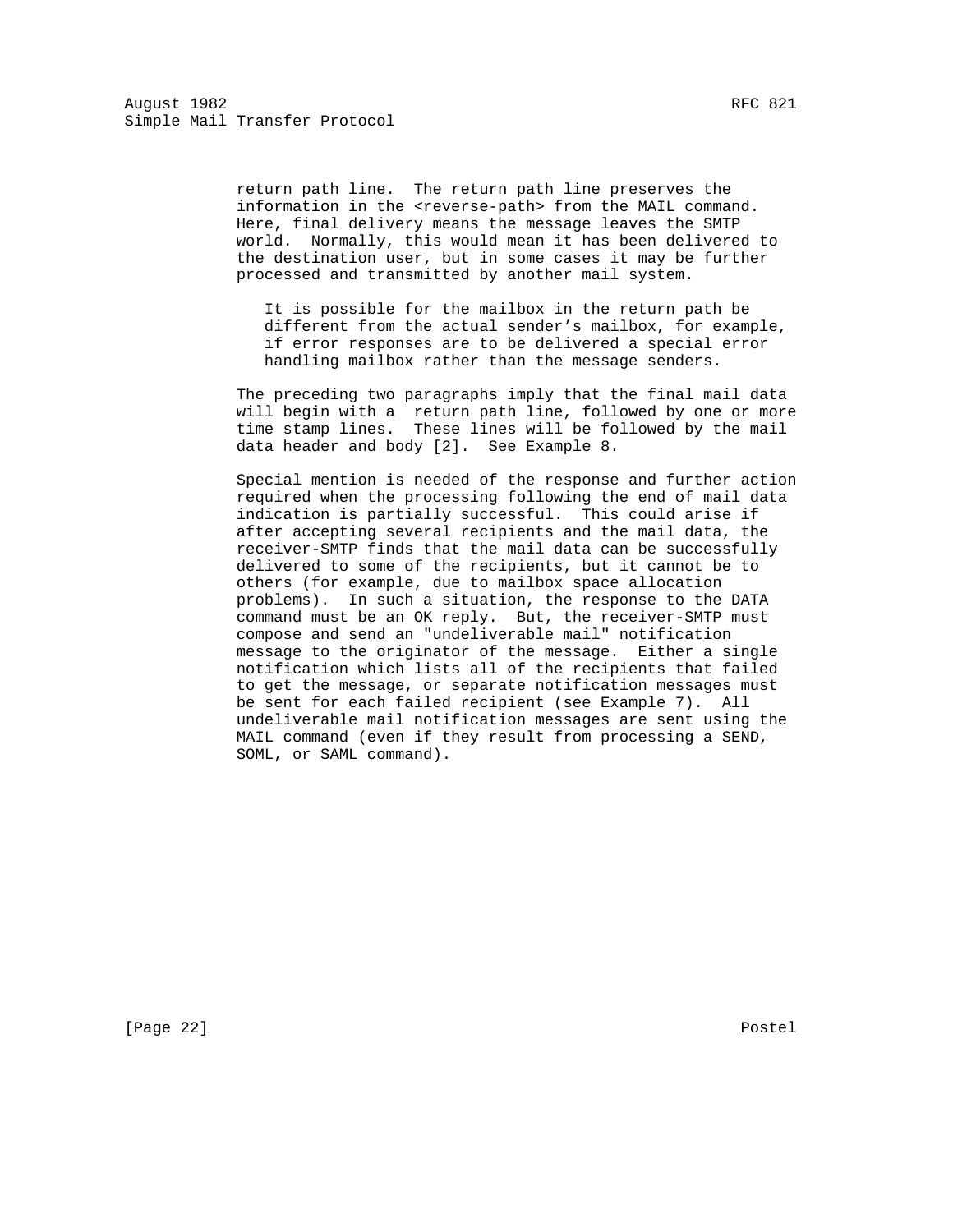-------------------------------------------------------------

Example of Return Path and Received Time Stamps

 Return-Path: <@GHI.ARPA,@DEF.ARPA,@ABC.ARPA:JOE@ABC.ARPA> Received: from GHI.ARPA by JKL.ARPA ; 27 Oct 81 15:27:39 PST Received: from DEF.ARPA by GHI.ARPA ; 27 Oct 81 15:15:13 PST Received: from ABC.ARPA by DEF.ARPA ; 27 Oct 81 15:01:59 PST Date: 27 Oct 81 15:01:01 PST From: JOE@ABC.ARPA Subject: Improved Mailing System Installed To: SAM@JKL.ARPA

This is to inform you that ...

Example 8

-------------------------------------------------------------

SEND (SEND)

 This command is used to initiate a mail transaction in which the mail data is delivered to one or more terminals. The argument field contains a reverse-path. This command is successful if the message is delivered to a terminal.

 The reverse-path consists of an optional list of hosts and the sender mailbox. When the list of hosts is present, it is a "reverse" source route and indicates that the mail was relayed through each host on the list (the first host in the list was the most recent relay). This list is used as a source route to return non-delivery notices to the sender. As each relay host adds itself to the beginning of the list, it must use its name as known in the IPCE to which it is relaying the mail rather than the IPCE from which the mail came (if they are different).

 This command clears the reverse-path buffer, the forward-path buffer, and the mail data buffer; and inserts the reverse-path information from this command into the reverse-path buffer.

SEND OR MAIL (SOML)

 This command is used to initiate a mail transaction in which the mail data is delivered to one or more terminals or

Postel [Page 23]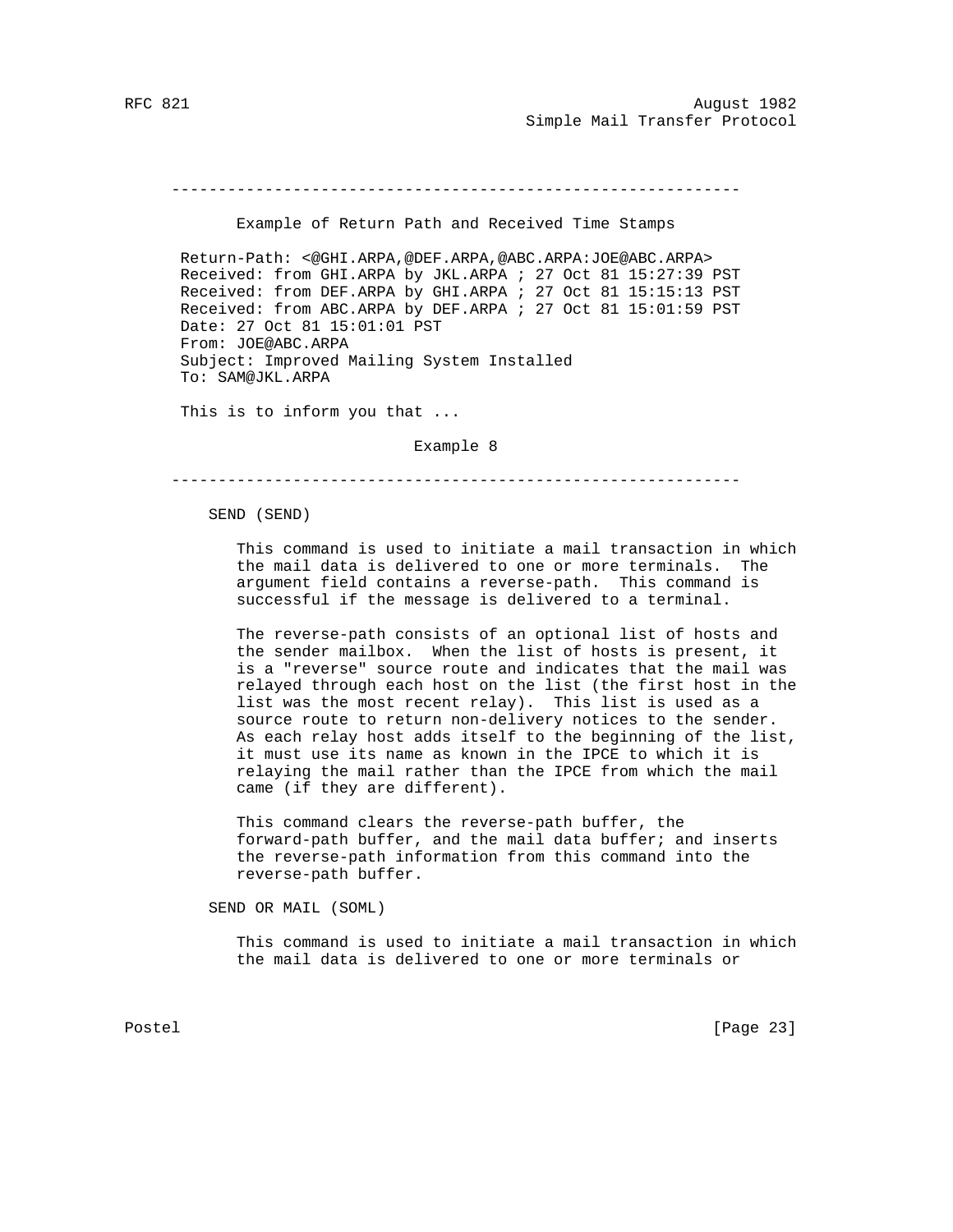mailboxes. For each recipient the mail data is delivered to the recipient's terminal if the recipient is active on the host (and accepting terminal messages), otherwise to the recipient's mailbox. The argument field contains a reverse-path. This command is successful if the message is delivered to a terminal or the mailbox.

 The reverse-path consists of an optional list of hosts and the sender mailbox. When the list of hosts is present, it is a "reverse" source route and indicates that the mail was relayed through each host on the list (the first host in the list was the most recent relay). This list is used as a source route to return non-delivery notices to the sender. As each relay host adds itself to the beginning of the list, it must use its name as known in the IPCE to which it is relaying the mail rather than the IPCE from which the mail came (if they are different).

 This command clears the reverse-path buffer, the forward-path buffer, and the mail data buffer; and inserts the reverse-path information from this command into the reverse-path buffer.

SEND AND MAIL (SAML)

 This command is used to initiate a mail transaction in which the mail data is delivered to one or more terminals and mailboxes. For each recipient the mail data is delivered to the recipient's terminal if the recipient is active on the host (and accepting terminal messages), and for all recipients to the recipient's mailbox. The argument field contains a reverse-path. This command is successful if the message is delivered to the mailbox.

 The reverse-path consists of an optional list of hosts and the sender mailbox. When the list of hosts is present, it is a "reverse" source route and indicates that the mail was relayed through each host on the list (the first host in the list was the most recent relay). This list is used as a source route to return non-delivery notices to the sender. As each relay host adds itself to the beginning of the list, it must use its name as known in the IPCE to which it is relaying the mail rather than the IPCE from which the mail came (if they are different).

This command clears the reverse-path buffer, the

[Page 24] Postel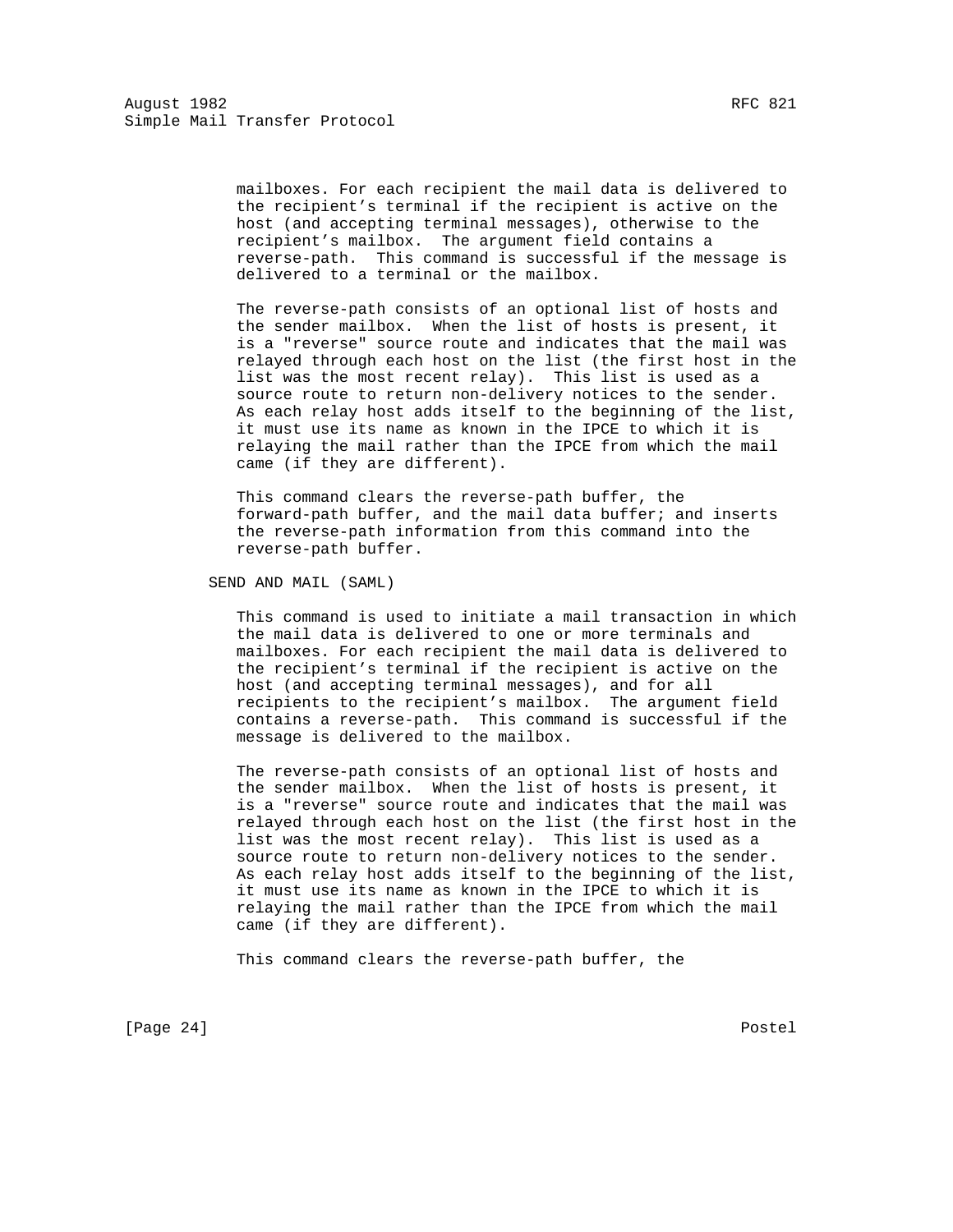forward-path buffer, and the mail data buffer; and inserts the reverse-path information from this command into the reverse-path buffer.

RESET (RSET)

 This command specifies that the current mail transaction is to be aborted. Any stored sender, recipients, and mail data must be discarded, and all buffers and state tables cleared. The receiver must send an OK reply.

VERIFY (VRFY)

 This command asks the receiver to confirm that the argument identifies a user. If it is a user name, the full name of the user (if known) and the fully specified mailbox are returned.

 This command has no effect on any of the reverse-path buffer, the forward-path buffer, or the mail data buffer.

EXPAND (EXPN)

 This command asks the receiver to confirm that the argument identifies a mailing list, and if so, to return the membership of that list. The full name of the users (if known) and the fully specified mailboxes are returned in a multiline reply.

 This command has no effect on any of the reverse-path buffer, the forward-path buffer, or the mail data buffer.

HELP (HELP)

 This command causes the receiver to send helpful information to the sender of the HELP command. The command may take an argument (e.g., any command name) and return more specific information as a response.

 This command has no effect on any of the reverse-path buffer, the forward-path buffer, or the mail data buffer.

Postel [Page 25]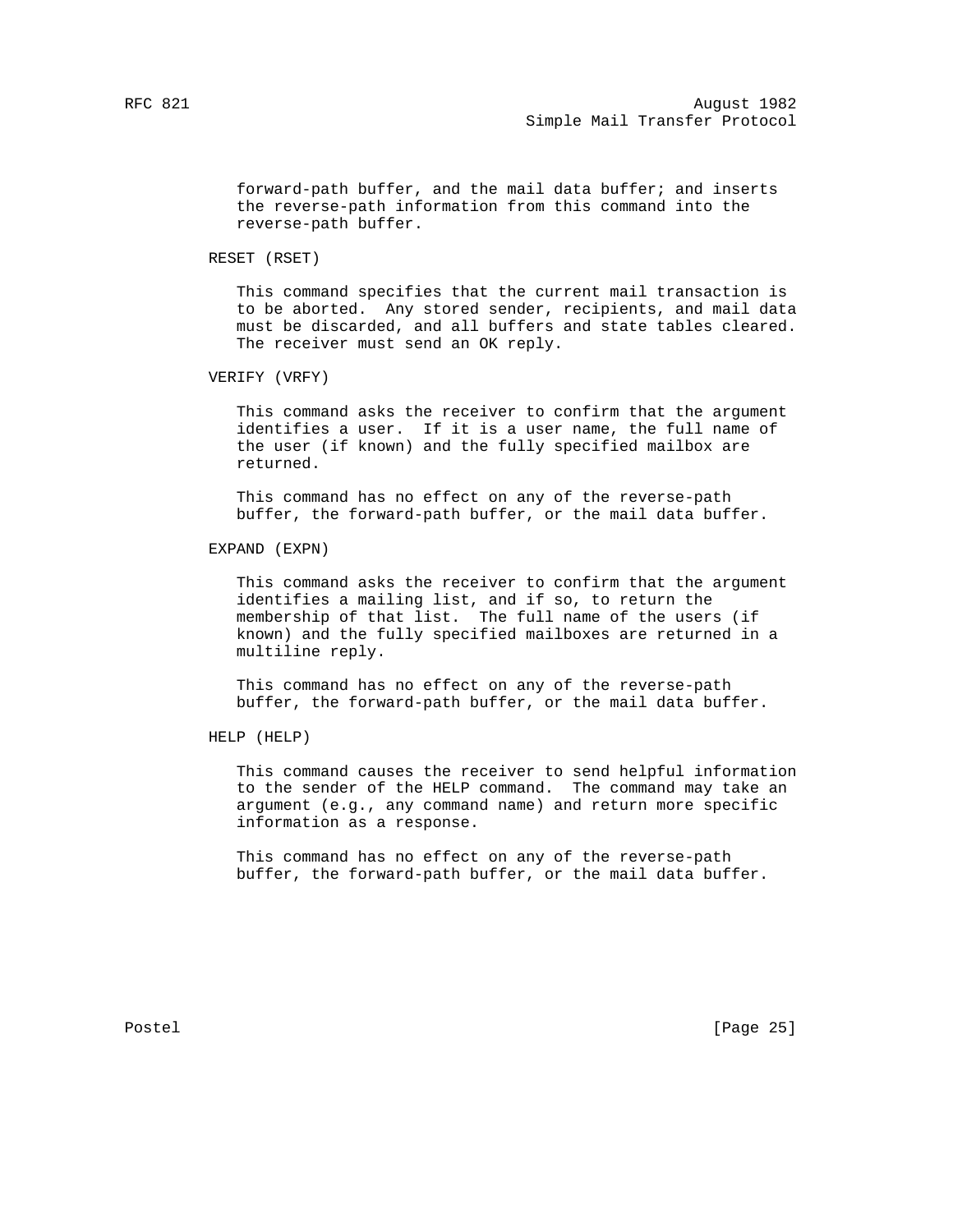### NOOP (NOOP)

 This command does not affect any parameters or previously entered commands. It specifies no action other than that the receiver send an OK reply.

 This command has no effect on any of the reverse-path buffer, the forward-path buffer, or the mail data buffer.

QUIT (QUIT)

 This command specifies that the receiver must send an OK reply, and then close the transmission channel.

 The receiver should not close the transmission channel until it receives and replies to a QUIT command (even if there was an error). The sender should not close the transmission channel until it send a QUIT command and receives the reply (even if there was an error response to a previous command). If the connection is closed prematurely the receiver should act as if a RSET command had been received (canceling any pending transaction, but not undoing any previously completed transaction), the sender should act as if the command or transaction in progress had received a temporary error (4xx).

TURN (TURN)

 This command specifies that the receiver must either (1) send an OK reply and then take on the role of the sender-SMTP, or (2) send a refusal reply and retain the role of the receiver-SMTP.

 If program-A is currently the sender-SMTP and it sends the TURN command and receives an OK reply (250) then program-A becomes the receiver-SMTP. Program-A is then in the initial state as if the transmission channel just opened, and it then sends the 220 service ready greeting.

 If program-B is currently the receiver-SMTP and it receives the TURN command and sends an OK reply (250) then program-B becomes the sender-SMTP. Program-B is then in the initial state as if the transmission channel just opened, and it then expects to receive the 220 service ready greeting.

To refuse to change roles the receiver sends the 502 reply.

[Page 26] Postel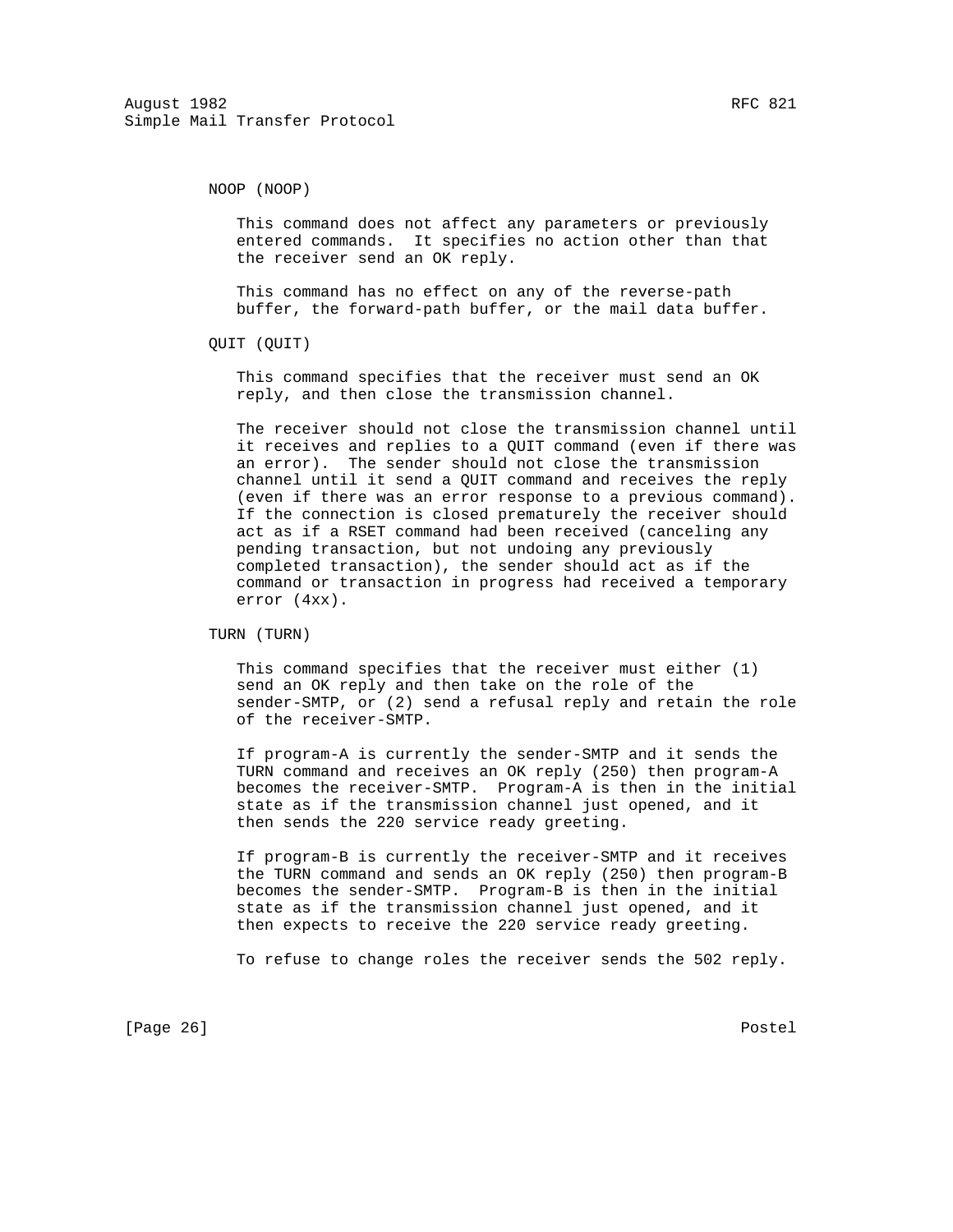There are restrictions on the order in which these command may be used.

 The first command in a session must be the HELO command. The HELO command may be used later in a session as well. If the HELO command argument is not acceptable a 501 failure reply must be returned and the receiver-SMTP must stay in the same state.

 The NOOP, HELP, EXPN, and VRFY commands can be used at any time during a session.

 The MAIL, SEND, SOML, or SAML commands begin a mail transaction. Once started a mail transaction consists of one of the transaction beginning commands, one or more RCPT commands, and a DATA command, in that order. A mail transaction may be aborted by the RSET command. There may be zero or more transactions in a session.

 If the transaction beginning command argument is not acceptable a 501 failure reply must be returned and the receiver-SMTP must stay in the same state. If the commands in a transaction are out of order a 503 failure reply must be returned and the receiver-SMTP must stay in the same state.

 The last command in a session must be the QUIT command. The QUIT command can not be used at any other time in a session.

#### 4.1.2. COMMAND SYNTAX

 The commands consist of a command code followed by an argument field. Command codes are four alphabetic characters. Upper and lower case alphabetic characters are to be treated identically. Thus, any of the following may represent the mail command:

MAIL Mail mail MaIl mAIl

 This also applies to any symbols representing parameter values, such as "TO" or "to" for the forward-path. Command codes and the argument fields are separated by one or more spaces. However, within the reverse-path and forward-path arguments case is important. In particular, in some hosts the user "smith" is different from the user "Smith".

Postel [Page 27]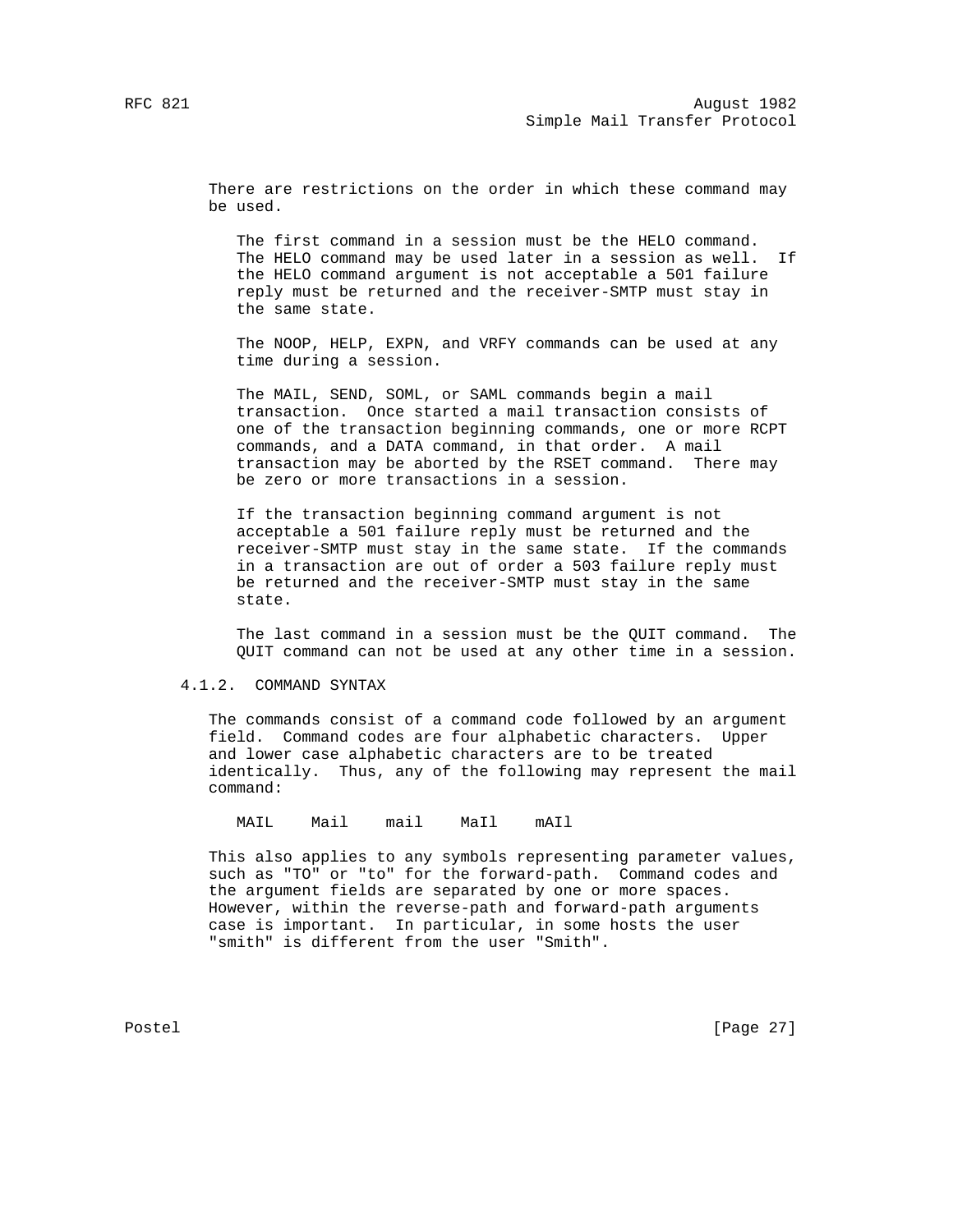The argument field consists of a variable length character string ending with the character sequence <CRLF>. The receiver is to take no action until this sequence is received.

 Square brackets denote an optional argument field. If the option is not taken, the appropriate default is implied.

[Page 28] Postel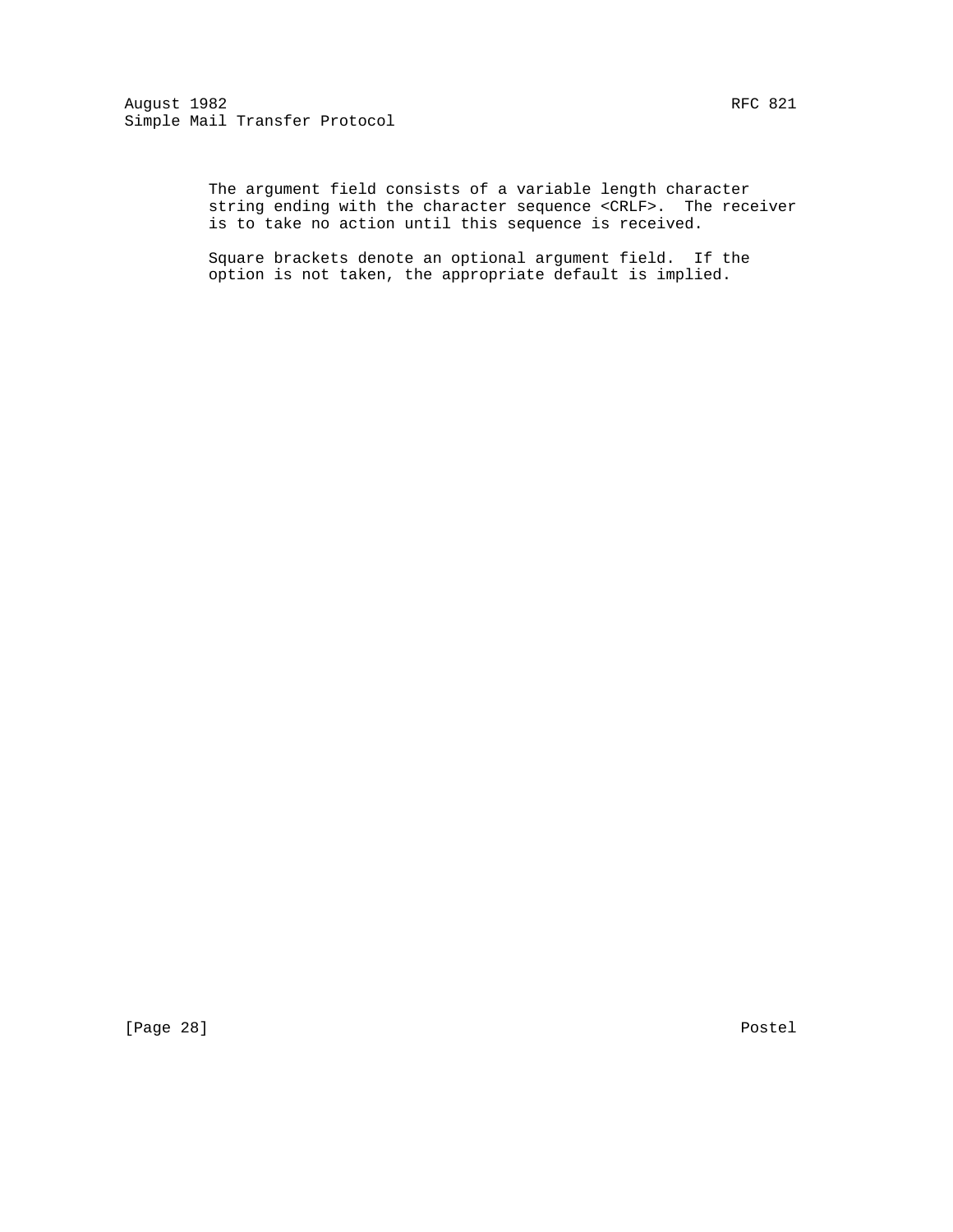RFC 821 August 1982 Simple Mail Transfer Protocol

The following are the SMTP commands:

HELO <SP> <domain> <CRLF>

MAIL <SP> FROM:<reverse-path> <CRLF>

RCPT <SP> TO:<forward-path> <CRLF>

DATA <CRLF>

RSET <CRLF>

SEND <SP> FROM:<reverse-path> <CRLF>

SOML <SP> FROM:<reverse-path> <CRLF>

- SAML <SP> FROM:<reverse-path> <CRLF>
- VRFY <SP> <string> <CRLF>
- EXPN <SP> <string> <CRLF>
- HELP [<SP> <string>] <CRLF>
- NOOP <CRLF>
- QUIT <CRLF>
- TURN <CRLF>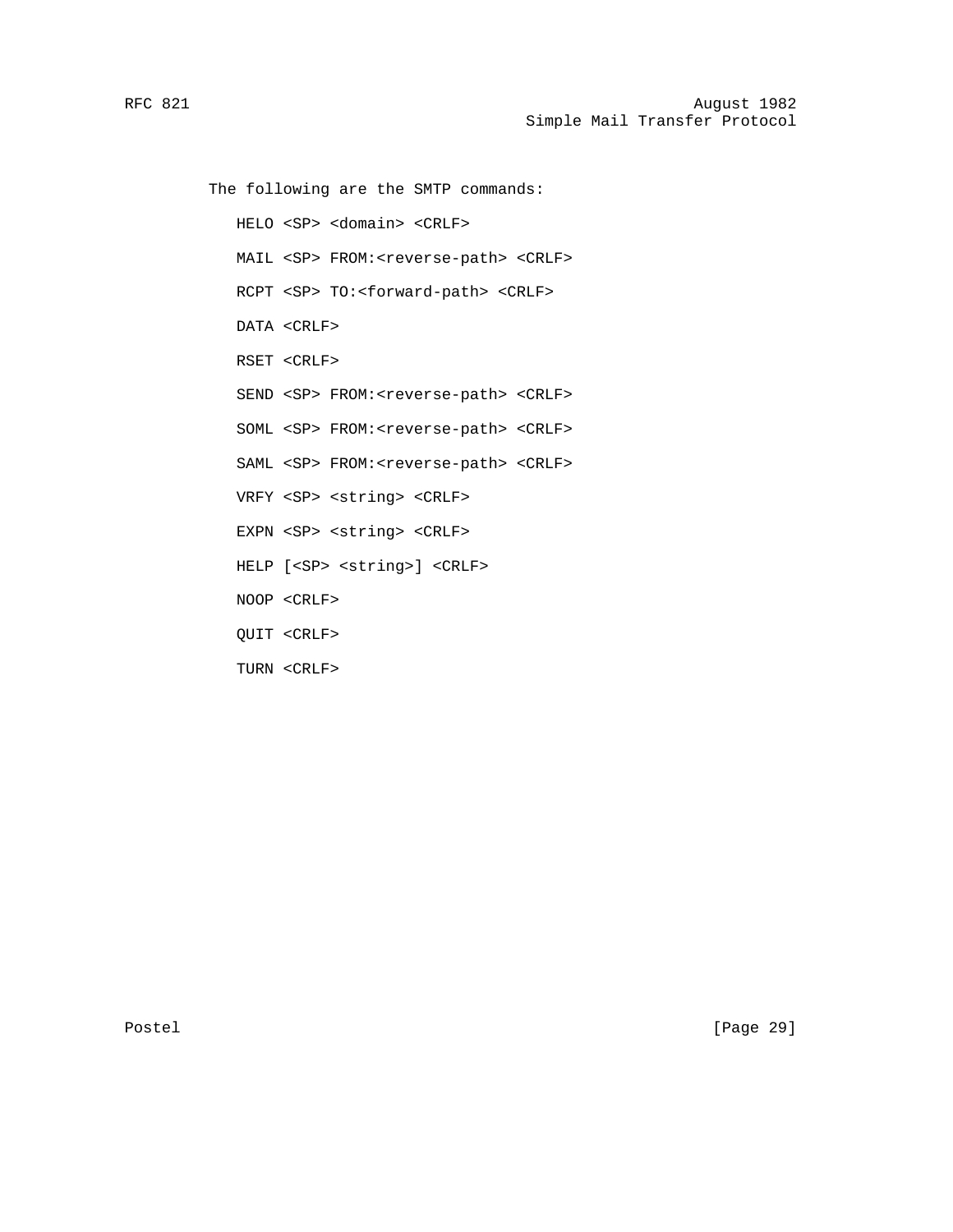```
 The syntax of the above argument fields (using BNF notation
where applicable) is given below. The "..." notation indicates
that a field may be repeated one or more times.
   <reverse-path> ::= <path>
   <forward-path> ::= <path>
   <path> ::= "<" [ <a-d-l> ":" ] <mailbox> ">"
   <a-d-l> ::= <at-domain> | <at-domain> "," <a-d-l>
   <at-domain> ::= "@" <domain>
   <domain> ::= <element> | <element> "." <domain>
   <element> ::= <name> | "#" <number> | "[" <dotnum> "]"
   <mailbox> ::= <local-part> "@" <domain>
   <local-part> ::= <dot-string> | <quoted-string>
   <name> ::= <a> <ldh-str> <let-dig>
   <ldh-str> ::= <let-dig-hyp> | <let-dig-hyp> <ldh-str>
  \text{<let-diq>} :: \text{<a>} | \text{<d>}\text{·} <dot-string> ::= <string> | <string> "." <dot-string>
   <string> ::= <char> | <char> <string>
   <quoted-string> ::= """ <qtext> """
  \langle \text{qtext} \rangle ::= "\" <x> | "\" <x> <qtext> | <q> | <q> <qtext>
  <char> ::= <c> | "\" <x>
   <dotnum> ::= <snum> "." <snum> "." <snum> "." <snum>
  \langlenumber> ::= <d> | <d> <number>
  <CRLF> ::= <CR> <LF>
```
[Page 30] Postel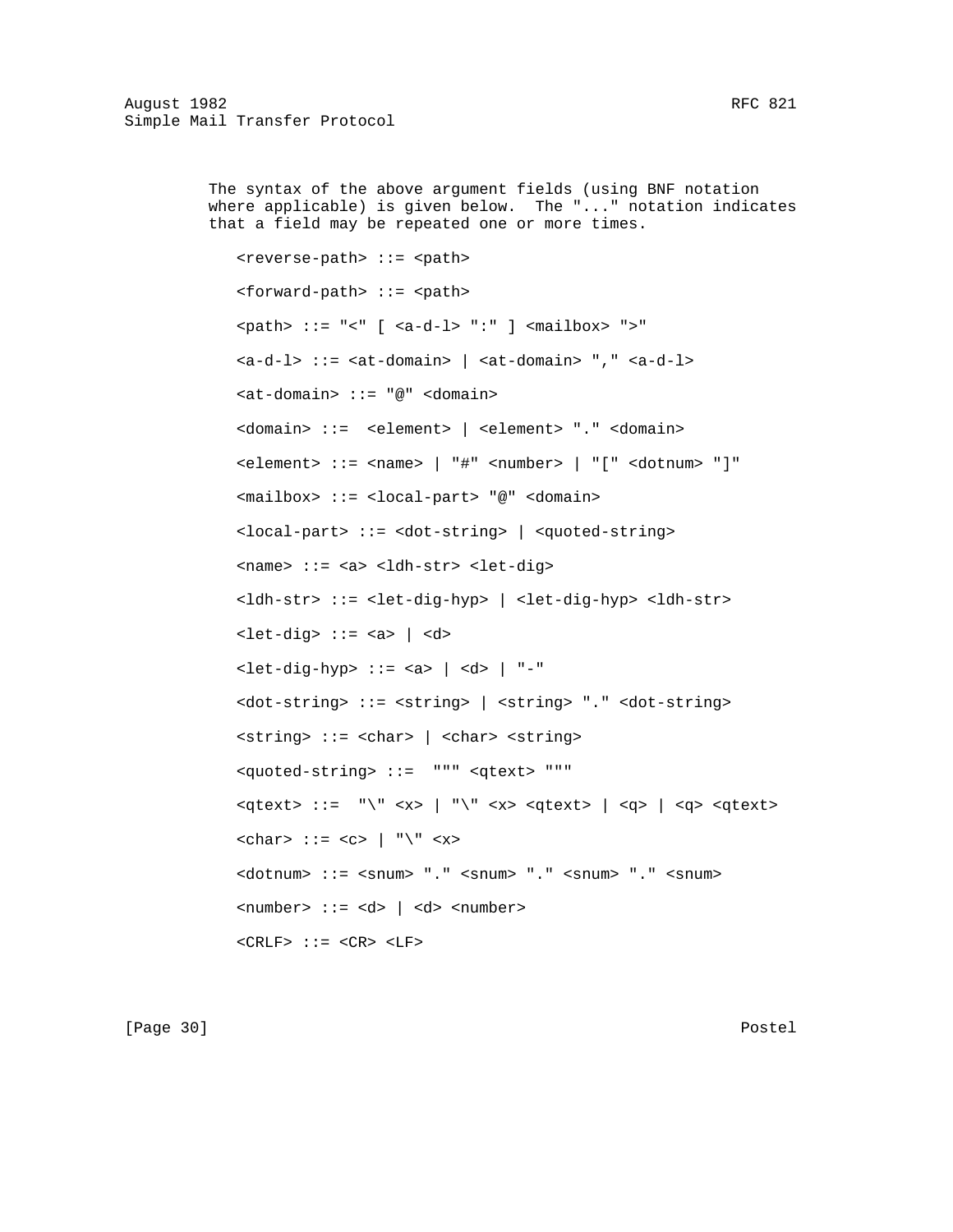<CR> ::= the carriage return character (ASCII code 13)  $\langle LF \rangle$  ::= the line feed character (ASCII code 10)  $<$ SP> ::= the space character (ASCII code 32) <snum> ::= one, two, or three digits representing a decimal integer value in the range 0 through 255  $\langle a \rangle$  ::= any one of the 52 alphabetic characters A through Z in upper case and a through z in lower case <c> ::= any one of the 128 ASCII characters, but not any <special> or <SP>  $<$ d> ::= any one of the ten digits 0 through 9 <q> ::= any one of the 128 ASCII characters except <CR>, <LF>, quote ("), or backslash (\) <x> ::= any one of the 128 ASCII characters (no exceptions)  $\text{cspecial} > :: = "<" | ">" | "(" | ")" | "[" | "] " | " \" | " \"$  | "," | ";" | ":" | "@" """ | the control characters (ASCII codes 0 through 31 inclusive and 127)

Note that the backslash, " $\backslash$ ", is a quote character, which is used to indicate that the next character is to be used literally (instead of its normal interpretation). For example, "Joe\,Smith" could be used to indicate a single nine character user field with comma being the fourth character of the field.

 Hosts are generally known by names which are translated to addresses in each host. Note that the name elements of domains are the official names -- no use of nicknames or aliases is allowed.

 Sometimes a host is not known to the translation function and communication is blocked. To bypass this barrier two numeric forms are also allowed for host "names". One form is a decimal integer prefixed by a pound sign, "#", which indicates the number is the address of the host. Another form is four small decimal integers separated by dots and enclosed by brackets, e.g., "[123.255.37.2]", which indicates a 32-bit ARPA Internet Address in four 8-bit fields.

Postel [Page 31]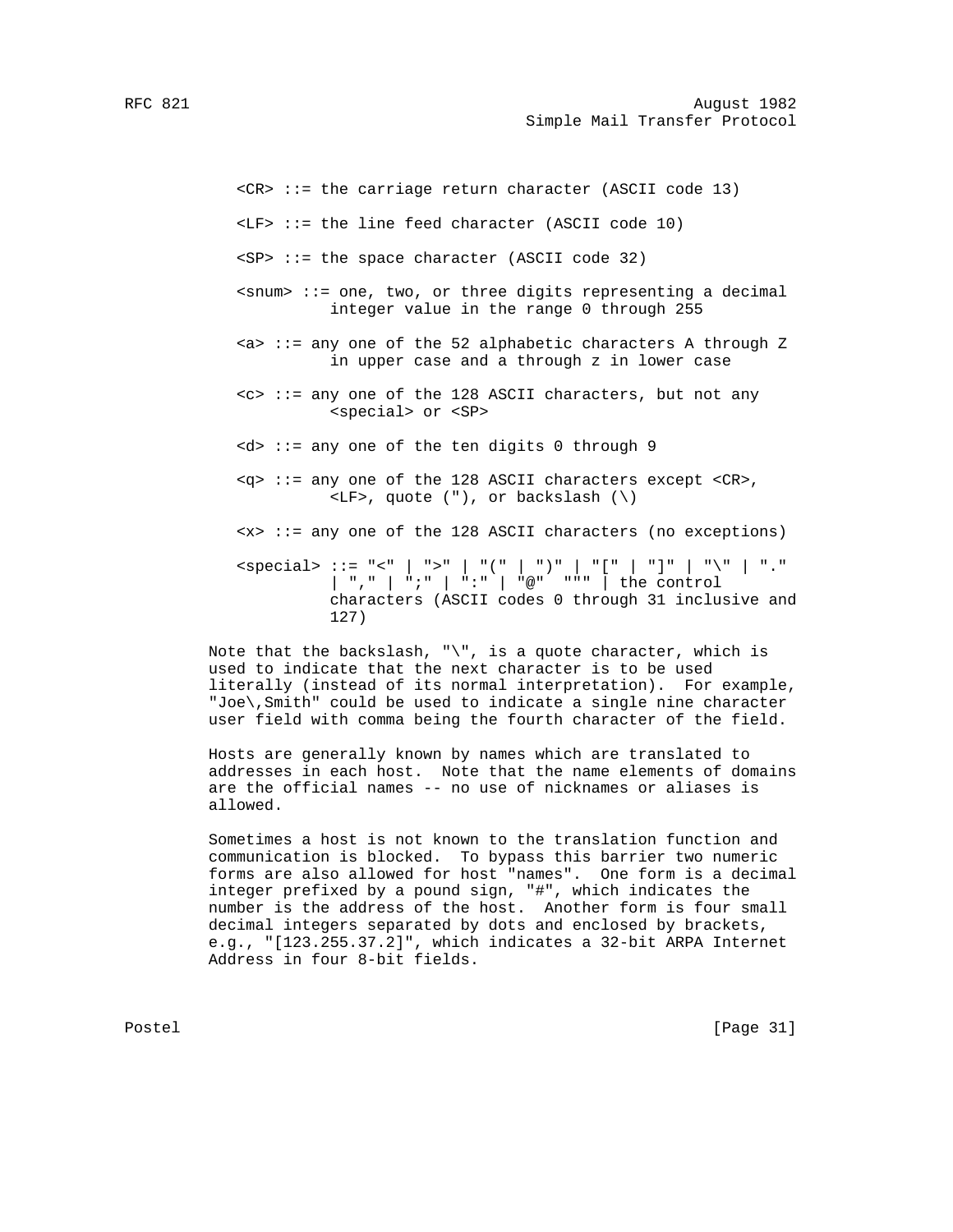The time stamp line and the return path line are formally defined as follows: <return-path-line> ::= "Return-Path:" <SP><reverse-path><CRLF> <time-stamp-line> ::= "Received:" <SP> <stamp> <CRLF> <stamp> ::= <from-domain> <by-domain> <opt-info> ";" <daytime> <from-domain> ::= "FROM" <SP> <domain> <SP> <by-domain> ::= "BY" <SP> <domain> <SP> <opt-info> ::= [<via>] [<with>] [<id>] [<for>] <via> ::= "VIA" <SP> <link> <SP> <with> ::= "WITH" <SP> <protocol> <SP> <id> ::= "ID" <SP> <string> <SP> <for> ::= "FOR" <SP> <path> <SP> <link> ::= The standard names for links are registered with the Network Information Center.  $<sub>></sub>$   $<sub>></sub>$   $<sub>;</sub>$   $<sub>;</sub>$   $<sub>;</sub>$   $<sub>;</sub>$   $<sub>;</sub>$   $<sub>;</sub>$   $<sub>;</sub>$   $<sub>;</sub>$   $<sub>;</sub>$   $<sub>;</sub>$   $<sub>;</sub>$   $<sub>;</sub>$   $<sub>;</sub>$   $<sub>;</sub>$   $<sub>;</sub>$   $<sub>;</sub>$   $<sub>;</sub>$   $<sub>;</sub>$   $<sub>;</sub>$   $<sub>;</sub>$   $<sub>;</sub>$   $<sub>;</sub>$   $<sub>;</sub></sub></sub></sub></sub></sub></sub></sub></sub></sub></sub></sub></sub></sub></sub></sub></sub></sub></sub></sub></sub></sub></sub></sub></sub></sub>$  registered with the Network Information Center. <daytime> ::= <SP> <date> <SP> <time> <date> ::= <dd> <SP> <mon> <SP> <yy> <time> ::= <hh> ":" <mm> ":" <ss> <SP> <zone>  $\langle \text{dd} \rangle$  ::= the one or two decimal integer day of the month in the range 1 to 31. <mon> ::= "JAN" | "FEB" | "MAR" | "APR" | "MAY" | "JUN" | "JUL" | "AUG" | "SEP" | "OCT" | "NOV" | "DEC" <yy> ::= the two decimal integer year of the century in the range 00 to 99.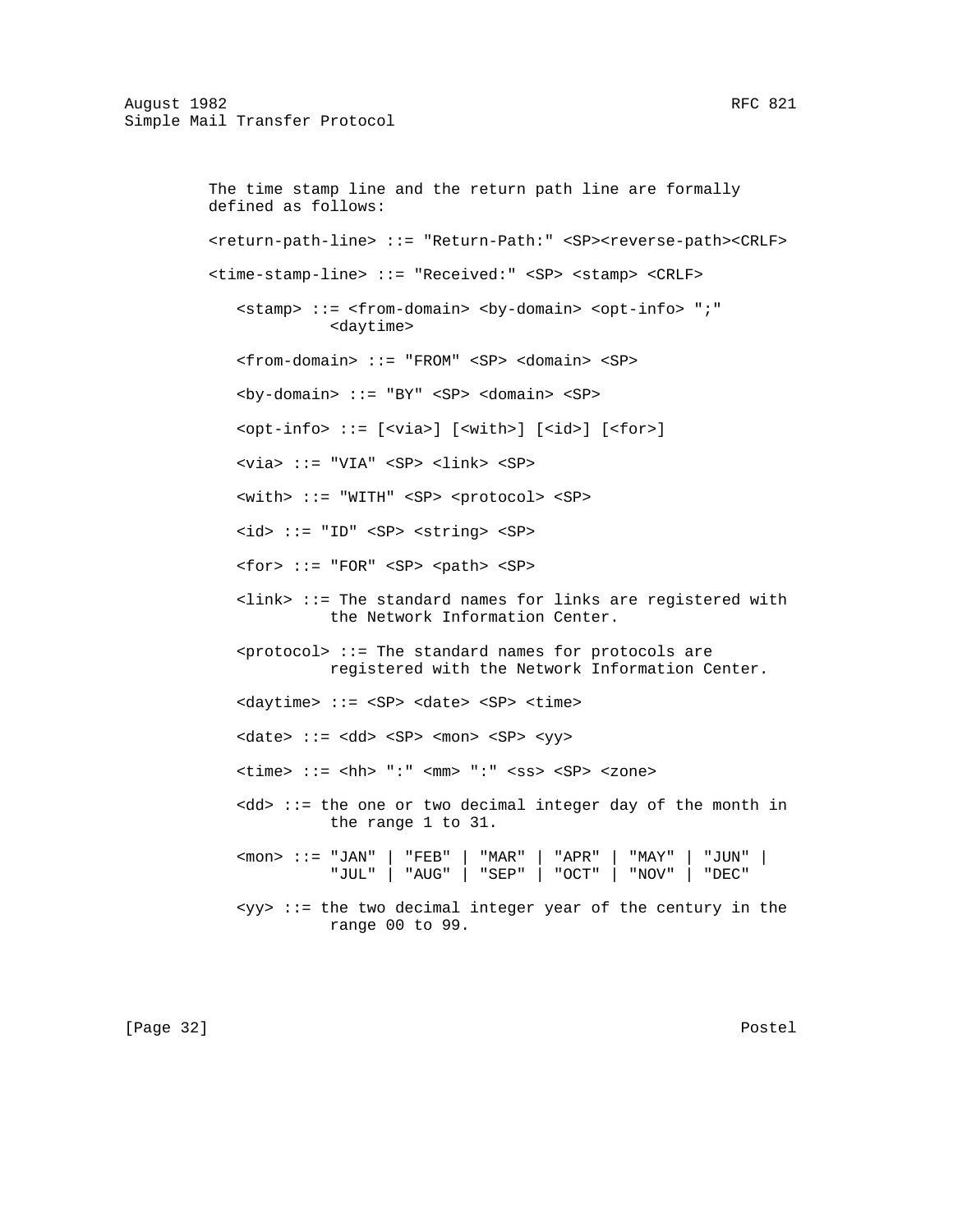RFC 821 August 1982 Simple Mail Transfer Protocol

> $\verb|>|:=$  the two decimal integer hour of the day in the range 00 to 24.

- $\text{cmm} > ::$  the two decimal integer minute of the hour in the range 00 to 59.
- <ss> ::= the two decimal integer second of the minute in the range 00 to 59.

 <zone> ::= "UT" for Universal Time (the default) or other time zone designator (as in [2]).

-------------------------------------------------------------

Return Path Example

Return-Path: <@CHARLIE.ARPA,@BAKER.ARPA:JOE@ABLE.ARPA>

Example 9

-------------------------------------------------------------

-------------------------------------------------------------

Time Stamp Line Example

Received: FROM ABC.ARPA BY XYZ.ARPA ; 22 OCT 81 09:23:59 PDT

 Received: from ABC.ARPA by XYZ.ARPA via TELENET with X25 id M12345 for Smith@PDQ.ARPA ; 22 OCT 81 09:23:59 PDT

Example 10

-------------------------------------------------------------

Postel [Page 33]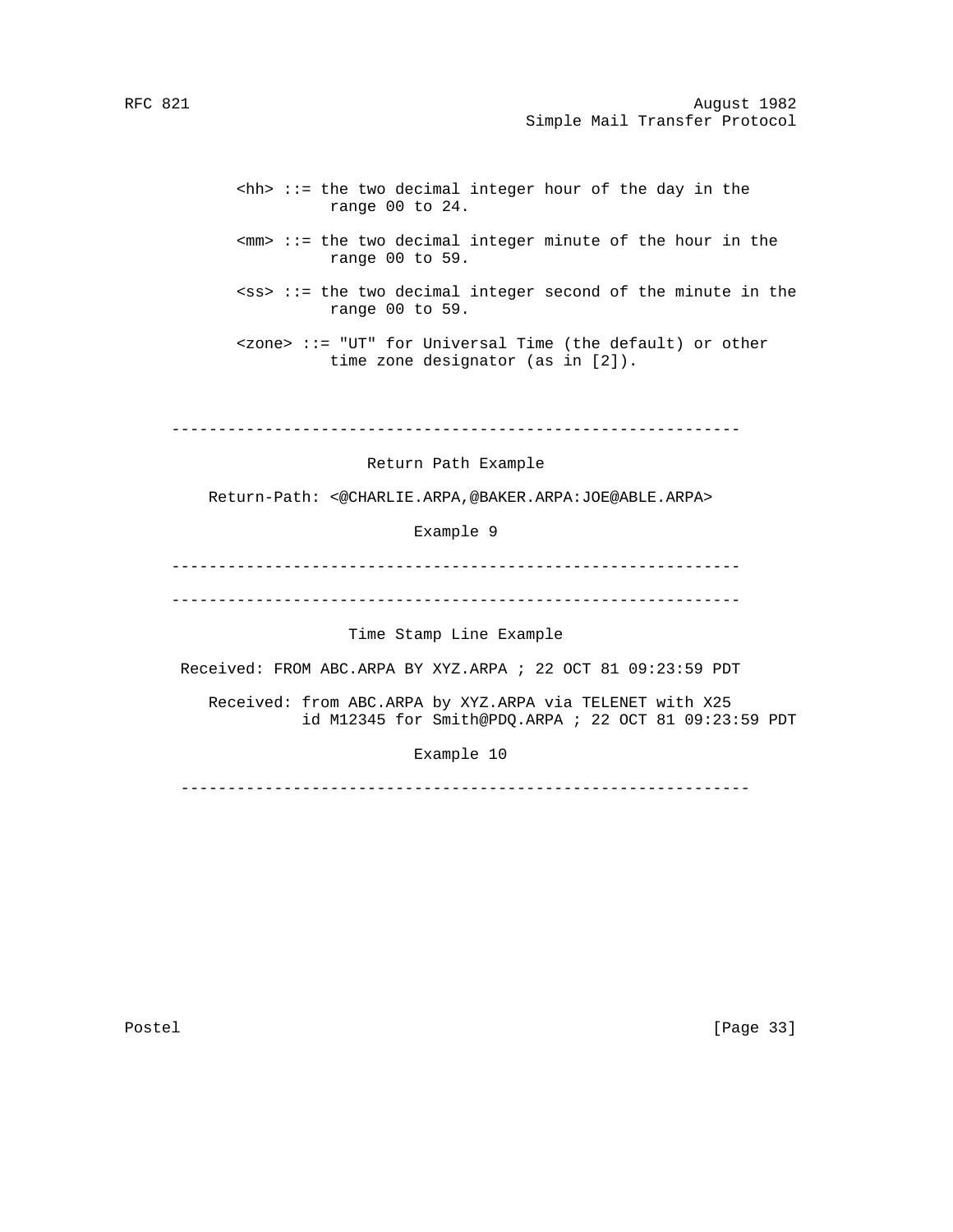# 4.2. SMTP REPLIES

 Replies to SMTP commands are devised to ensure the synchronization of requests and actions in the process of mail transfer, and to guarantee that the sender-SMTP always knows the state of the receiver-SMTP. Every command must generate exactly one reply.

 The details of the command-reply sequence are made explicit in Section 5.3 on Sequencing and Section 5.4 State Diagrams.

 An SMTP reply consists of a three digit number (transmitted as three alphanumeric characters) followed by some text. The number is intended for use by automata to determine what state to enter next; the text is meant for the human user. It is intended that the three digits contain enough encoded information that the sender-SMTP need not examine the text and may either discard it or pass it on to the user, as appropriate. In particular, the text may be receiver-dependent and context dependent, so there are likely to be varying texts for each reply code. A discussion of the theory of reply codes is given in Appendix E. Formally, a reply is defined to be the sequence: a three-digit code, <SP>, one line of text, and <CRLF>, or a multiline reply (as defined in Appendix E). Only the EXPN and HELP commands are expected to result in multiline replies in normal circumstances, however multiline replies are allowed for any command.

[Page 34] Postel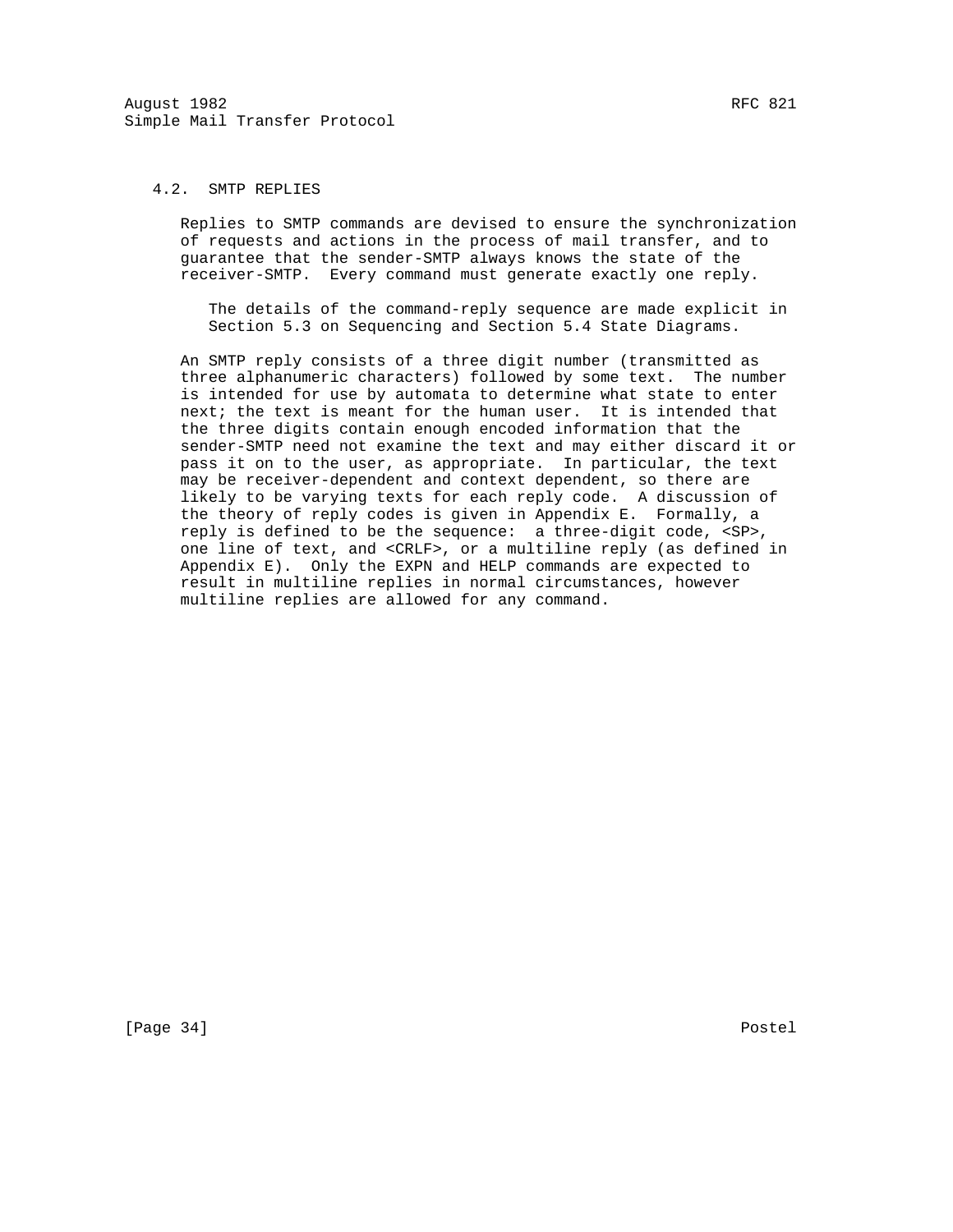RFC 821 August 1982 Simple Mail Transfer Protocol

 4.2.1. REPLY CODES BY FUNCTION GROUPS 500 Syntax error, command unrecognized [This may include errors such as command line too long] 501 Syntax error in parameters or arguments 502 Command not implemented 503 Bad sequence of commands 504 Command parameter not implemented 211 System status, or system help reply 214 Help message [Information on how to use the receiver or the meaning of a particular non-standard command; this reply is useful only to the human user] 220 <domain> Service ready 221 <domain> Service closing transmission channel 421 <domain> Service not available, closing transmission channel [This may be a reply to any command if the service knows it must shut down] 250 Requested mail action okay, completed 251 User not local; will forward to <forward-path> 450 Requested mail action not taken: mailbox unavailable [E.g., mailbox busy] 550 Requested action not taken: mailbox unavailable [E.g., mailbox not found, no access] 451 Requested action aborted: error in processing 551 User not local; please try <forward-path> 452 Requested action not taken: insufficient system storage 552 Requested mail action aborted: exceeded storage allocation 553 Requested action not taken: mailbox name not allowed [E.g., mailbox syntax incorrect] 354 Start mail input; end with <CRLF>.<CRLF> 554 Transaction failed

Postel [Page 35]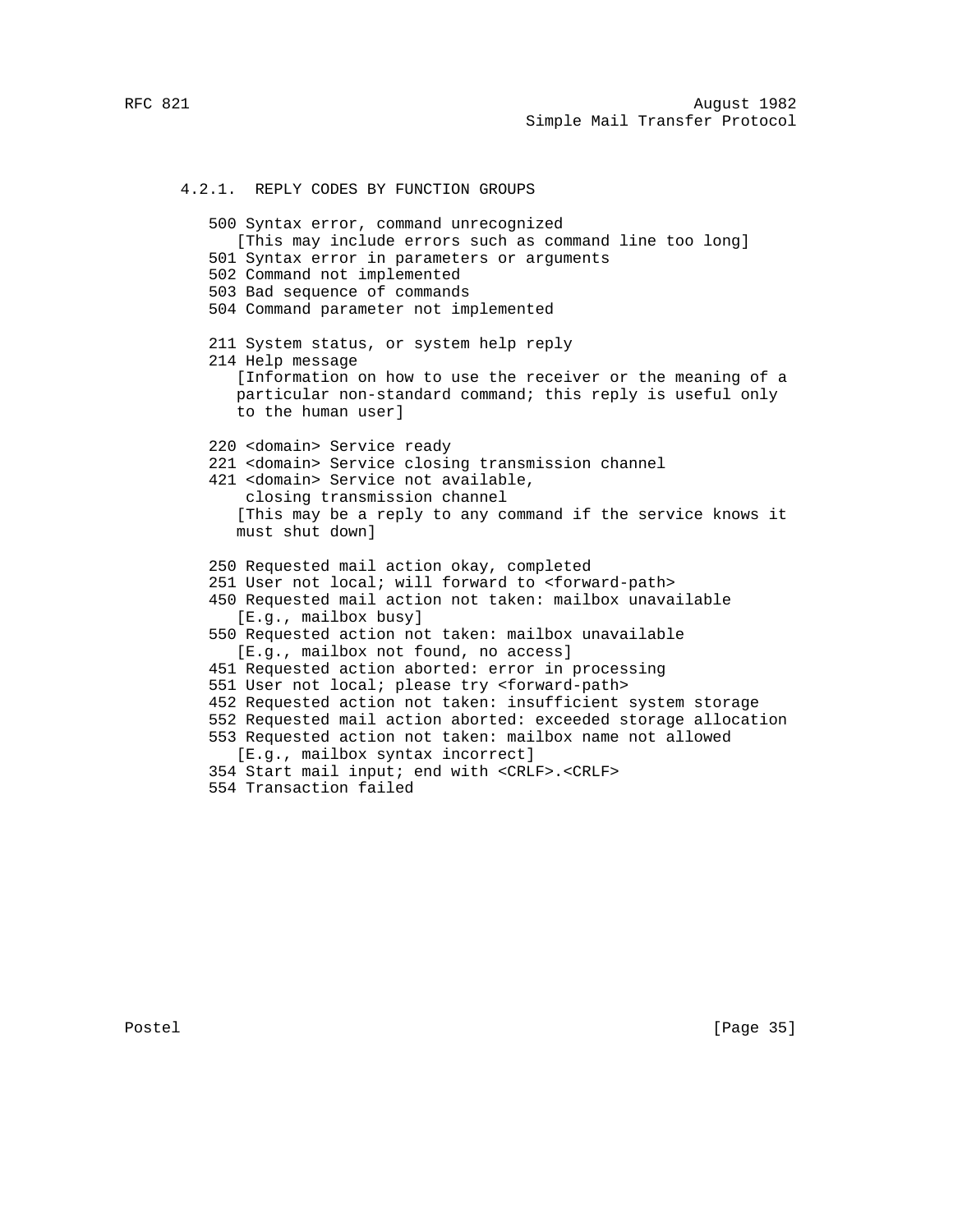4.2.2. NUMERIC ORDER LIST OF REPLY CODES 211 System status, or system help reply 214 Help message [Information on how to use the receiver or the meaning of a particular non-standard command; this reply is useful only to the human user] 220 <domain> Service ready 221 <domain> Service closing transmission channel 250 Requested mail action okay, completed 251 User not local; will forward to <forward-path> 354 Start mail input; end with <CRLF>.<CRLF> 421 <domain> Service not available, closing transmission channel [This may be a reply to any command if the service knows it must shut down] 450 Requested mail action not taken: mailbox unavailable [E.g., mailbox busy] 451 Requested action aborted: local error in processing 452 Requested action not taken: insufficient system storage 500 Syntax error, command unrecognized [This may include errors such as command line too long] 501 Syntax error in parameters or arguments 502 Command not implemented 503 Bad sequence of commands 504 Command parameter not implemented 550 Requested action not taken: mailbox unavailable [E.g., mailbox not found, no access] 551 User not local; please try <forward-path> 552 Requested mail action aborted: exceeded storage allocation 553 Requested action not taken: mailbox name not allowed [E.g., mailbox syntax incorrect] 554 Transaction failed

[Page 36] Postel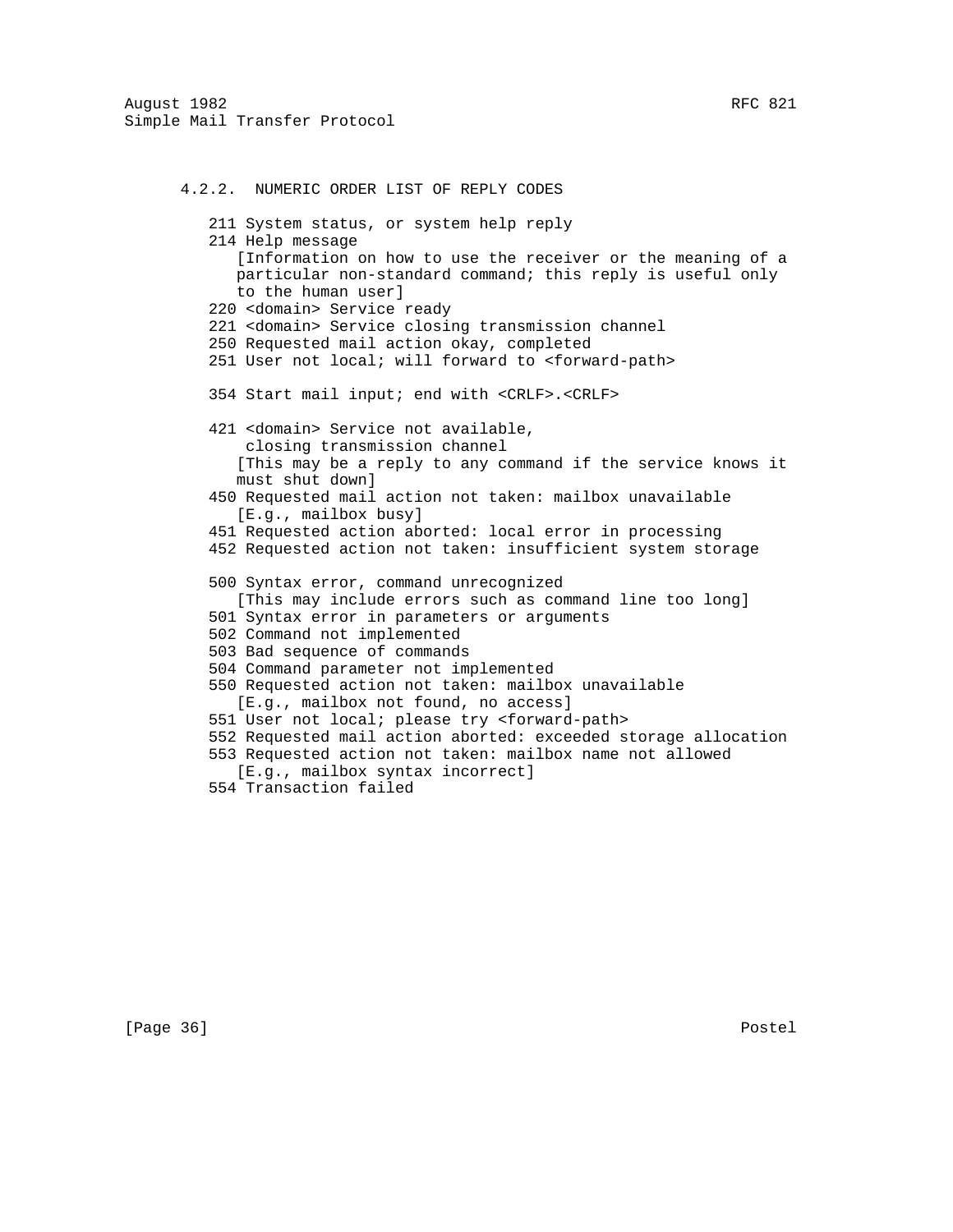## 4.3. SEQUENCING OF COMMANDS AND REPLIES

 The communication between the sender and receiver is intended to be an alternating dialogue, controlled by the sender. As such, the sender issues a command and the receiver responds with a reply. The sender must wait for this response before sending further commands.

 One important reply is the connection greeting. Normally, a receiver will send a 220 "Service ready" reply when the connection is completed. The sender should wait for this greeting message before sending any commands.

 Note: all the greeting type replies have the official name of the server host as the first word following the reply code.

For example,

220 <SP> USC-ISIF.ARPA <SP> Service ready <CRLF>

 The table below lists alternative success and failure replies for each command. These must be strictly adhered to; a receiver may substitute text in the replies, but the meaning and action implied by the code numbers and by the specific command reply sequence cannot be altered.

## COMMAND-REPLY SEQUENCES

 Each command is listed with its possible replies. The prefixes used before the possible replies are "P" for preliminary (not used in SMTP), "I" for intermediate, "S" for success, "F" for failure, and "E" for error. The 421 reply (service not available, closing transmission channel) may be given to any command if the SMTP-receiver knows it must shut down. This listing forms the basis for the State Diagrams in Section 4.4.

 CONNECTION ESTABLISHMENT S: 220 F: 421 HELO S: 250 E: 500, 501, 504, 421 MAIL S: 250 F: 552, 451, 452 E: 500, 501, 421

Postel [Page 37]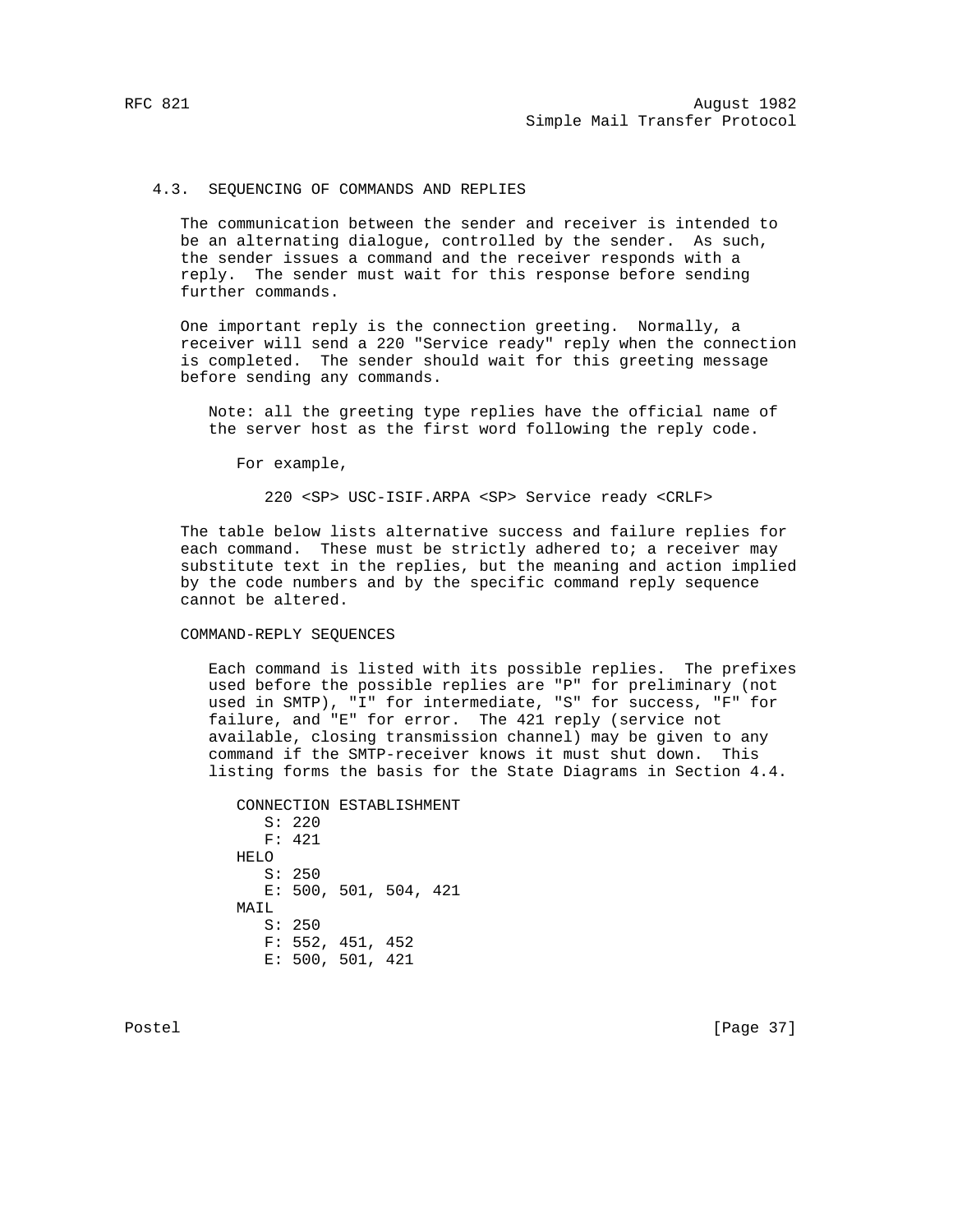RCPT S: 250, 251 F: 550, 551, 552, 553, 450, 451, 452 E: 500, 501, 503, 421 DATA I: 354 -> data -> S: 250 F: 552, 554, 451, 452 F: 451, 554 E: 500, 501, 503, 421 RSET S: 250 E: 500, 501, 504, 421 SEND S: 250 F: 552, 451, 452 E: 500, 501, 502, 421 SOML S: 250 F: 552, 451, 452 E: 500, 501, 502, 421 SAML S: 250 F: 552, 451, 452 E: 500, 501, 502, 421 VRFY S: 250, 251 F: 550, 551, 553 E: 500, 501, 502, 504, 421 EXPN S: 250 F: 550 E: 500, 501, 502, 504, 421 HELP S: 211, 214 E: 500, 501, 502, 504, 421 NOOP S: 250 E: 500, 421 QUIT S: 221 E: 500 TURN S: 250 F: 502 E: 500, 503

[Page 38] Postel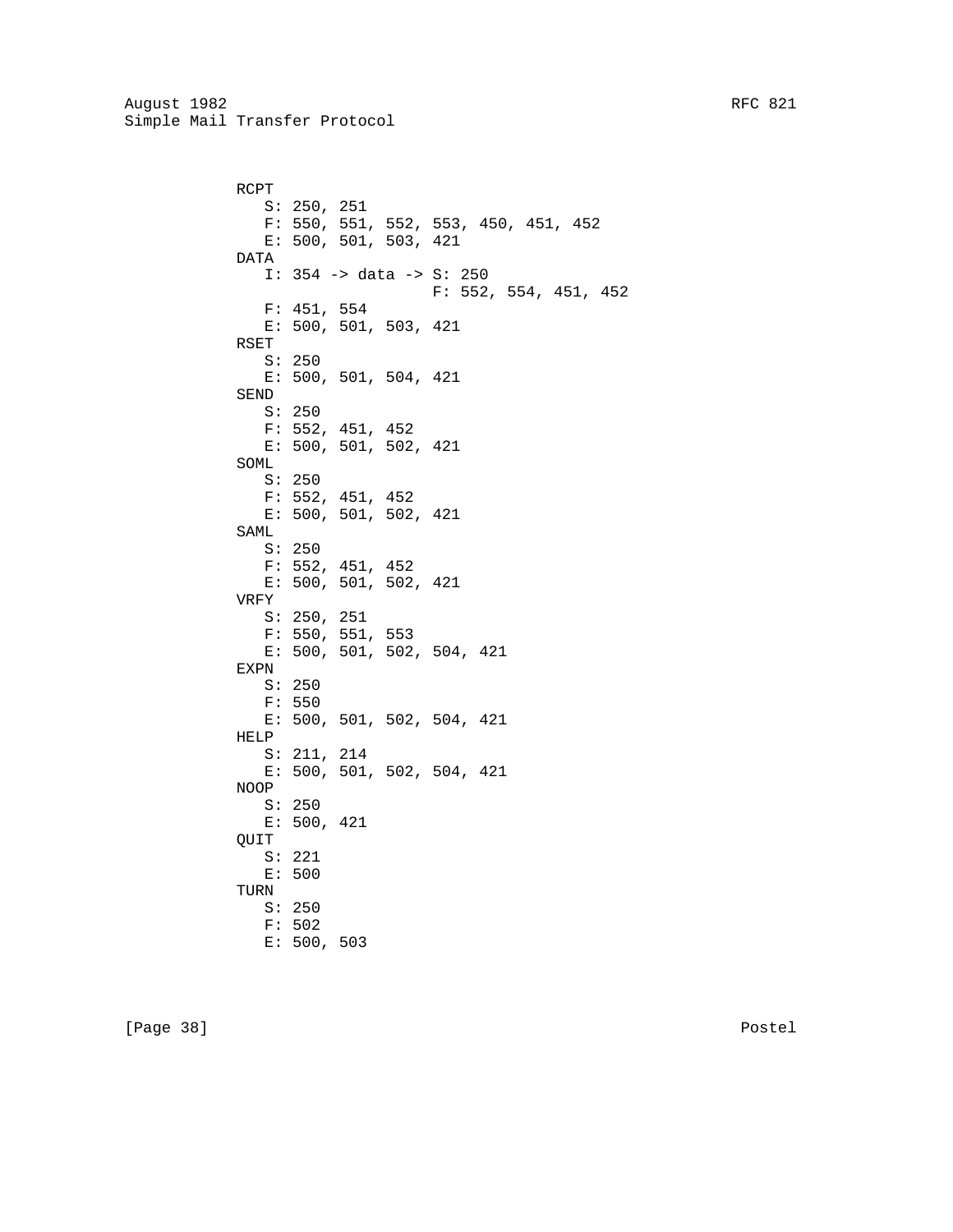# 4.4. STATE DIAGRAMS

 Following are state diagrams for a simple-minded SMTP implementation. Only the first digit of the reply codes is used. There is one state diagram for each group of SMTP commands. The command groupings were determined by constructing a model for each command and then collecting together the commands with structurally identical models.

 For each command there are three possible outcomes: "success" (S), "failure" (F), and "error" (E). In the state diagrams below we use the symbol B for "begin", and the symbol W for "wait for reply".

First, the diagram that represents most of the SMTP commands:



This diagram models the commands:

 HELO, MAIL, RCPT, RSET, SEND, SOML, SAML, VRFY, EXPN, HELP, NOOP, QUIT, TURN.

Postel [Page 39]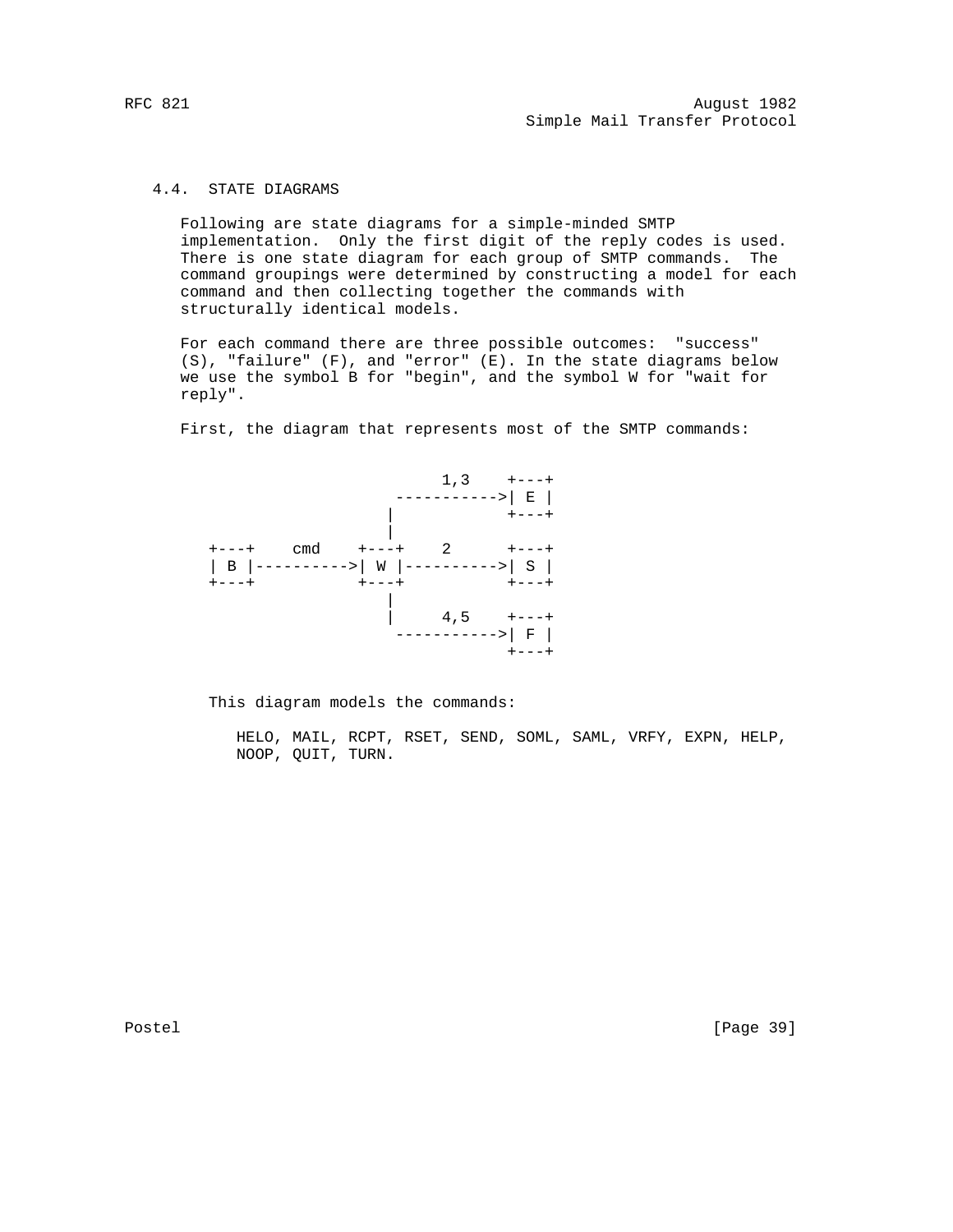

A more complex diagram models the DATA command:

 Note that the "data" here is a series of lines sent from the sender to the receiver with no response expected until the last line is sent.

[Page 40] Postel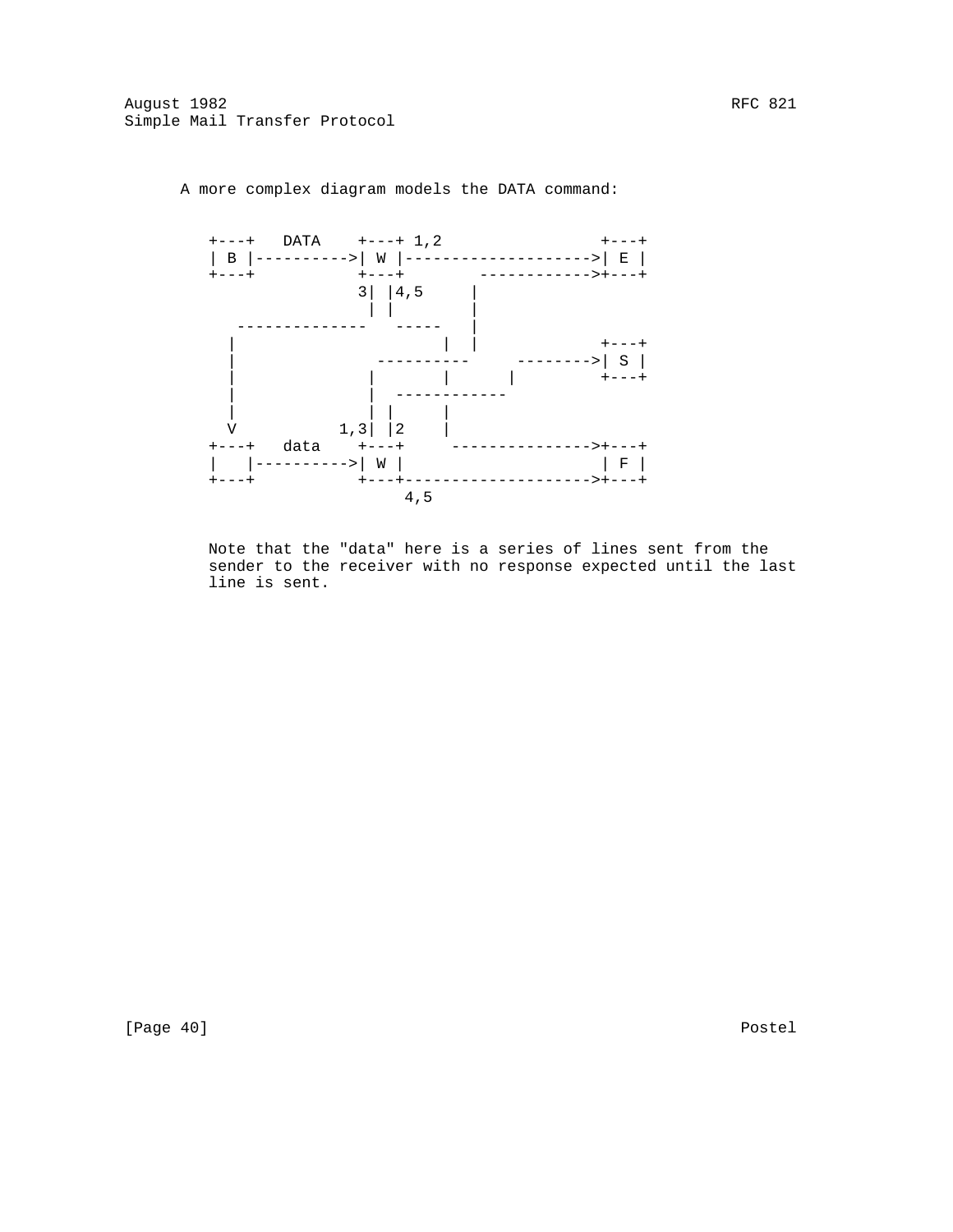## 4.5. DETAILS

# 4.5.1. MINIMUM IMPLEMENTATION

 In order to make SMTP workable, the following minimum implementation is required for all receivers:

 COMMANDS -- HELO MATT. RCPT DATA RSET NOOP QUIT

#### 4.5.2. TRANSPARENCY

 Without some provision for data transparency the character sequence "<CRLF>.<CRLF>" ends the mail text and cannot be sent by the user. In general, users are not aware of such "forbidden" sequences. To allow all user composed text to be transmitted transparently the following procedures are used.

 1. Before sending a line of mail text the sender-SMTP checks the first character of the line. If it is a period, one additional period is inserted at the beginning of the line.

 2. When a line of mail text is received by the receiver-SMTP it checks the line. If the line is composed of a single period it is the end of mail. If the first character is a period and there are other characters on the line, the first character is deleted.

 The mail data may contain any of the 128 ASCII characters. All characters are to be delivered to the recipient's mailbox including format effectors and other control characters. If the transmission channel provides an 8-bit byte (octets) data stream, the 7-bit ASCII codes are transmitted right justified in the octets with the high order bits cleared to zero.

 In some systems it may be necessary to transform the data as it is received and stored. This may be necessary for hosts that use a different character set than ASCII as their local character set, or that store data in records rather than

Postel [Page 41]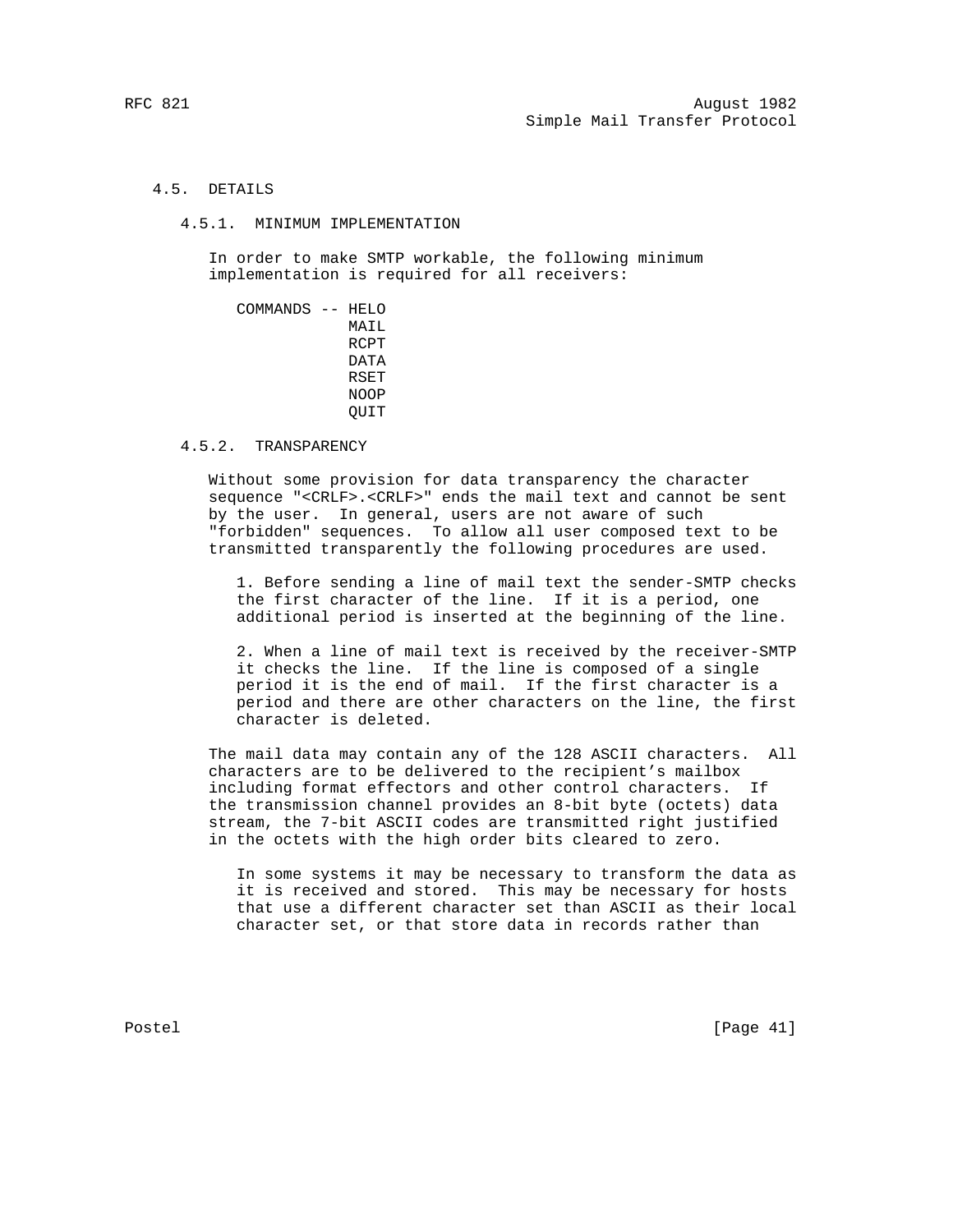strings. If such transforms are necessary, they must be reversible -- especially if such transforms are applied to mail being relayed.

4.5.3. SIZES

 There are several objects that have required minimum maximum sizes. That is, every implementation must be able to receive objects of at least these sizes, but must not send objects larger than these sizes.

```
 ****************************************************
\star *
       * TO THE MAXIMUM EXTENT POSSIBLE, IMPLEMENTATION *
       * TECHNIQUES WHICH IMPOSE NO LIMITS ON THE LENGTH *
       * OF THESE OBJECTS SHOULD BE USED. *
\star \star ****************************************************
```
user

The maximum total length of a user name is 64 characters.

domain

 The maximum total length of a domain name or number is 64 characters.

path

 The maximum total length of a reverse-path or forward-path is 256 characters (including the punctuation and element separators).

command line

 The maximum total length of a command line including the command word and the <CRLF> is 512 characters.

reply line

 The maximum total length of a reply line including the reply code and the <CRLF> is 512 characters.

[Page 42] Postel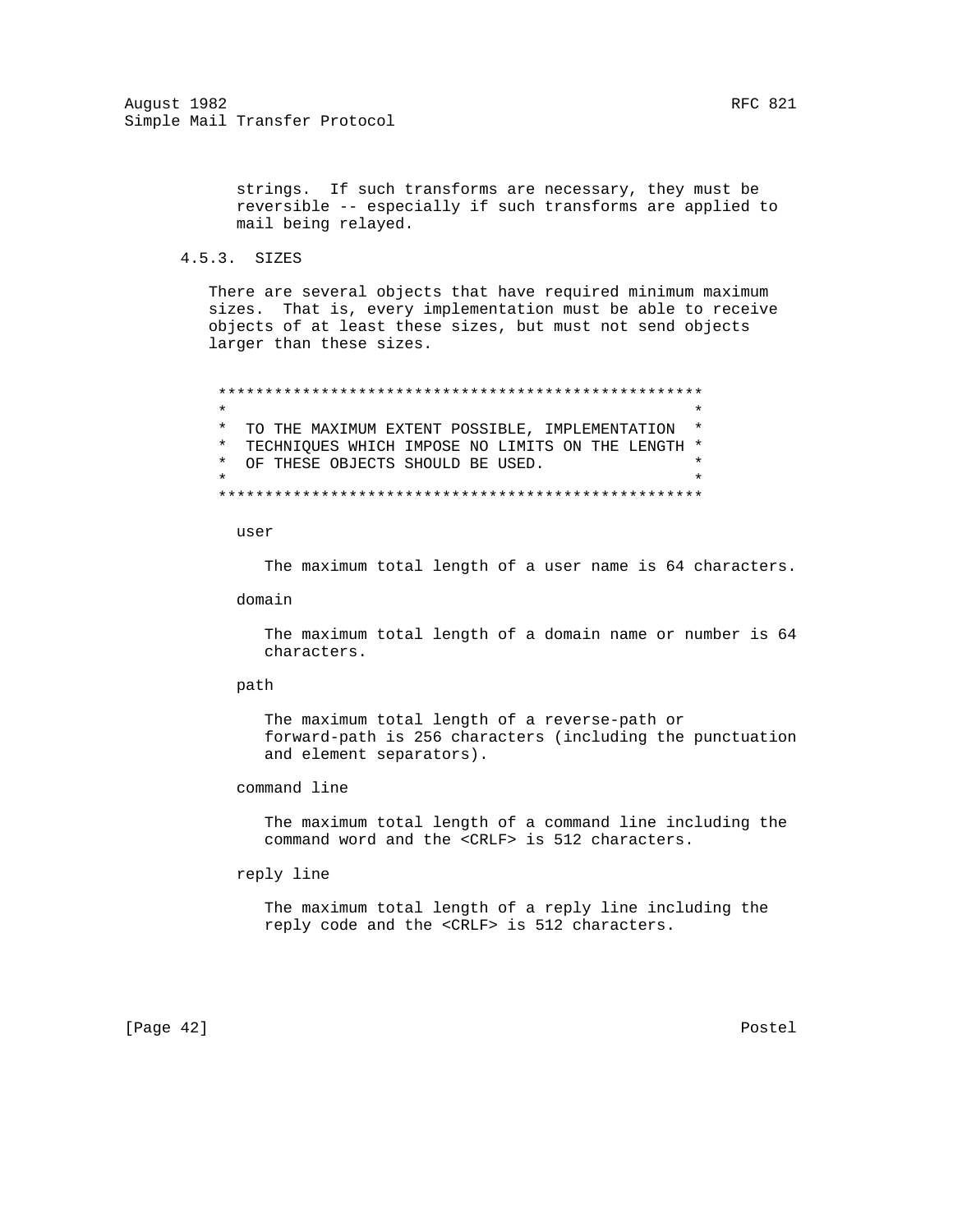text line

 The maximum total length of a text line including the <CRLF> is 1000 characters (but not counting the leading dot duplicated for transparency).

recipients buffer

 The maximum total number of recipients that must be buffered is 100 recipients.

```
 ****************************************************
\star *
       * TO THE MAXIMUM EXTENT POSSIBLE, IMPLEMENTATION *
       * TECHNIQUES WHICH IMPOSE NO LIMITS ON THE LENGTH *
       * OF THESE OBJECTS SHOULD BE USED. *
\star \star ****************************************************
```
 Errors due to exceeding these limits may be reported by using the reply codes, for example:

 500 Line too long. 501 Path too long 552 Too many recipients. 552 Too much mail data.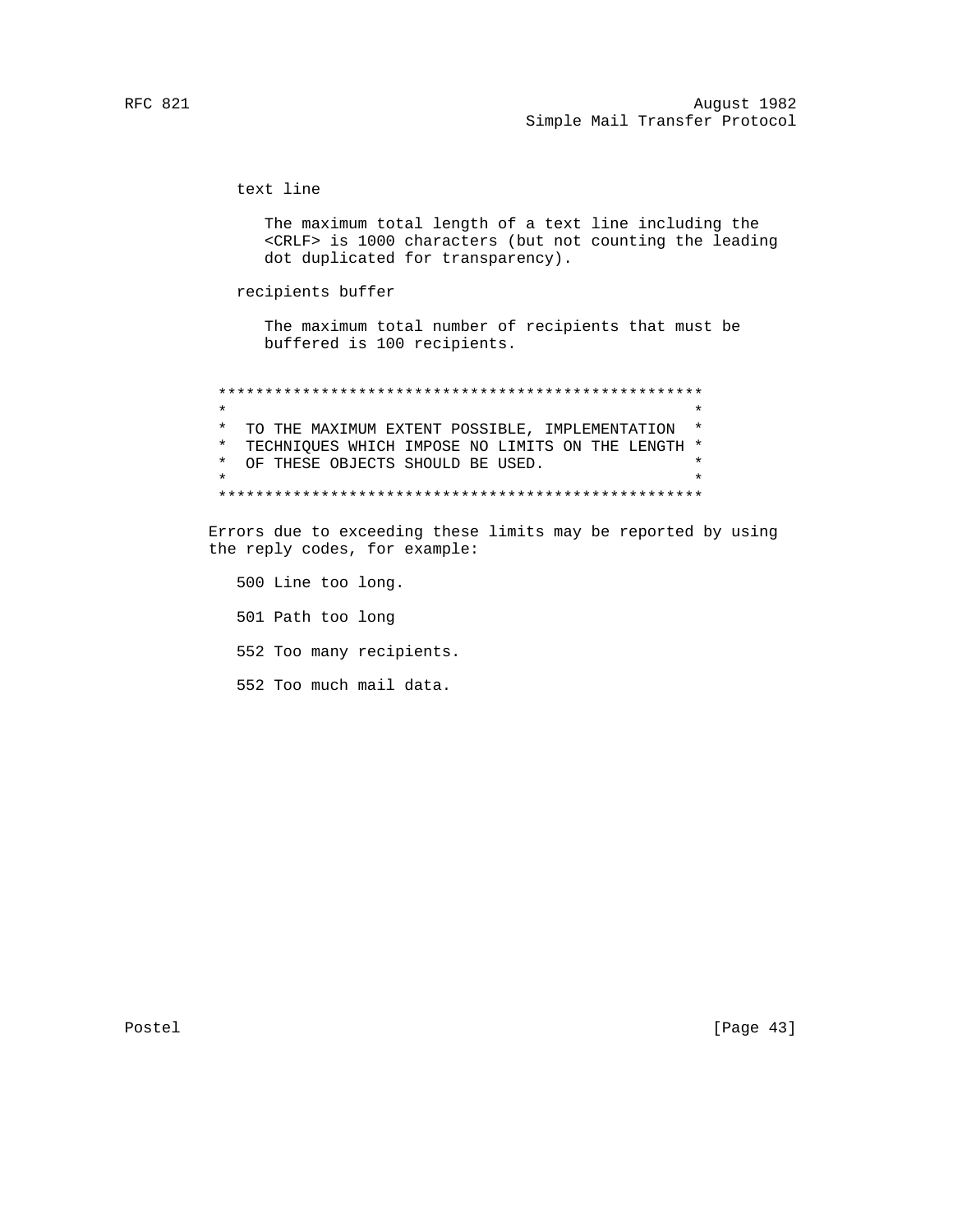August 1982 RFC 821 Simple Mail Transfer Protocol

# APPENDIX A

TCP Transport service

 The Transmission Control Protocol [3] is used in the ARPA Internet, and in any network following the US DoD standards for internetwork protocols.

# Connection Establishment

 The SMTP transmission channel is a TCP connection established between the sender process port U and the receiver process port L. This single full duplex connection is used as the transmission channel. This protocol is assigned the service port 25 (31 octal), that is L=25.

Data Transfer

 The TCP connection supports the transmission of 8-bit bytes. The SMTP data is 7-bit ASCII characters. Each character is transmitted as an 8-bit byte with the high-order bit cleared to zero.

[Page 44] Postel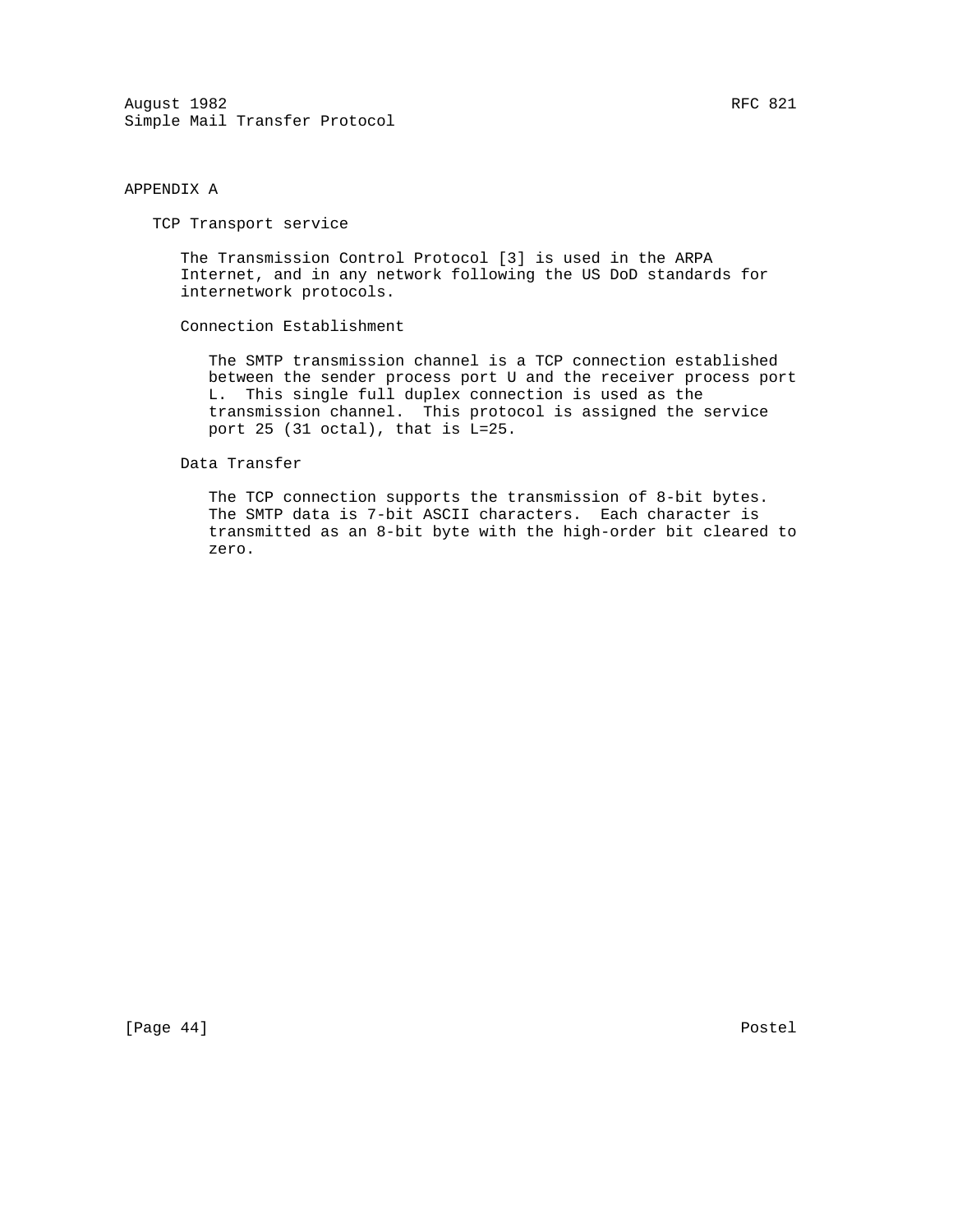# APPENDIX B

NCP Transport service

 The ARPANET Host-to-Host Protocol [4] (implemented by the Network Control Program) may be used in the ARPANET.

Connection Establishment

 The SMTP transmission channel is established via NCP between the sender process socket U and receiver process socket L. The Initial Connection Protocol [5] is followed resulting in a pair of simplex connections. This pair of connections is used as the transmission channel. This protocol is assigned the contact socket 25 (31 octal), that is L=25.

Data Transfer

 The NCP data connections are established in 8-bit byte mode. The SMTP data is 7-bit ASCII characters. Each character is transmitted as an 8-bit byte with the high-order bit cleared to zero.

Postel [Page 45]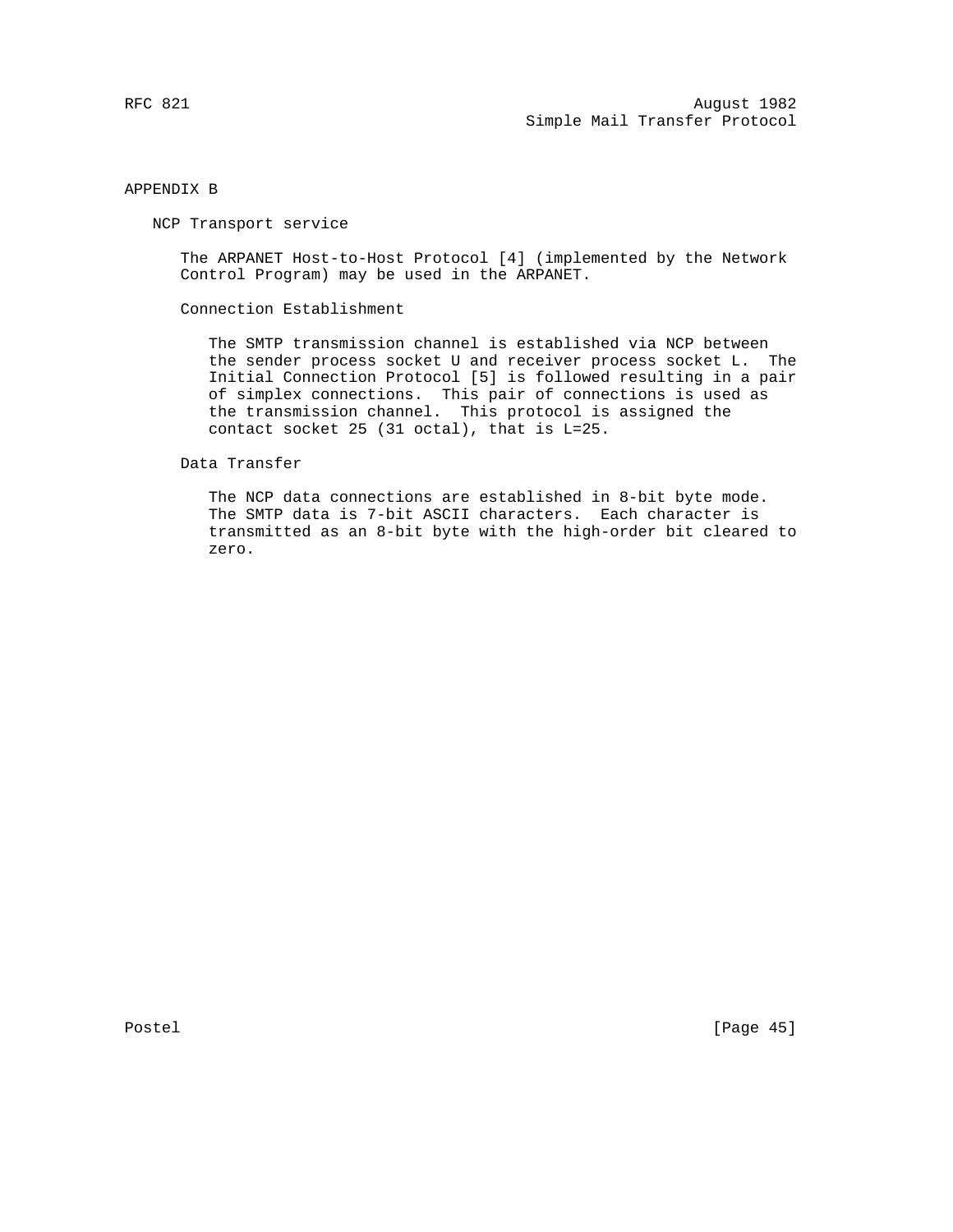August 1982 RFC 821 Simple Mail Transfer Protocol

# APPENDIX C

NITS

The Network Independent Transport Service [6] may be used.

Connection Establishment

 The SMTP transmission channel is established via NITS between the sender process and receiver process. The sender process executes the CONNECT primitive, and the waiting receiver process executes the ACCEPT primitive.

Data Transfer

 The NITS connection supports the transmission of 8-bit bytes. The SMTP data is 7-bit ASCII characters. Each character is transmitted as an 8-bit byte with the high-order bit cleared to zero.

[Page 46] Postel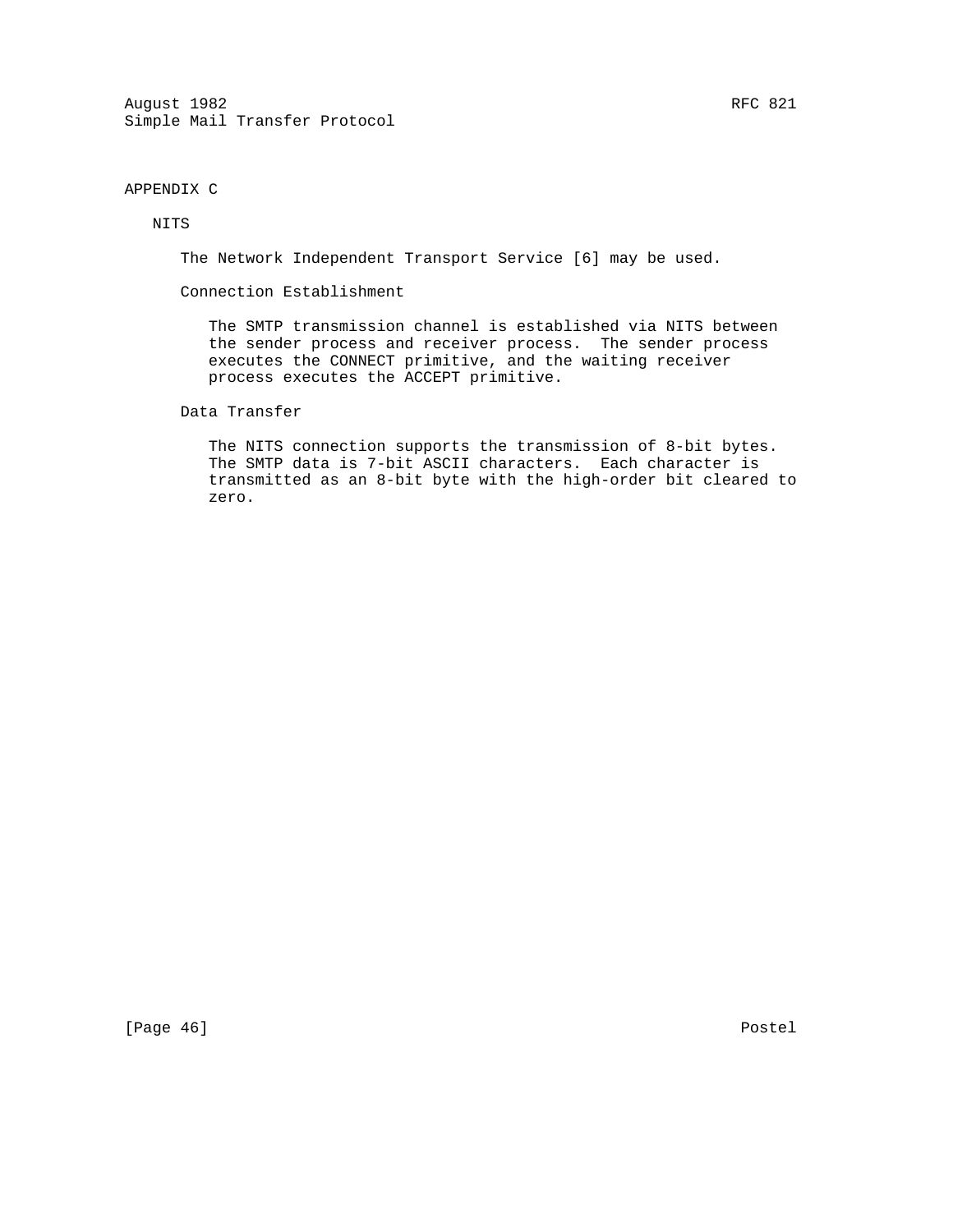# APPENDIX D

X.25 Transport service

 It may be possible to use the X.25 service [7] as provided by the Public Data Networks directly, however, it is suggested that a reliable end-to-end protocol such as TCP be used on top of X.25 connections.

Postel [Page 47]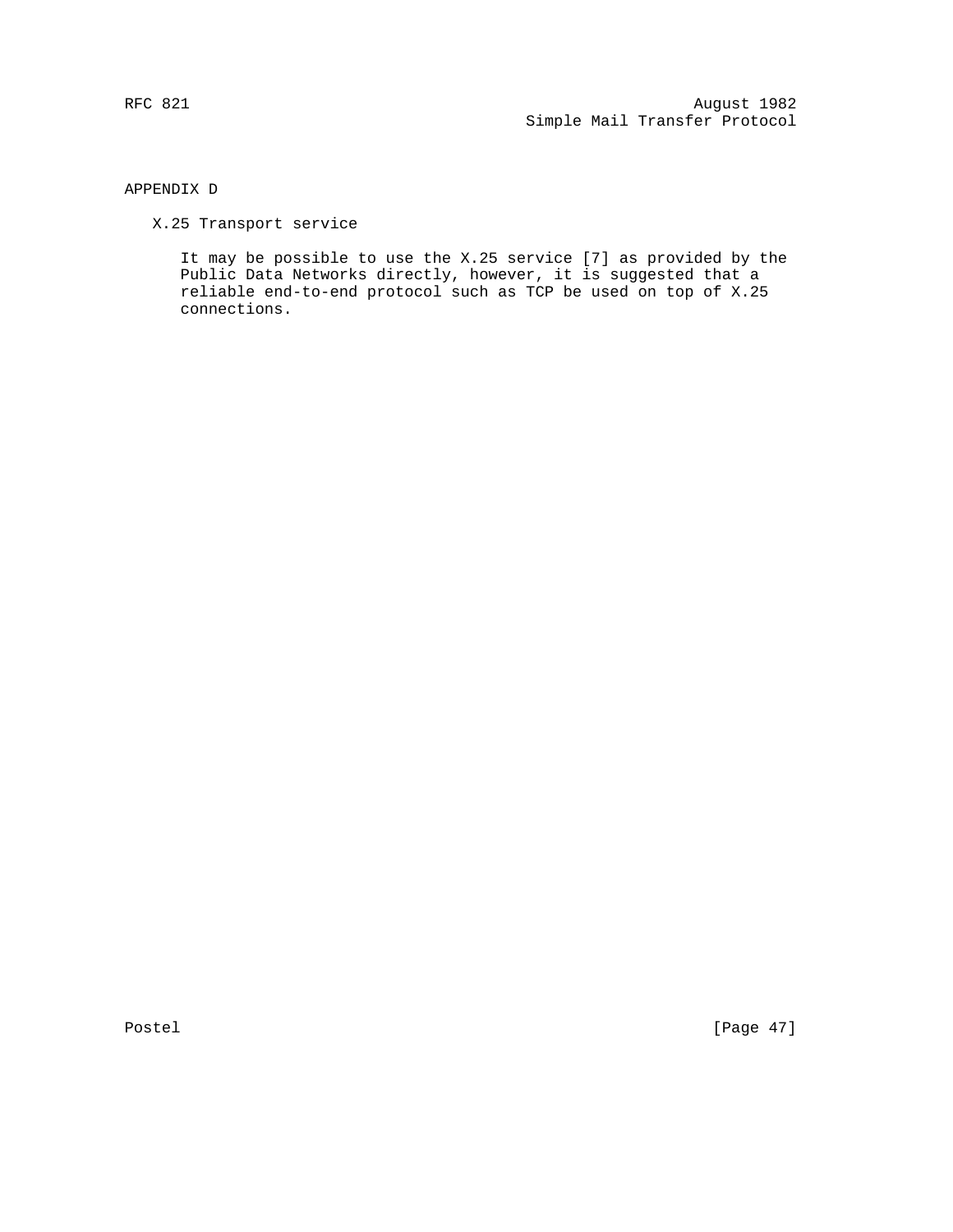August 1982 RFC 821 Simple Mail Transfer Protocol

# APPENDIX E

Theory of Reply Codes

 The three digits of the reply each have a special significance. The first digit denotes whether the response is good, bad or incomplete. An unsophisticated sender-SMTP will be able to determine its next action (proceed as planned, redo, retrench, etc.) by simply examining this first digit. A sender-SMTP that wants to know approximately what kind of error occurred (e.g., mail system error, command syntax error) may examine the second digit, reserving the third digit for the finest gradation of information.

There are five values for the first digit of the reply code:

1yz Positive Preliminary reply

 The command has been accepted, but the requested action is being held in abeyance, pending confirmation of the information in this reply. The sender-SMTP should send another command specifying whether to continue or abort the action.

 [Note: SMTP does not have any commands that allow this type of reply, and so does not have the continue or abort commands.]

2yz Positive Completion reply

 The requested action has been successfully completed. A new request may be initiated.

3yz Positive Intermediate reply

 The command has been accepted, but the requested action is being held in abeyance, pending receipt of further information. The sender-SMTP should send another command specifying this information. This reply is used in command sequence groups.

4yz Transient Negative Completion reply

 The command was not accepted and the requested action did not occur. However, the error condition is temporary and the action may be requested again. The sender should

[Page 48] Postel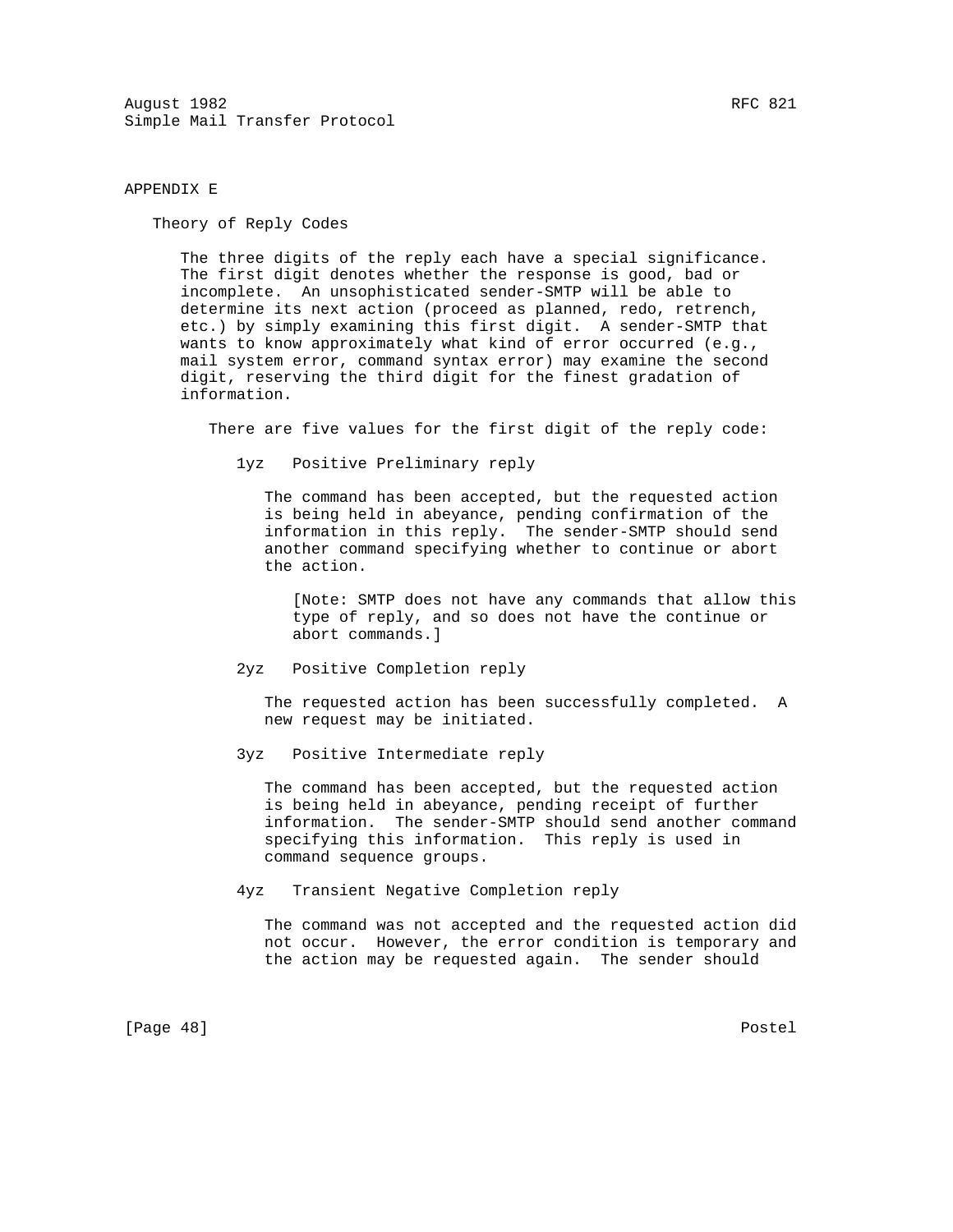return to the beginning of the command sequence (if any). It is difficult to assign a meaning to "transient" when two different sites (receiver- and sender- SMTPs) must agree on the interpretation. Each reply in this category might have a different time value, but the sender-SMTP is encouraged to try again. A rule of thumb to determine if a reply fits into the 4yz or the 5yz category (see below) is that replies are 4yz if they can be repeated without any change in command form or in properties of the sender or receiver. (E.g., the command is repeated identically and the receiver does not put up a new implementation.)

5yz Permanent Negative Completion reply

 The command was not accepted and the requested action did not occur. The sender-SMTP is discouraged from repeating the exact request (in the same sequence). Even some "permanent" error conditions can be corrected, so the human user may want to direct the sender-SMTP to reinitiate the command sequence by direct action at some point in the future (e.g., after the spelling has been changed, or the user has altered the account status).

The second digit encodes responses in specific categories:

- x0z Syntax -- These replies refer to syntax errors, syntactically correct commands that don't fit any functional category, and unimplemented or superfluous commands.
- x1z Information -- These are replies to requests for information, such as status or help.
- x2z Connections -- These are replies referring to the transmission channel.
- x3z Unspecified as yet.
- x4z Unspecified as yet.
- x5z Mail system -- These replies indicate the status of the receiver mail system vis-a-vis the requested transfer or other mail system action.

 The third digit gives a finer gradation of meaning in each category specified by the second digit. The list of replies

Postel [Page 49]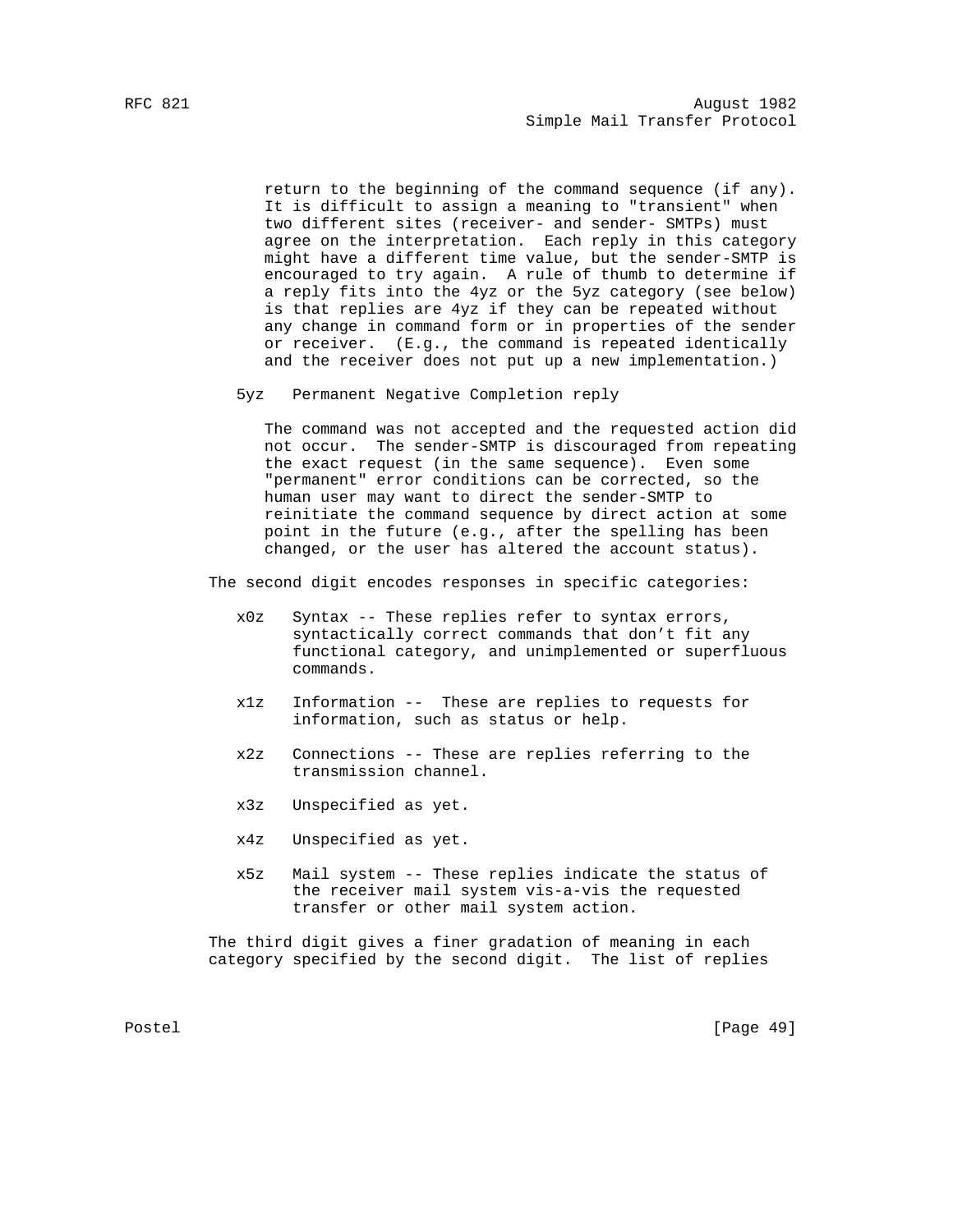illustrates this. Each reply text is recommended rather than mandatory, and may even change according to the command with which it is associated. On the other hand, the reply codes must strictly follow the specifications in this section. Receiver implementations should not invent new codes for slightly different situations from the ones described here, but rather adapt codes already defined.

 For example, a command such as NOOP whose successful execution does not offer the sender-SMTP any new information will return a 250 reply. The response is 502 when the command requests an unimplemented non-site-specific action. A refinement of that is the 504 reply for a command that is implemented, but that requests an unimplemented parameter.

The reply text may be longer than a single line; in these cases the complete text must be marked so the sender-SMTP knows when it can stop reading the reply. This requires a special format to indicate a multiple line reply.

 The format for multiline replies requires that every line, except the last, begin with the reply code, followed immediately by a hyphen, "-" (also known as minus), followed by text. The last line will begin with the reply code, followed immediately by <SP>, optionally some text, and <CRLF>.

For example:

 123-First line 123-Second line 123-234 text beginning with numbers 123 The last line

 In many cases the sender-SMTP then simply needs to search for the reply code followed by <SP> at the beginning of a line, and ignore all preceding lines. In a few cases, there is important data for the sender in the reply "text". The sender will know these cases from the current context.

[Page 50] Postel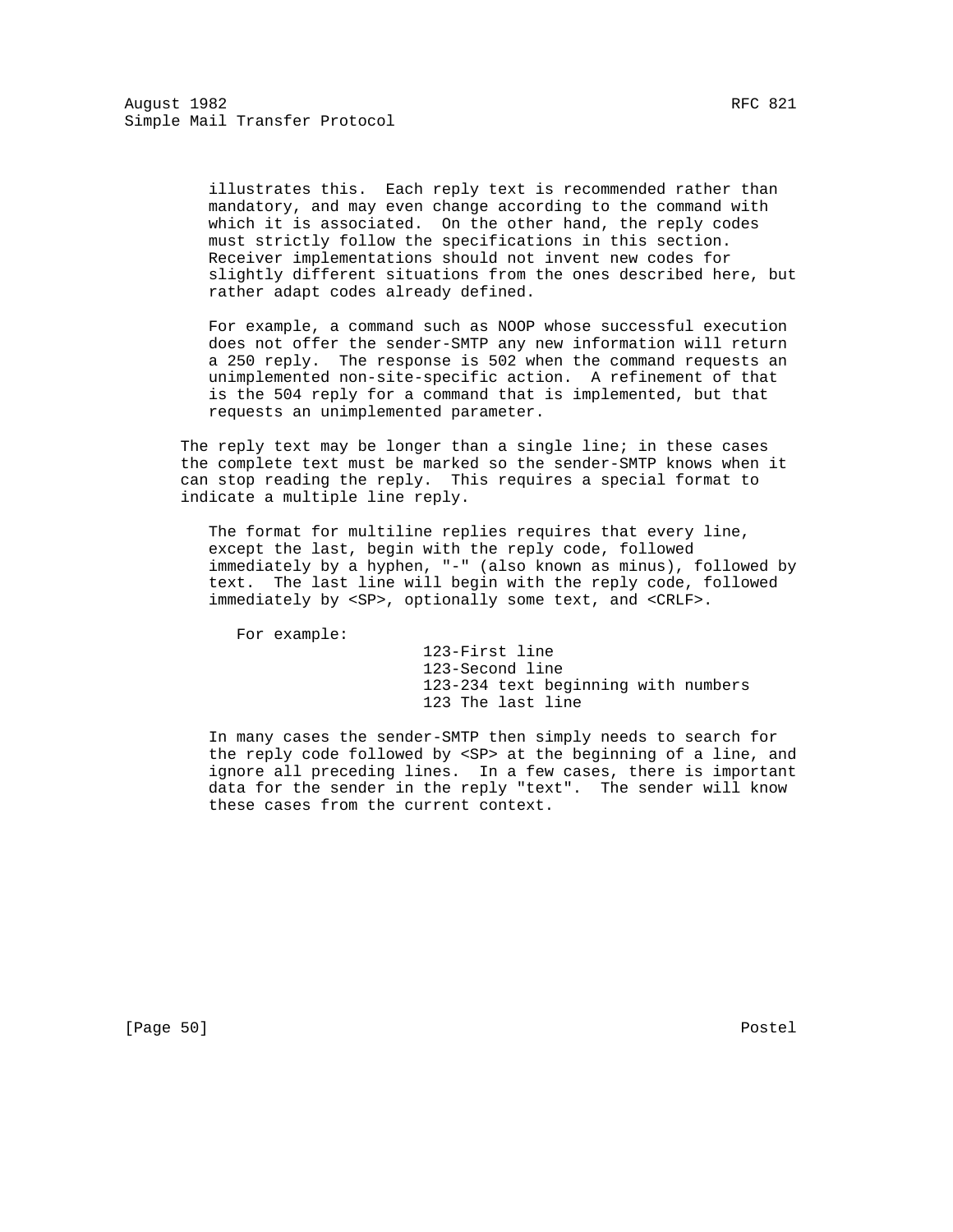# APPENDIX F

Scenarios

 This section presents complete scenarios of several types of SMTP sessions.

A Typical SMTP Transaction Scenario

 This SMTP example shows mail sent by Smith at host USC-ISIF, to Jones, Green, and Brown at host BBN-UNIX. Here we assume that host USC-ISIF contacts host BBN-UNIX directly. The mail is accepted for Jones and Brown. Green does not have a mailbox at host BBN-UNIX.

-------------------------------------------------------------

 R: 220 BBN-UNIX.ARPA Simple Mail Transfer Service Ready S: HELO USC-ISIF.ARPA R: 250 BBN-UNIX.ARPA S: MAIL FROM:<Smith@USC-ISIF.ARPA> R: 250 OK S: RCPT TO:<Jones@BBN-UNIX.ARPA> R: 250 OK S: RCPT TO:<Green@BBN-UNIX.ARPA> R: 550 No such user here S: RCPT TO:<Brown@BBN-UNIX.ARPA> R: 250 OK S: DATA R: 354 Start mail input; end with <CRLF>.<CRLF> S: Blah blah blah... S: ...etc. etc. etc.  $S:$ . R: 250 OK S: QUIT R: 221 BBN-UNIX.ARPA Service closing transmission channel

## Scenario 1

-------------------------------------------------------------

Postel [Page 51]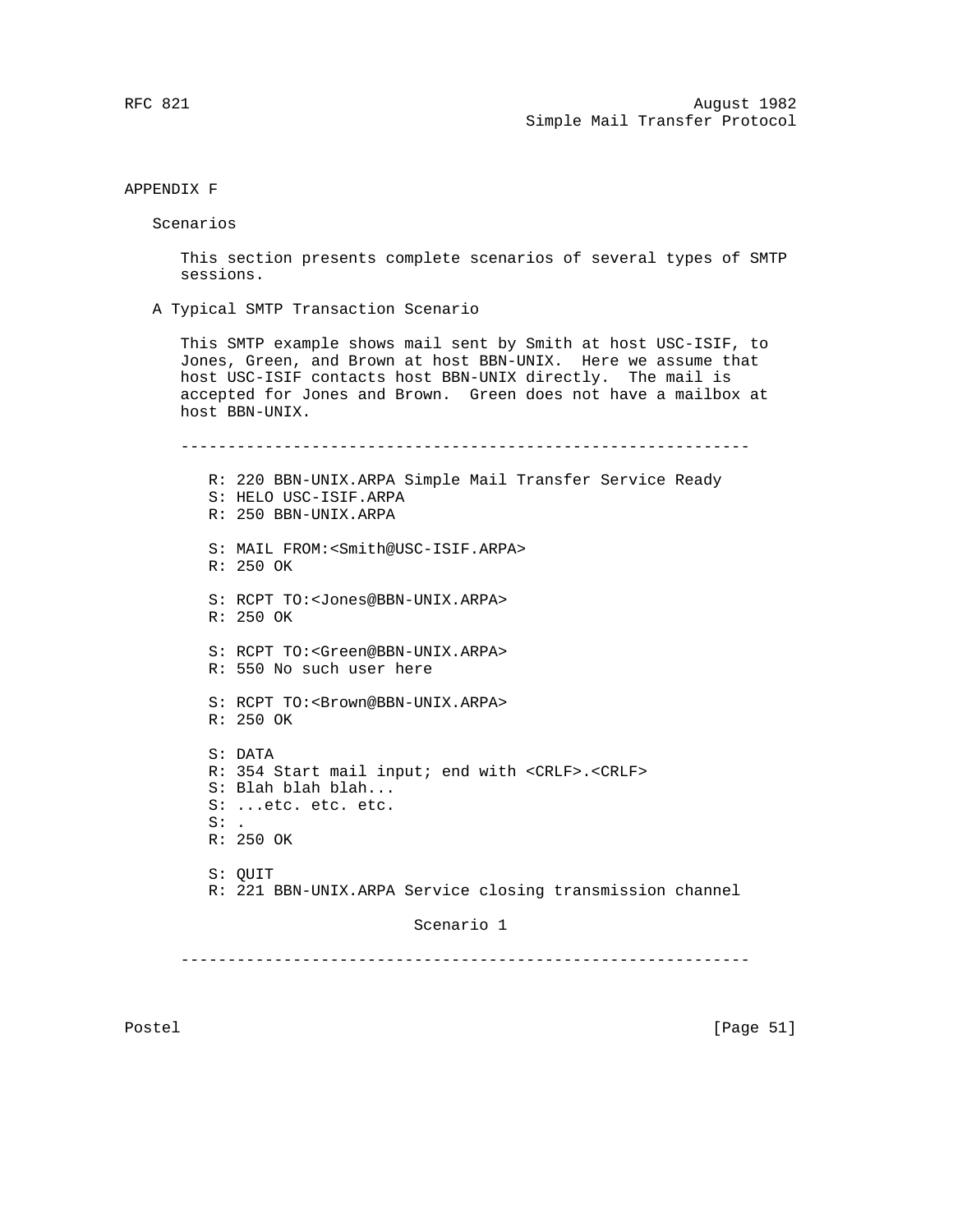August 1982 RFC 821 Simple Mail Transfer Protocol

```
 Aborted SMTP Transaction Scenario
    -------------------------------------------------------------
```
 R: 220 MIT-Multics.ARPA Simple Mail Transfer Service Ready S: HELO ISI-VAXA.ARPA R: 250 MIT-Multics.ARPA S: MAIL FROM:<Smith@ISI-VAXA.ARPA> R: 250 OK S: RCPT TO:<Jones@MIT-Multics.ARPA> R: 250 OK S: RCPT TO:<Green@MIT-Multics.ARPA> R: 550 No such user here S: RSET R: 250 OK S: QUIT R: 221 MIT-Multics.ARPA Service closing transmission channel Scenario 2

-------------------------------------------------------------

[Page 52] Postel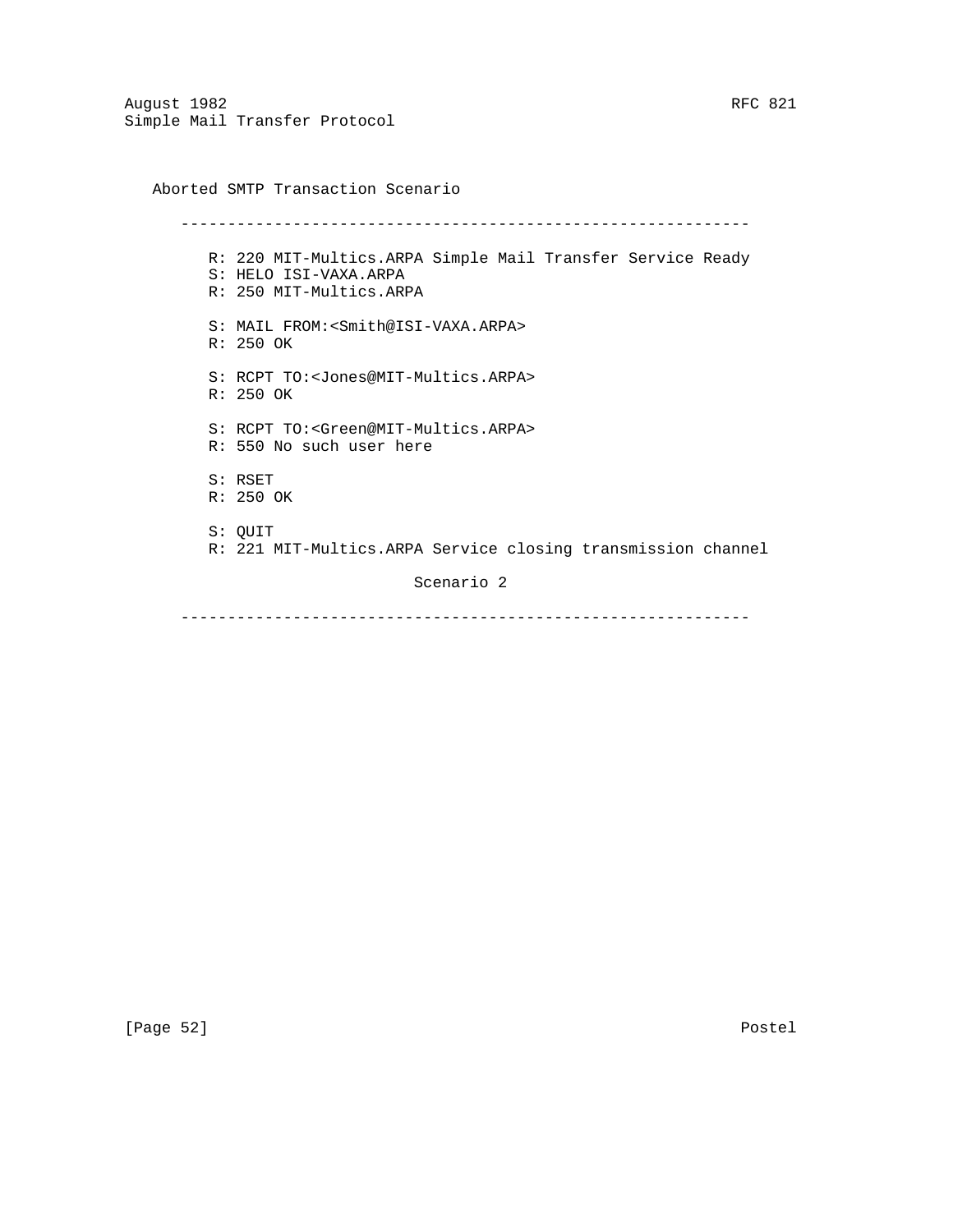Relayed Mail Scenario ------------------------------------------------------------- Step 1 -- Source Host to Relay Host R: 220 USC-ISIE.ARPA Simple Mail Transfer Service Ready S: HELO MIT-AI.ARPA R: 250 USC-ISIE.ARPA S: MAIL FROM:<JQP@MIT-AI.ARPA> R: 250 OK S: RCPT TO:<@USC-ISIE.ARPA:Jones@BBN-VAX.ARPA> R: 250 OK S: DATA R: 354 Start mail input; end with <CRLF>.<CRLF> S: Date: 2 Nov 81 22:33:44 S: From: John Q. Public <JQP@MIT-AI.ARPA> S: Subject: The Next Meeting of the Board S: To: Jones@BBN-Vax.ARPA S: S: Bill: S: The next meeting of the board of directors will be S: on Tuesday.  $S:$  John.  $S:$  . R: 250 OK S: QUIT R: 221 USC-ISIE.ARPA Service closing transmission channel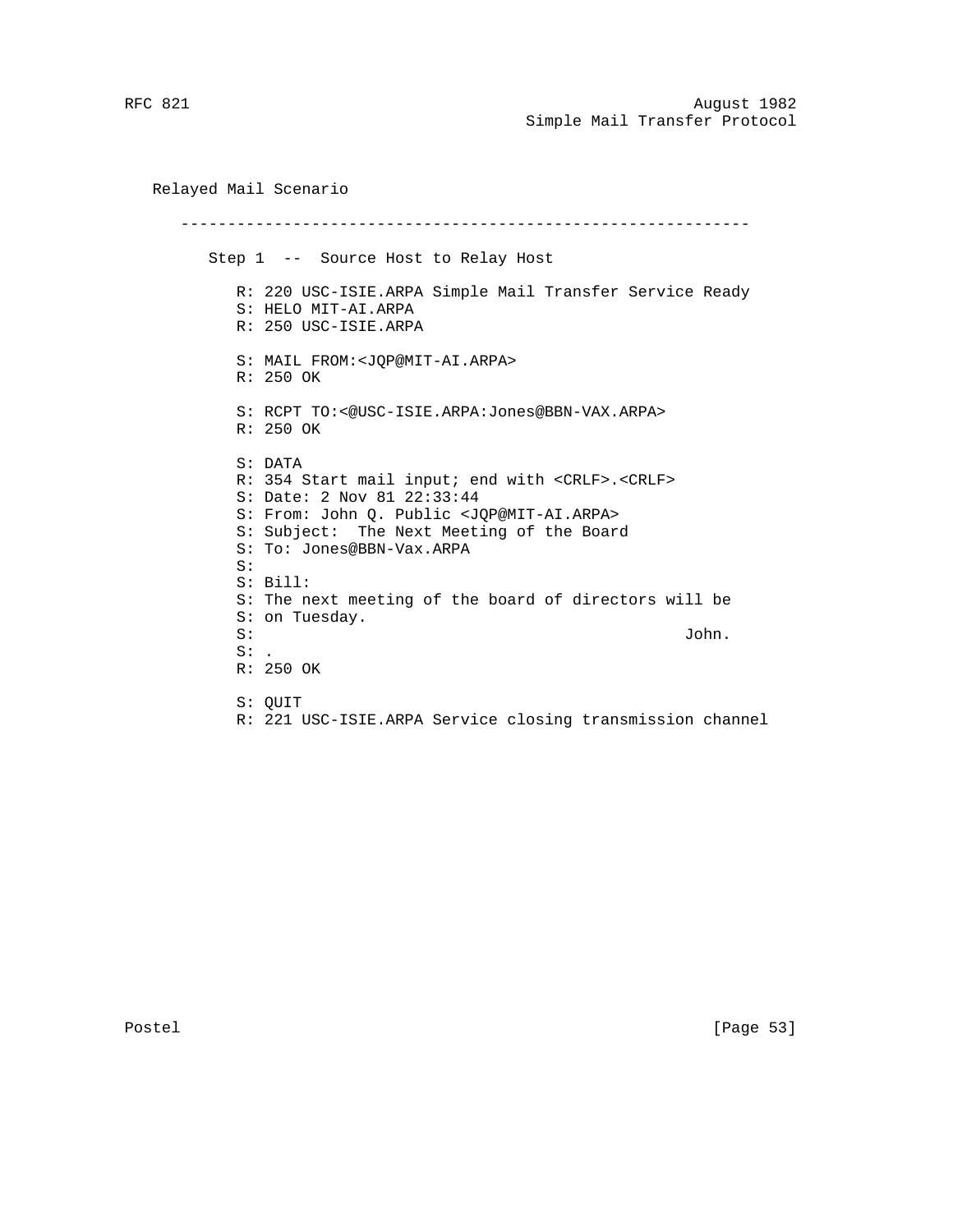```
August 1982 RFC 821
Simple Mail Transfer Protocol
```
 Step 2 -- Relay Host to Destination Host R: 220 BBN-VAX.ARPA Simple Mail Transfer Service Ready S: HELO USC-ISIE.ARPA R: 250 BBN-VAX.ARPA S: MAIL FROM:<@USC-ISIE.ARPA:JQP@MIT-AI.ARPA> R: 250 OK S: RCPT TO:<Jones@BBN-VAX.ARPA> R: 250 OK S: DATA R: 354 Start mail input; end with <CRLF>.<CRLF> S: Received: from MIT-AI.ARPA by USC-ISIE.ARPA ; 2 Nov 81 22:40:10 UT S: Date: 2 Nov 81 22:33:44 S: From: John Q. Public <JQP@MIT-AI.ARPA> S: Subject: The Next Meeting of the Board S: To: Jones@BBN-Vax.ARPA S: S: Bill: S: The next meeting of the board of directors will be S: on Tuesday.<br>S:  $S:$  John.  $S:$  . R: 250 OK S: QUIT R: 221 USC-ISIE.ARPA Service closing transmission channel Scenario 3

-------------------------------------------------------------

[Page 54] Postel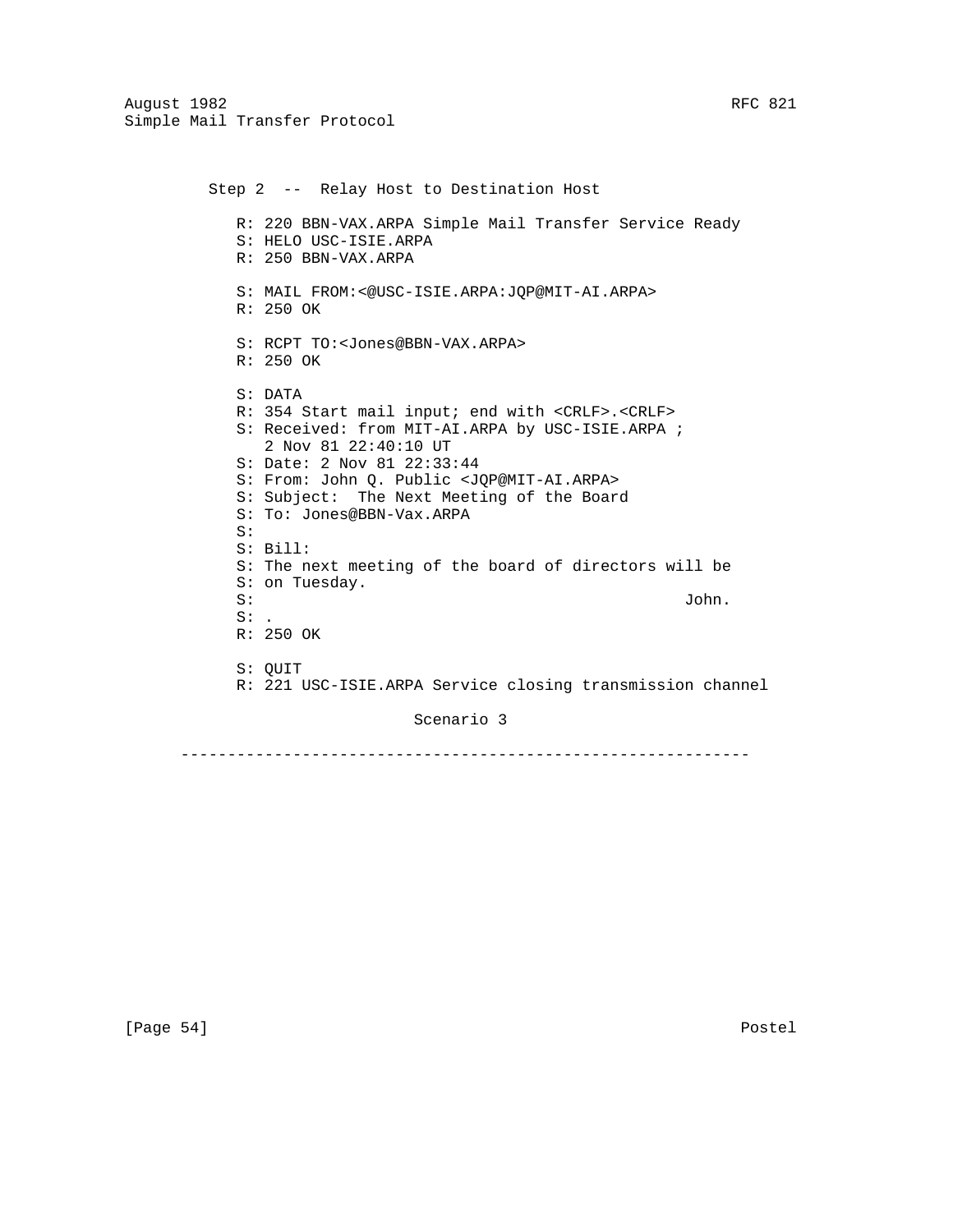Verifying and Sending Scenario

 ------------------------------------------------------------- R: 220 SU-SCORE.ARPA Simple Mail Transfer Service Ready S: HELO MIT-MC.ARPA R: 250 SU-SCORE.ARPA S: VRFY Crispin R: 250 Mark Crispin <Admin.MRC@SU-SCORE.ARPA> S: SEND FROM:<EAK@MIT-MC.ARPA> R: 250 OK S: RCPT TO:<Admin.MRC@SU-SCORE.ARPA> R: 250 OK S: DATA R: 354 Start mail input; end with <CRLF>.<CRLF> S: Blah blah blah... S: ...etc. etc. etc.  $S:$  R: 250 OK S: QUIT R: 221 SU-SCORE.ARPA Service closing transmission channel Scenario 4

-------------------------------------------------------------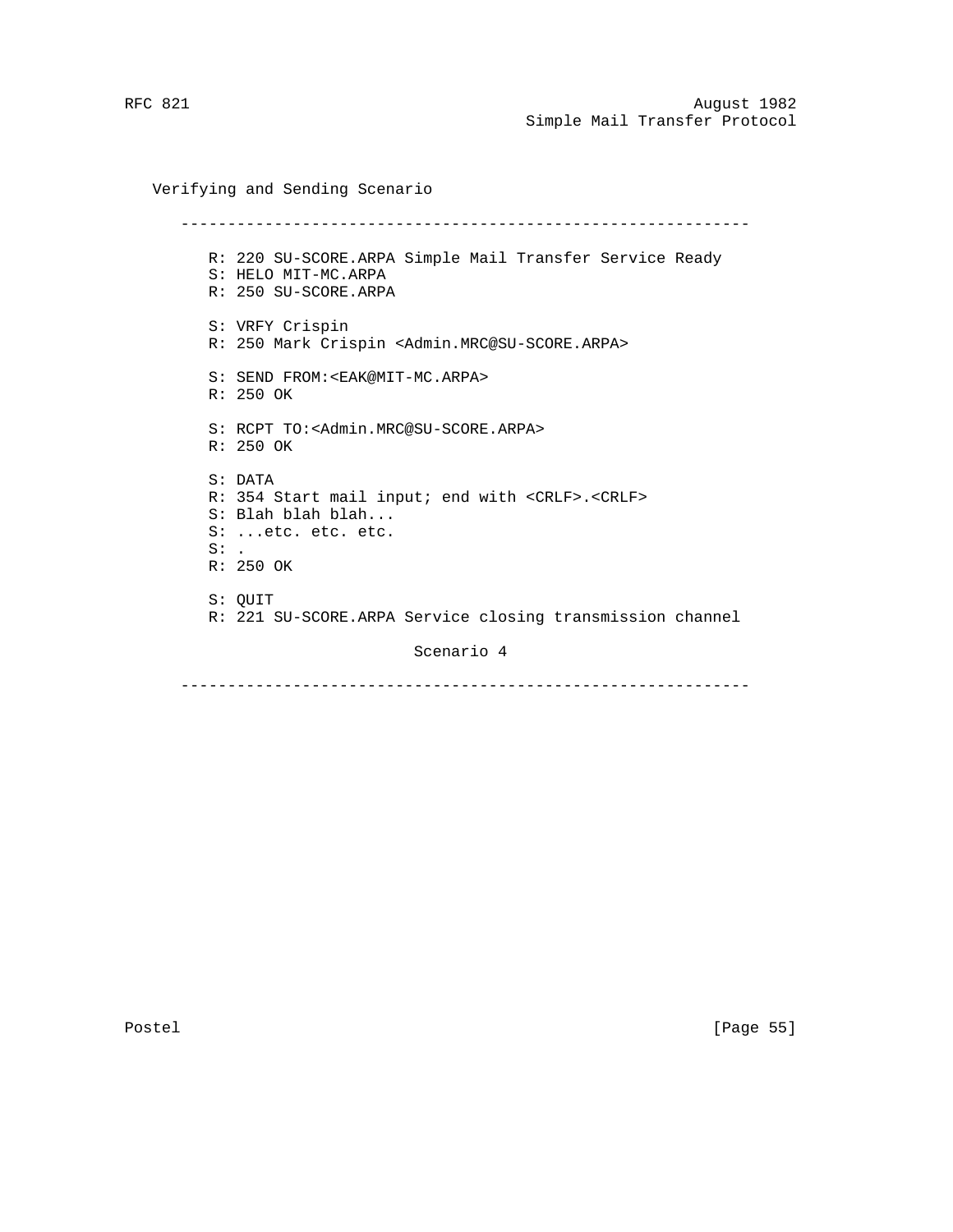August 1982 RFC 821 Simple Mail Transfer Protocol

 Sending and Mailing Scenarios First the user's name is verified, then an attempt is made to send to the user's terminal. When that fails, the messages is mailed to the user's mailbox. ------------------------------------------------------------- R: 220 SU-SCORE.ARPA Simple Mail Transfer Service Ready S: HELO MIT-MC.ARPA R: 250 SU-SCORE.ARPA S: VRFY Crispin R: 250 Mark Crispin <Admin.MRC@SU-SCORE.ARPA> S: SEND FROM:<EAK@MIT-MC.ARPA> R: 250 OK S: RCPT TO:<Admin.MRC@SU-SCORE.ARPA> R: 450 User not active now S: RSET R: 250 OK S: MAIL FROM:<EAK@MIT-MC.ARPA> R: 250 OK S: RCPT TO:<Admin.MRC@SU-SCORE.ARPA> R: 250 OK S: DATA R: 354 Start mail input; end with <CRLF>.<CRLF> S: Blah blah blah... S: ...etc. etc. etc.  $S:$  R: 250 OK S: QUIT R: 221 SU-SCORE.ARPA Service closing transmission channel Scenario 5

-------------------------------------------------------------

[Page 56] Postel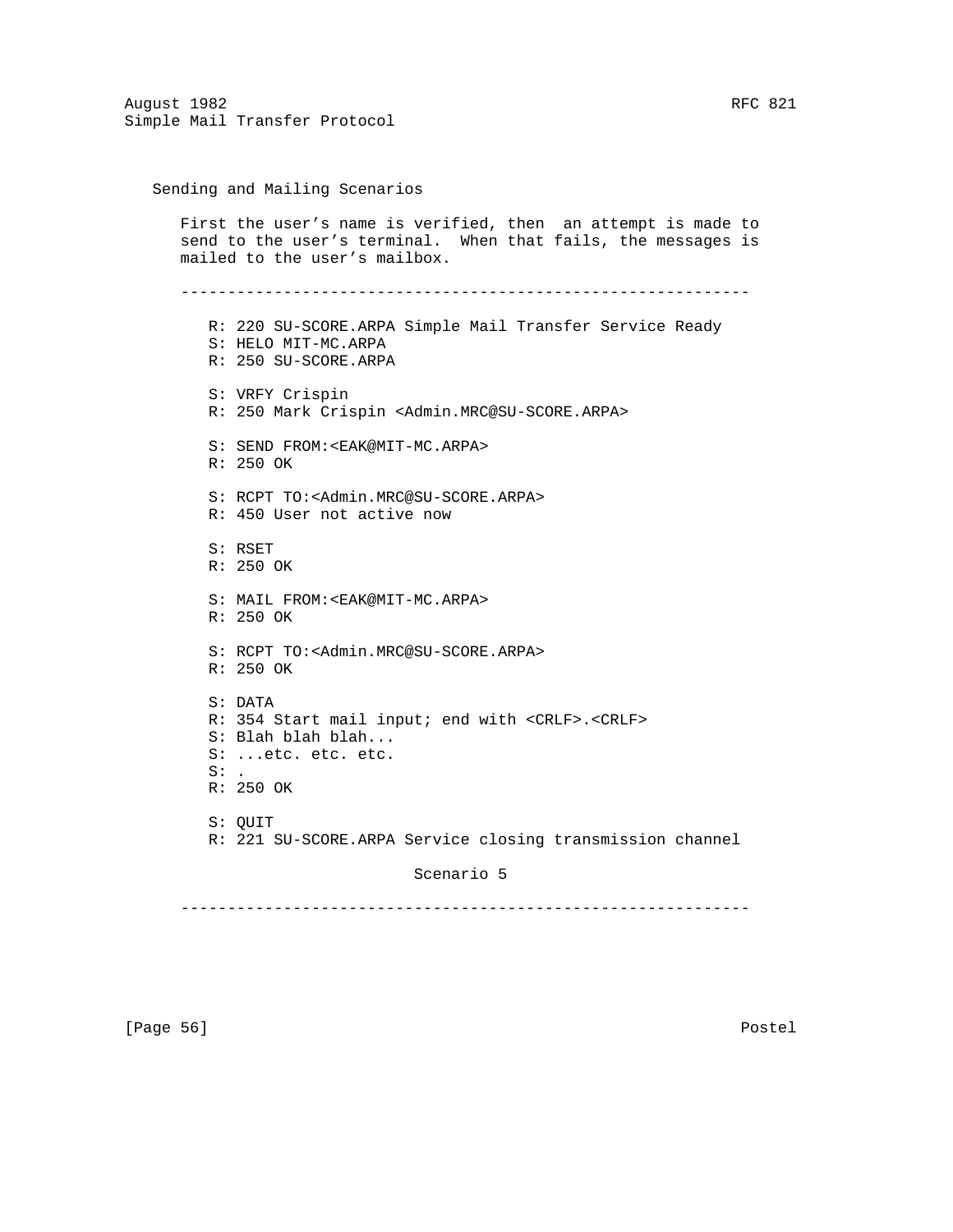Doing the preceding scenario more efficiently. ------------------------------------------------------------- R: 220 SU-SCORE.ARPA Simple Mail Transfer Service Ready S: HELO MIT-MC.ARPA R: 250 SU-SCORE.ARPA S: VRFY Crispin R: 250 Mark Crispin <Admin.MRC@SU-SCORE.ARPA> S: SOML FROM:<EAK@MIT-MC.ARPA> R: 250 OK S: RCPT TO:<Admin.MRC@SU-SCORE.ARPA> R: 250 User not active now, so will do mail. S: DATA R: 354 Start mail input; end with <CRLF>.<CRLF> S: Blah blah blah... S: ...etc. etc. etc.  $S:$  R: 250 OK S: QUIT R: 221 SU-SCORE.ARPA Service closing transmission channel Scenario 6

-------------------------------------------------------------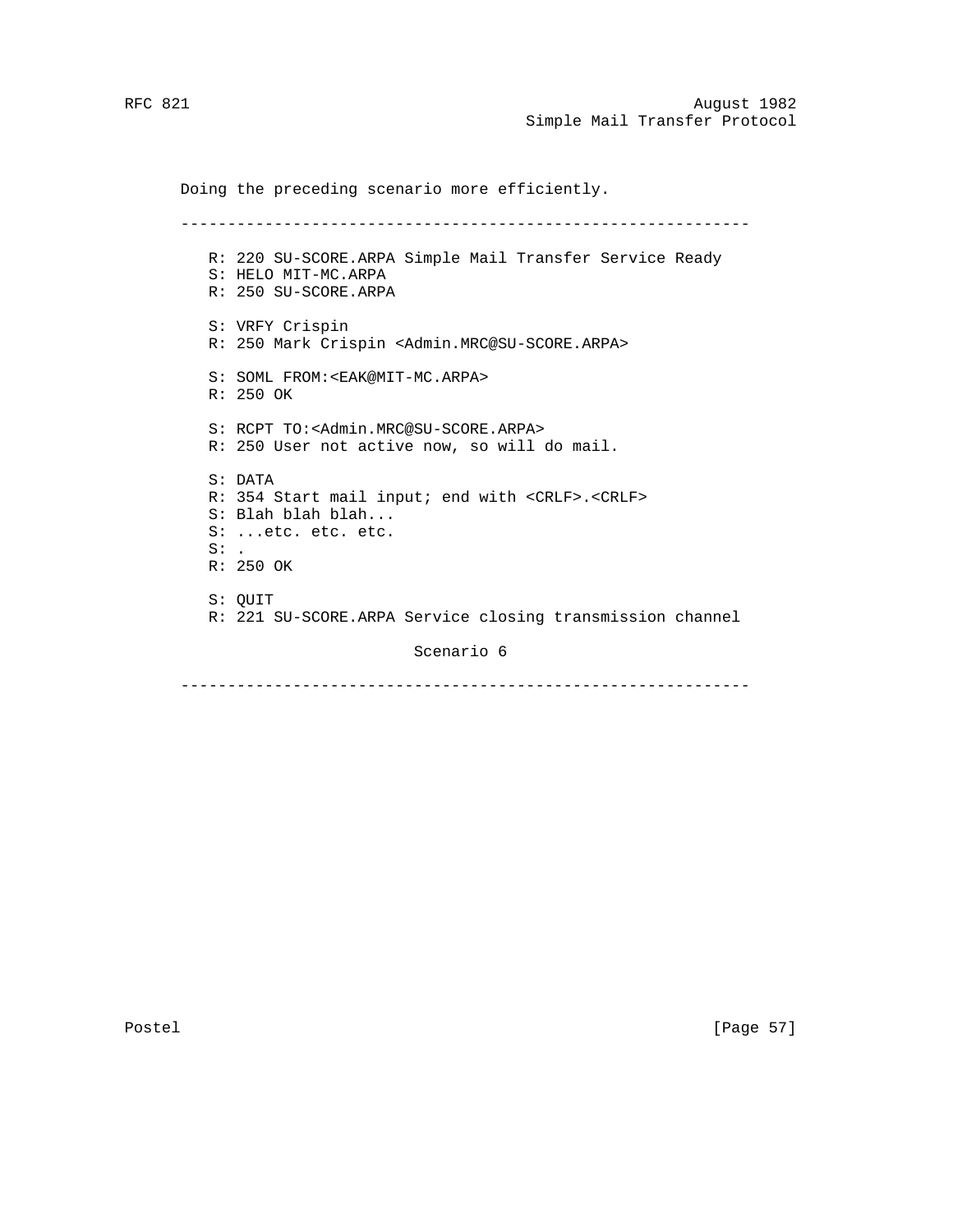August 1982 RFC 821 Simple Mail Transfer Protocol

 Mailing List Scenario First each of two mailing lists are expanded in separate sessions with different hosts. Then the message is sent to everyone that appeared on either list (but no duplicates) via a relay host. ------------------------------------------------------------- Step 1 -- Expanding the First List R: 220 MIT-AI.ARPA Simple Mail Transfer Service Ready S: HELO SU-SCORE.ARPA R: 250 MIT-AI.ARPA S: EXPN Example-People R: 250-<ABC@MIT-MC.ARPA> R: 250-Fred Fonebone <Fonebone@USC-ISIQ.ARPA> R: 250-Xenon Y. Zither <XYZ@MIT-AI.ARPA> R: 250-Quincy Smith <@USC-ISIF.ARPA:Q-Smith@ISI-VAXA.ARPA> R: 250-<joe@foo-unix.ARPA> R: 250 <xyz@bar-unix.ARPA> S: QUIT R: 221 MIT-AI.ARPA Service closing transmission channel

[Page 58] Postel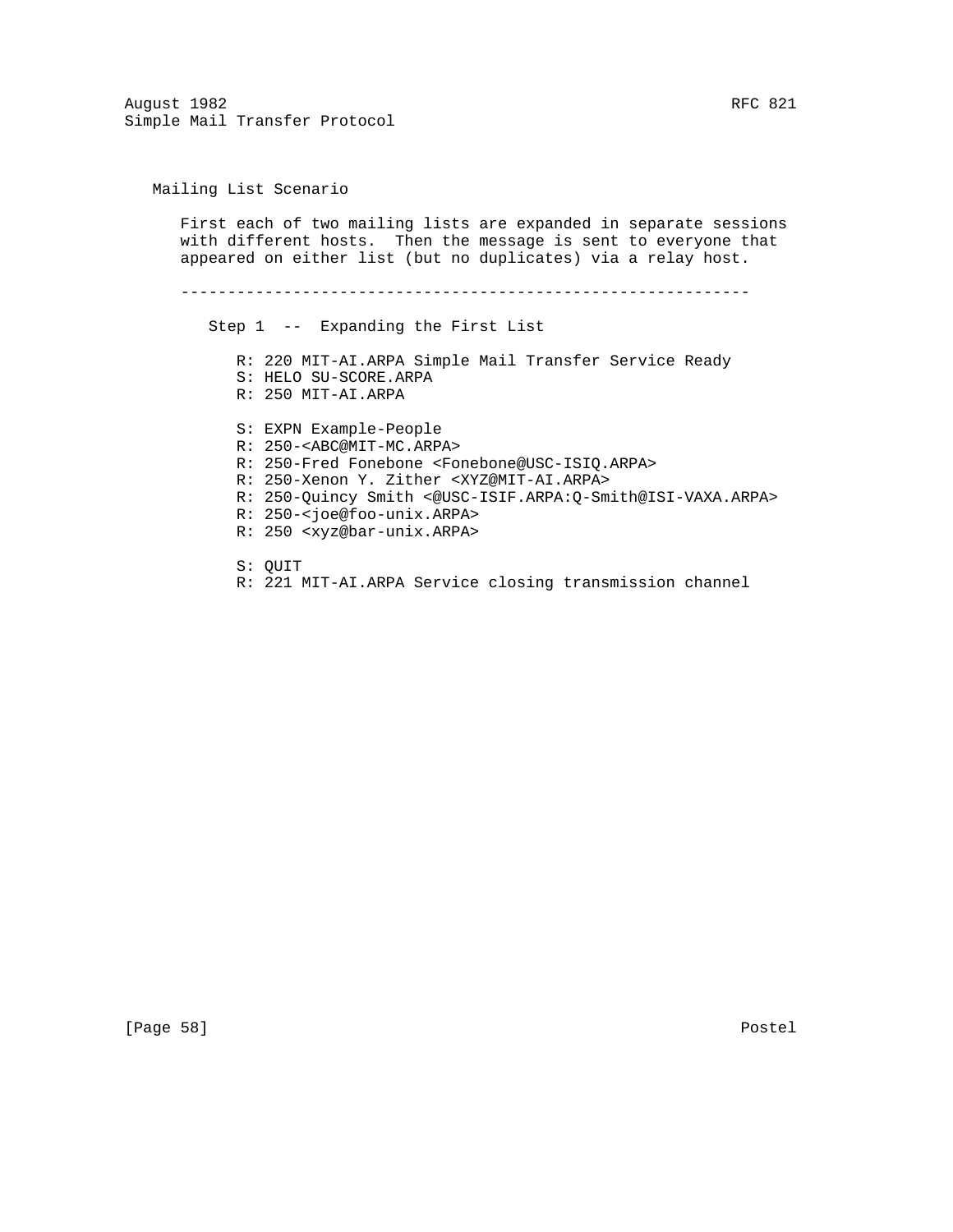Step 2 -- Expanding the Second List

 R: 220 MIT-MC.ARPA Simple Mail Transfer Service Ready S: HELO SU-SCORE.ARPA

R: 250 MIT-MC.ARPA

S: EXPN Interested-Parties

- R: 250-Al Calico <ABC@MIT-MC.ARPA>
- R: 250-<XYZ@MIT-AI.ARPA>
- R: 250-Quincy Smith <@USC-ISIF.ARPA:Q-Smith@ISI-VAXA.ARPA>
- R: 250-<fred@BBN-UNIX.ARPA>
- R: 250 <xyz@bar-unix.ARPA>
- S: QUIT
- R: 221 MIT-MC.ARPA Service closing transmission channel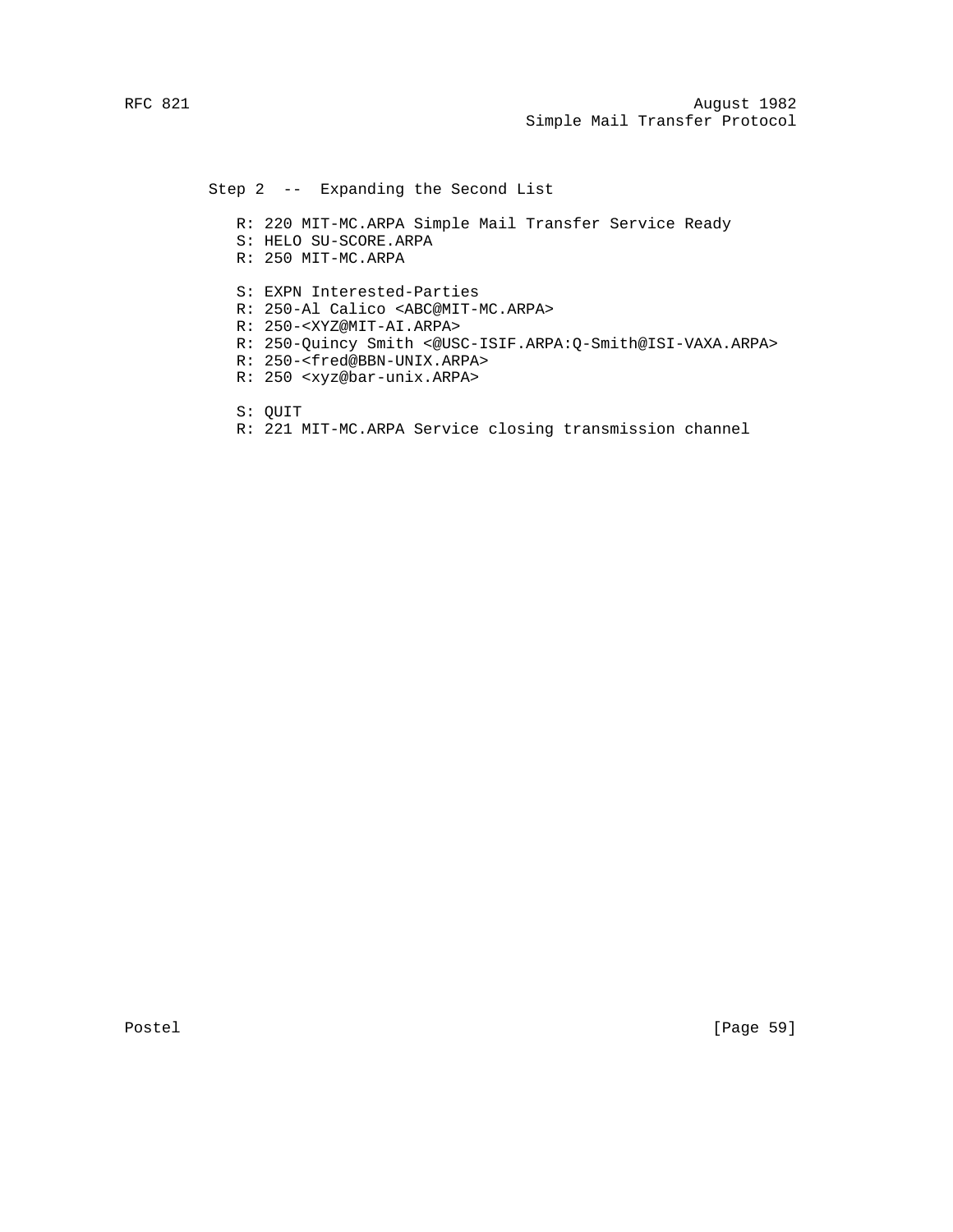Step 3 -- Mailing to All via a Relay Host R: 220 USC-ISIE.ARPA Simple Mail Transfer Service Ready S: HELO SU-SCORE.ARPA R: 250 USC-ISIE.ARPA S: MAIL FROM:<Account.Person@SU-SCORE.ARPA> R: 250 OK S: RCPT TO:<@USC-ISIE.ARPA:ABC@MIT-MC.ARPA> R: 250 OK S: RCPT TO:<@USC-ISIE.ARPA:Fonebone@USC-ISIQA.ARPA> R: 250 OK S: RCPT TO:<@USC-ISIE.ARPA:XYZ@MIT-AI.ARPA> R: 250 OK S: RCPT TO:<@USC-ISIE.ARPA,@USC-ISIF.ARPA:Q-Smith@ISI-VAXA.ARPA> R: 250 OK S: RCPT TO:<@USC-ISIE.ARPA:joe@FOO-UNIX.ARPA> R: 250 OK S: RCPT TO:<@USC-ISIE.ARPA:xyz@BAR-UNIX.ARPA> R: 250 OK S: RCPT TO:<@USC-ISIE.ARPA:fred@BBN-UNIX.ARPA> R: 250 OK S: DATA R: 354 Start mail input; end with <CRLF>.<CRLF> S: Blah blah blah... S: ...etc. etc. etc.  $S:$ . R: 250 OK S: QUIT R: 221 USC-ISIE.ARPA Service closing transmission channel Scenario 7

-------------------------------------------------------------

[Page 60] Postel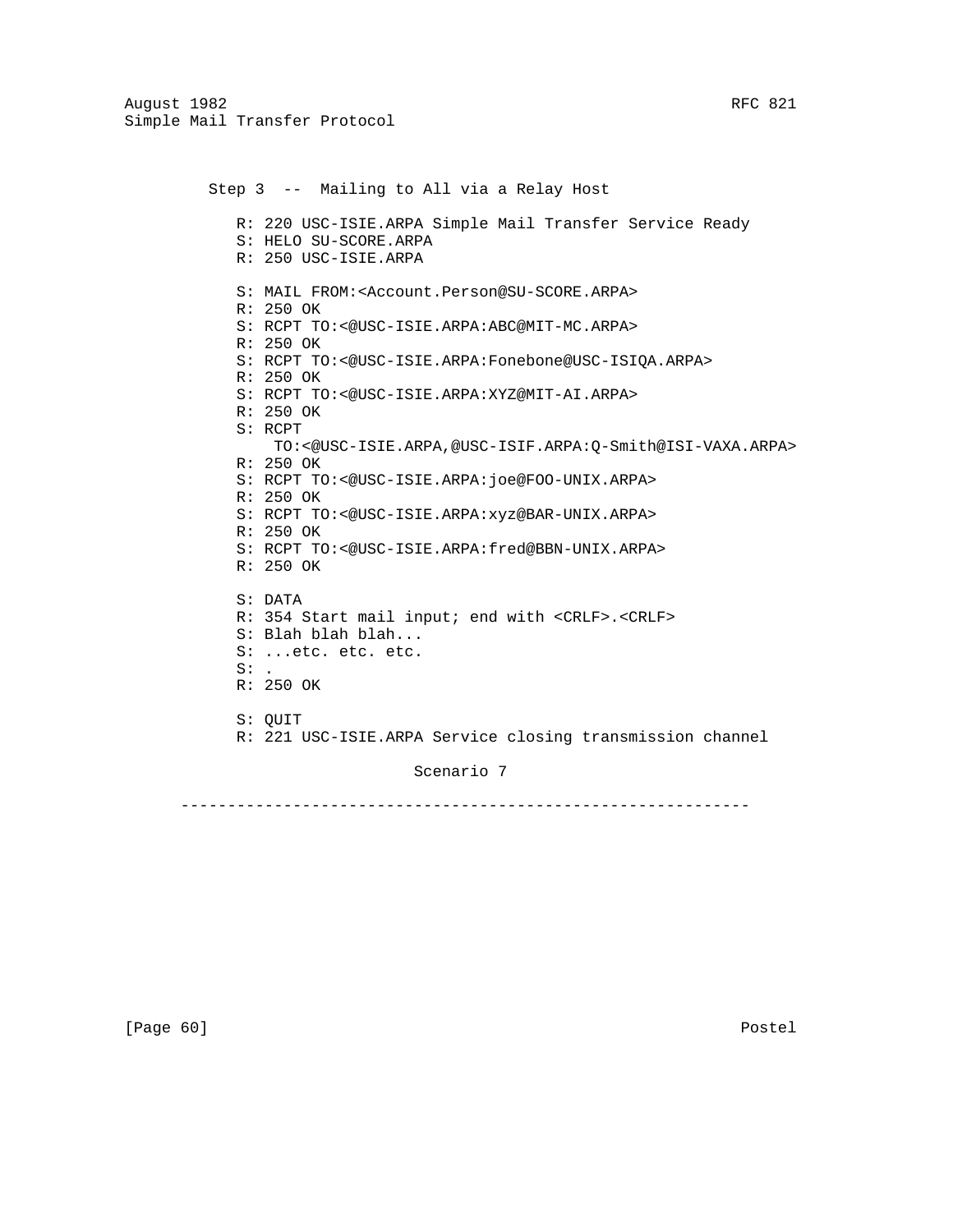Forwarding Scenarios ------------------------------------------------------------- R: 220 USC-ISIF.ARPA Simple Mail Transfer Service Ready S: HELO LBL-UNIX.ARPA R: 250 USC-ISIF.ARPA S: MAIL FROM:<mo@LBL-UNIX.ARPA> R: 250 OK S: RCPT TO:<fred@USC-ISIF.ARPA> R: 251 User not local; will forward to <Jones@USC-ISI.ARPA> S: DATA R: 354 Start mail input; end with <CRLF>.<CRLF> S: Blah blah blah... S: ...etc. etc. etc.  $S:$ . R: 250 OK S: QUIT R: 221 USC-ISIF.ARPA Service closing transmission channel

Scenario 8

-------------------------------------------------------------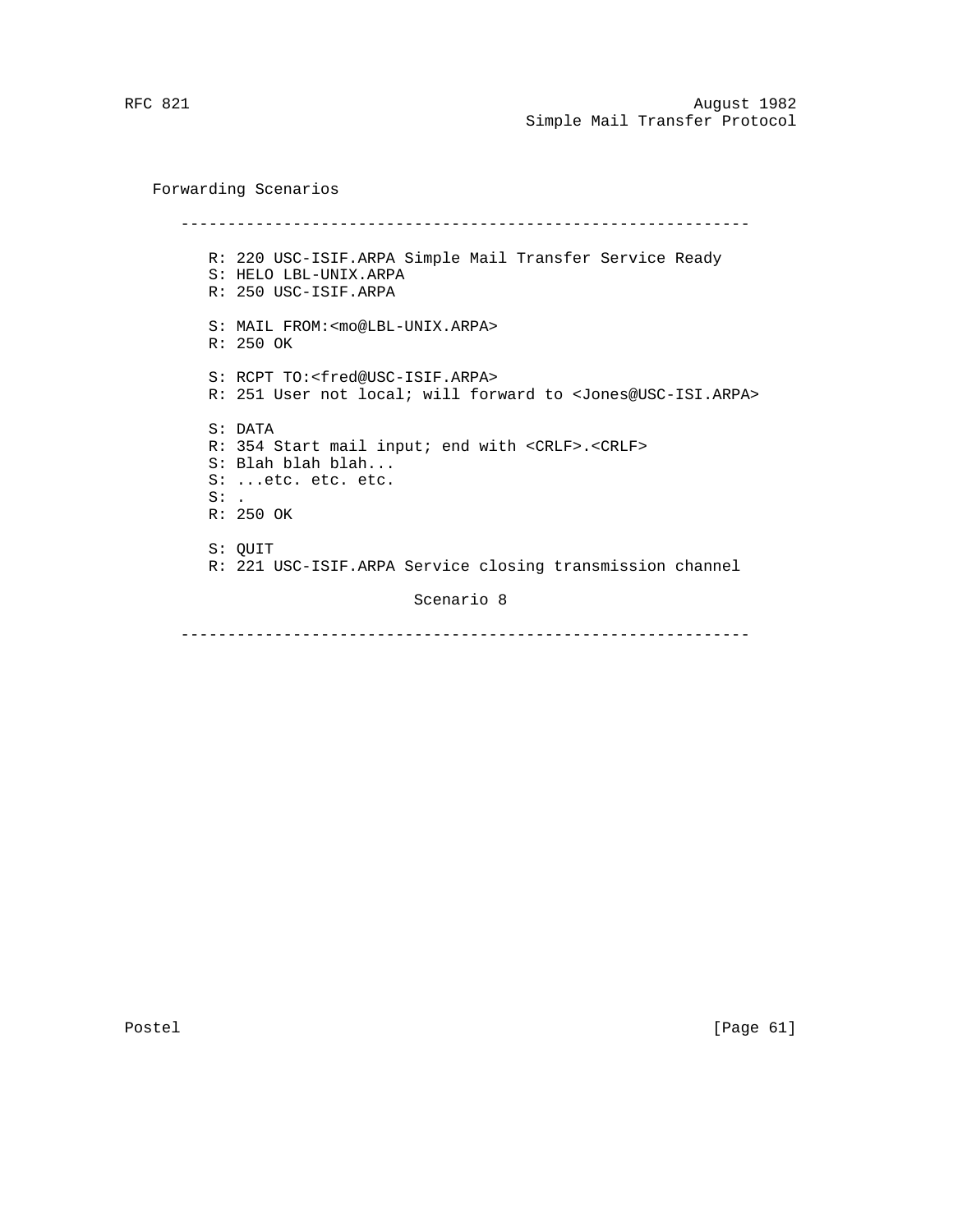------------------------------------------------------------- Step 1 -- Trying the Mailbox at the First Host R: 220 USC-ISIF.ARPA Simple Mail Transfer Service Ready S: HELO LBL-UNIX.ARPA R: 250 USC-ISIF.ARPA S: MAIL FROM:<mo@LBL-UNIX.ARPA> R: 250 OK S: RCPT TO:<fred@USC-ISIF.ARPA> R: 251 User not local; will forward to <Jones@USC-ISI.ARPA> S: RSET R: 250 OK S: QUIT R: 221 USC-ISIF.ARPA Service closing transmission channel Step 2 -- Delivering the Mail at the Second Host R: 220 USC-ISI.ARPA Simple Mail Transfer Service Ready S: HELO LBL-UNIX.ARPA R: 250 USC-ISI.ARPA S: MAIL FROM:<mo@LBL-UNIX.ARPA> R: 250 OK S: RCPT TO:<Jones@USC-ISI.ARPA> R: OK S: DATA R: 354 Start mail input; end with <CRLF>.<CRLF> S: Blah blah blah... S: ...etc. etc. etc.  $S:$  . R: 250 OK S: QUIT R: 221 USC-ISI.ARPA Service closing transmission channel Scenario 9

-------------------------------------------------------------

[Page 62] Postel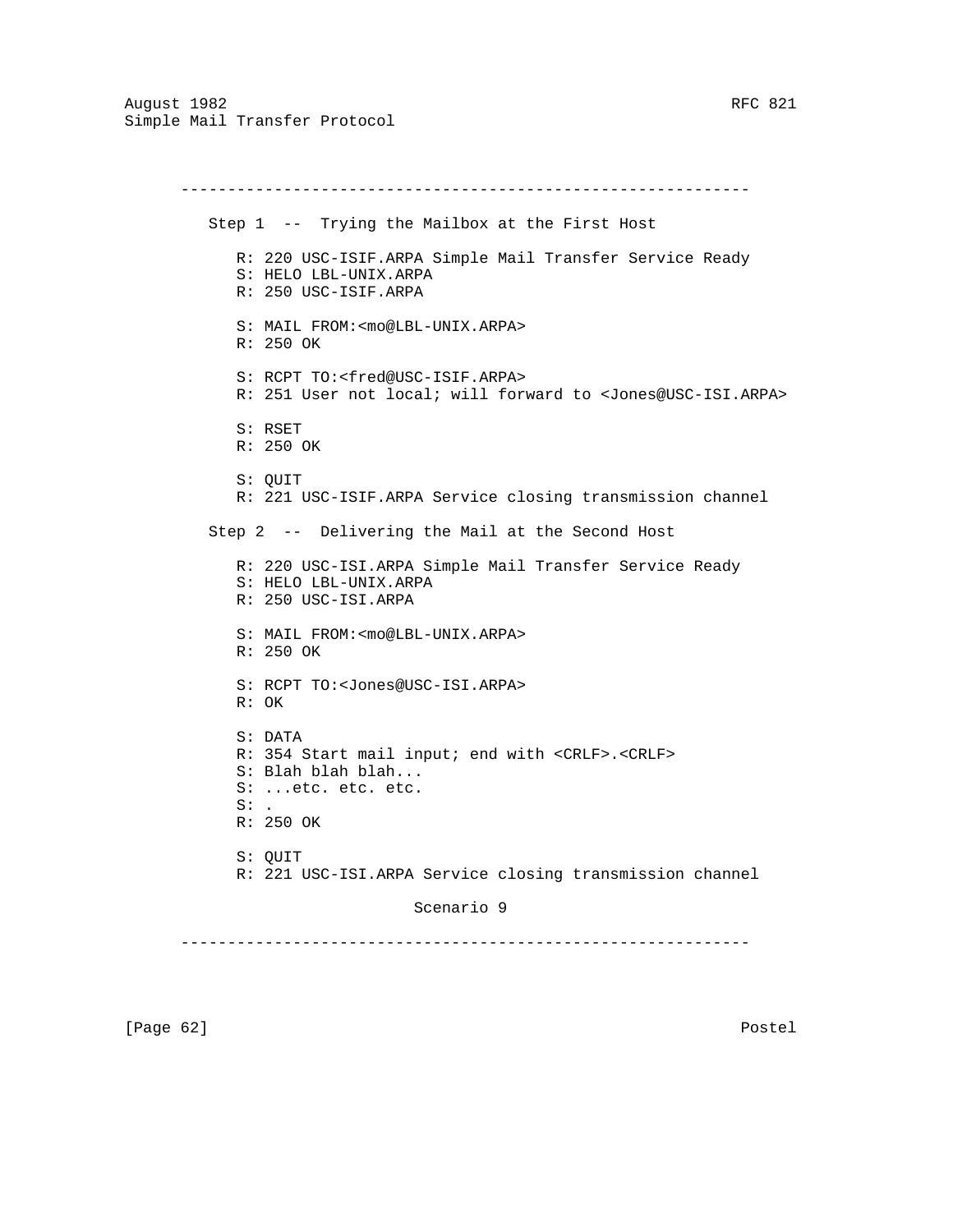Too Many Recipients Scenario ------------------------------------------------------------- R: 220 BERKELEY.ARPA Simple Mail Transfer Service Ready S: HELO USC-ISIF.ARPA R: 250 BERKELEY.ARPA S: MAIL FROM:<Postel@USC-ISIF.ARPA> R: 250 OK S: RCPT TO:<fabry@BERKELEY.ARPA> R: 250 OK S: RCPT TO:<eric@BERKELEY.ARPA> R: 552 Recipient storage full, try again in another transaction S: DATA R: 354 Start mail input; end with <CRLF>.<CRLF> S: Blah blah blah... S: ...etc. etc. etc.  $S:$  R: 250 OK S: MAIL FROM:<Postel@USC-ISIF.ARPA> R: 250 OK S: RCPT TO:<eric@BERKELEY.ARPA> R: 250 OK S: DATA R: 354 Start mail input; end with <CRLF>.<CRLF> S: Blah blah blah... S: ...etc. etc. etc.  $S:$  R: 250 OK S: QUIT R: 221 BERKELEY.ARPA Service closing transmission channel Scenario 10 ------------------------------------------------------------- Note that a real implementation must handle many recipients as

specified in Section 4.5.3.

Postel [Page 63]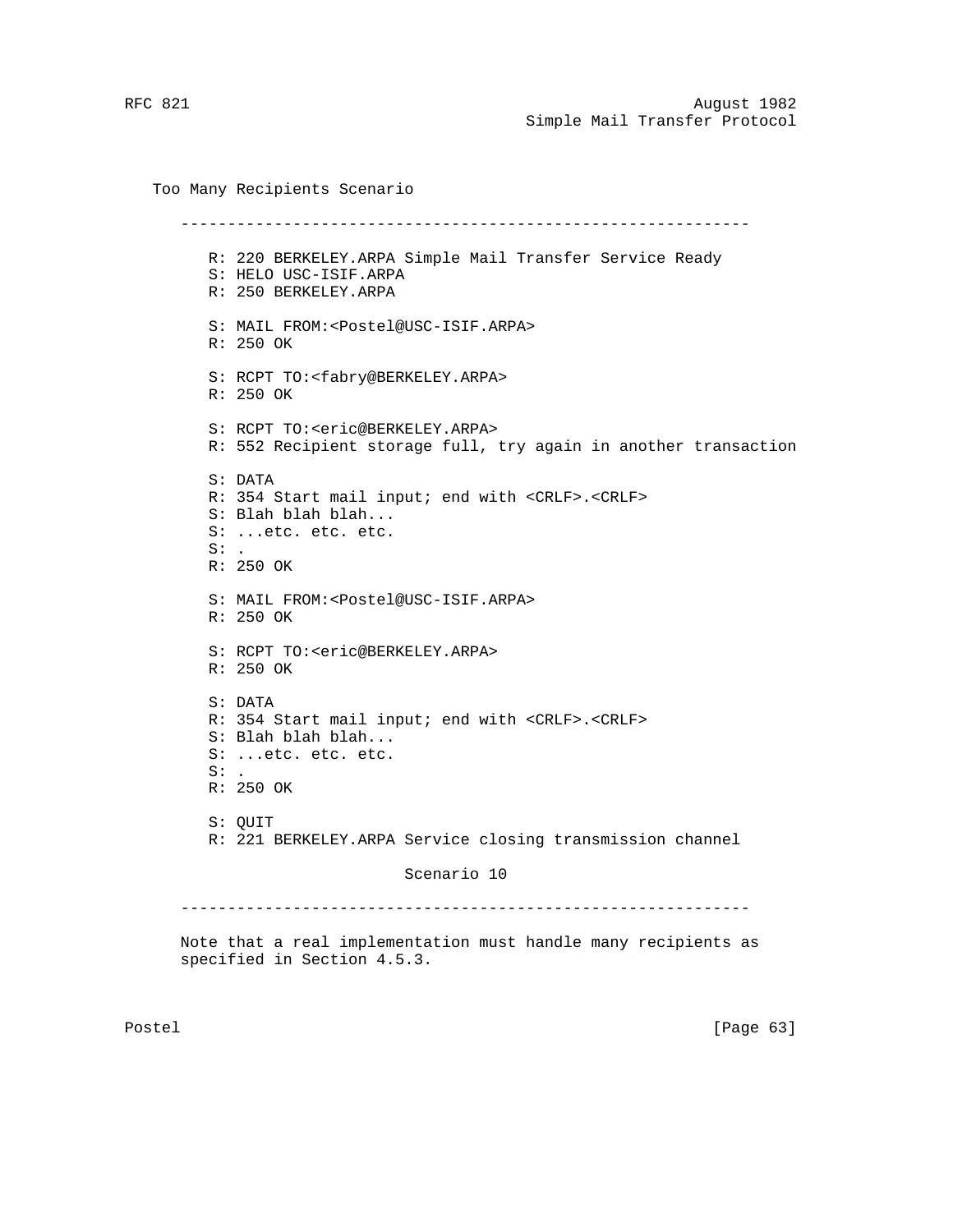# GLOSSARY

## ASCII

American Standard Code for Information Interchange [1].

#### command

 A request for a mail service action sent by the sender-SMTP to the receiver-SMTP.

## domain

 The hierarchially structured global character string address of a host computer in the mail system.

end of mail data indication

 A special sequence of characters that indicates the end of the mail data. In particular, the five characters carriage return, line feed, period, carriage return, line feed, in that order.

#### host

 A computer in the internetwork environment on which mailboxes or SMTP processes reside.

## line

A a sequence of ASCII characters ending with a <CRLF>.

mail data

 A sequence of ASCII characters of arbitrary length, which conforms to the standard set in the Standard for the Format of ARPA Internet Text Messages (RFC 822 [2]).

### mailbox

 A character string (address) which identifies a user to whom mail is to be sent. Mailbox normally consists of the host and user specifications. The standard mailbox naming convention is defined to be "user@domain". Additionally, the "container" in which mail is stored.

[Page 64] Postel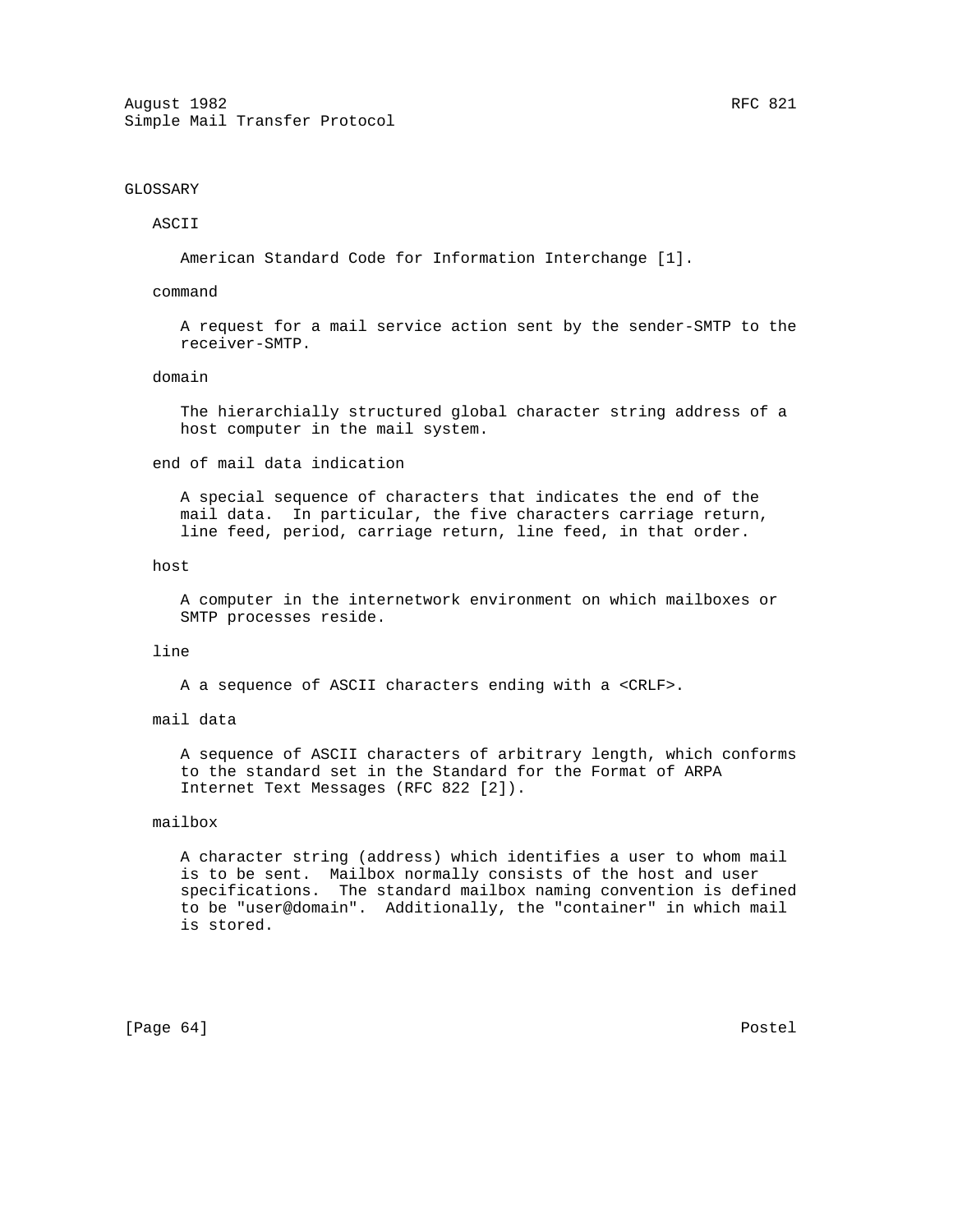### receiver-SMTP process

 A process which transfers mail in cooperation with a sender-SMTP process. It waits for a connection to be established via the transport service. It receives SMTP commands from the sender-SMTP, sends replies, and performs the specified operations.

## reply

 A reply is an acknowledgment (positive or negative) sent from receiver to sender via the transmission channel in response to a command. The general form of a reply is a completion code (including error codes) followed by a text string. The codes are for use by programs and the text is usually intended for human users.

#### sender-SMTP process

 A process which transfers mail in cooperation with a receiver-SMTP process. A local language may be used in the user interface command/reply dialogue. The sender-SMTP initiates the transport service connection. It initiates SMTP commands, receives replies, and governs the transfer of mail.

## session

 The set of exchanges that occur while the transmission channel is open.

## transaction

 The set of exchanges required for one message to be transmitted for one or more recipients.

#### transmission channel

 A full-duplex communication path between a sender-SMTP and a receiver-SMTP for the exchange of commands, replies, and mail text.

#### transport service

 Any reliable stream-oriented data communication services. For example, NCP, TCP, NITS.

Postel [Page 65]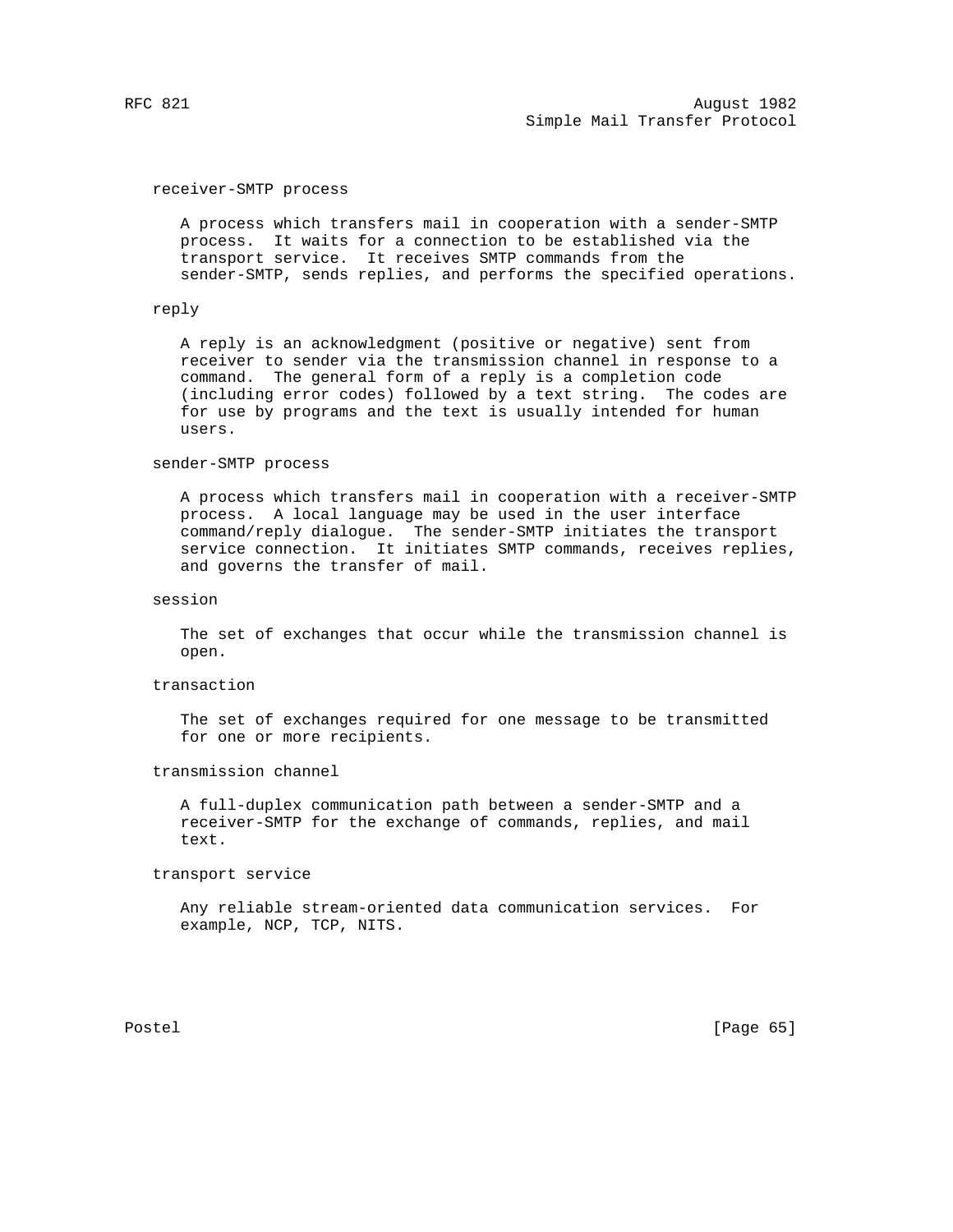# user

 A human being (or a process on behalf of a human being) wishing to obtain mail transfer service. In addition, a recipient of computer mail.

word

A sequence of printing characters.

<CRLF>

The characters carriage return and line feed (in that order).

 $<$ SP $>$ 

The space character.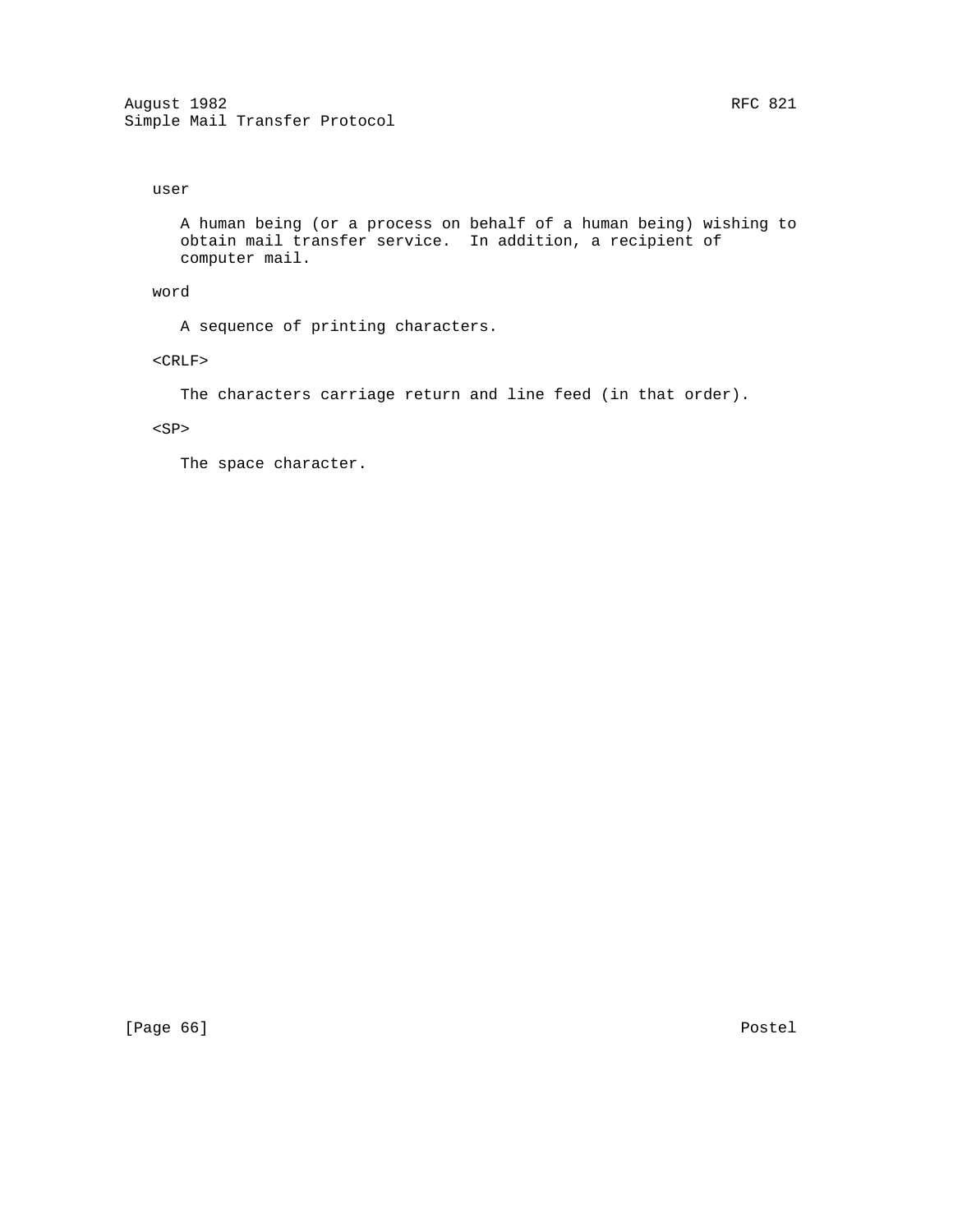## REFERENCES

[1] ASCII

 ASCII, "USA Code for Information Interchange", United States of America Standards Institute, X3.4, 1968. Also in: Feinler, E. and J. Postel, eds., "ARPANET Protocol Handbook", NIC 7104, for the Defense Communications Agency by SRI International, Menlo Park, California, Revised January 1978.

[2] RFC 822

 Crocker, D., "Standard for the Format of ARPA Internet Text Messages," RFC 822, Department of Electrical Engineering, University of Delaware, August 1982.

[3] TCP

 Postel, J., ed., "Transmission Control Protocol - DARPA Internet Program Protocol Specification", RFC 793, USC/Information Sciences Institute, NTIS AD Number A111091, September 1981. Also in: Feinler, E. and J. Postel, eds., "Internet Protocol Transition Workbook", SRI International, Menlo Park, California, March 1982.

[4] NCP

 McKenzie,A., "Host/Host Protocol for the ARPA Network", NIC 8246, January 1972. Also in: Feinler, E. and J. Postel, eds., "ARPANET Protocol Handbook", NIC 7104, for the Defense Communications Agency by SRI International, Menlo Park, California, Revised January 1978.

[5] Initial Connection Protocol

 Postel, J., "Official Initial Connection Protocol", NIC 7101, 11 June 1971. Also in: Feinler, E. and J. Postel, eds., "ARPANET Protocol Handbook", NIC 7104, for the Defense Communications Agency by SRI International, Menlo Park, California, Revised January 1978.

[6] NITS

 PSS/SG3, "A Network Independent Transport Service", Study Group 3, The Post Office PSS Users Group, February 1980. Available from the DCPU, National Physical Laboratory, Teddington, UK.

Postel [Page 67]